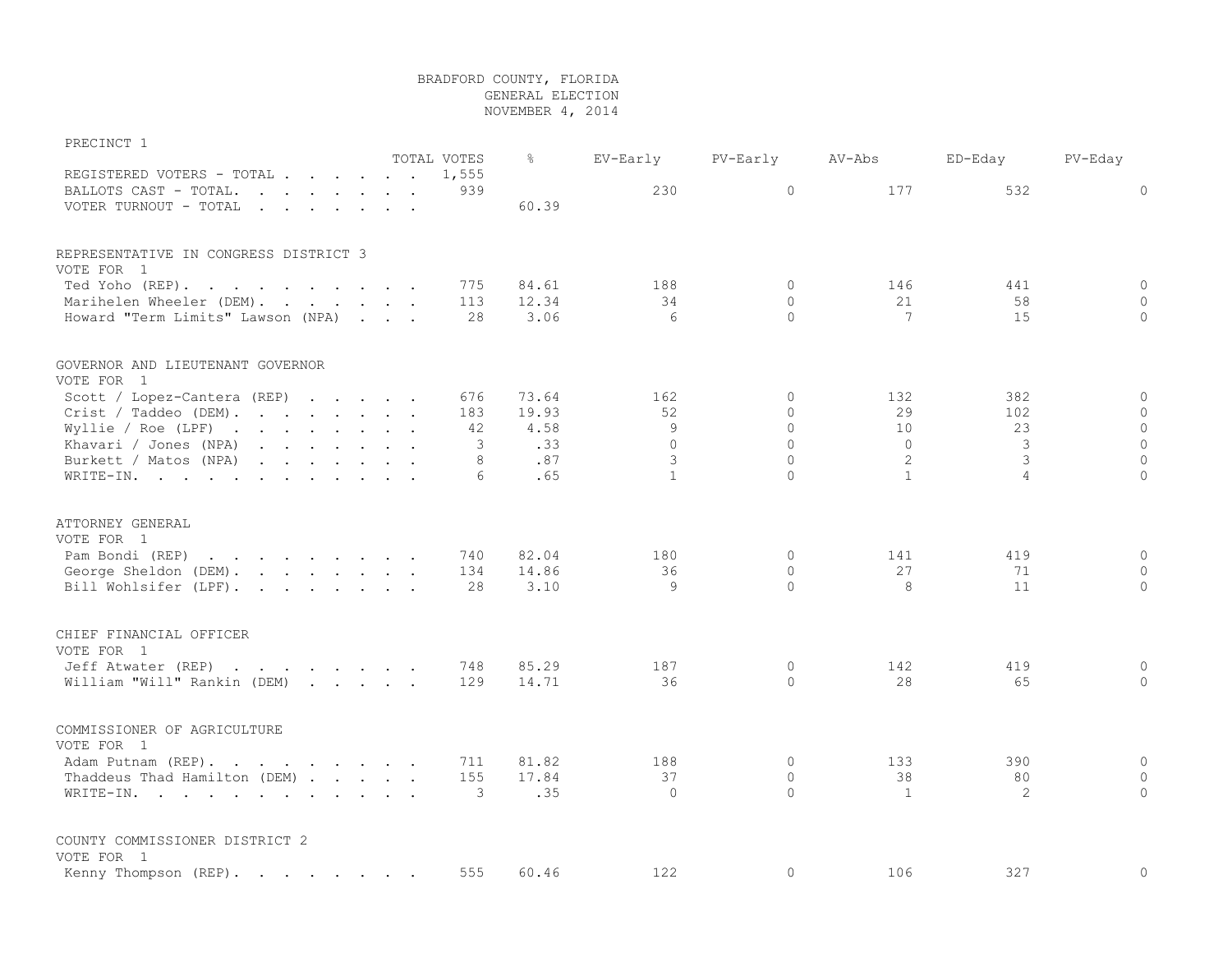| Doyle Thomas (DEM) $\cdot \cdot \cdot \cdot \cdot \cdot \cdot \cdot \cdot 363$ 39.54 |       | 107       | $\overline{0}$ | 66.      | 190        |
|--------------------------------------------------------------------------------------|-------|-----------|----------------|----------|------------|
| RETAIN ROBERT T. BENTON<br>VOTE FOR 1                                                |       |           |                |          |            |
| YES 396 51.76<br>NO. 369                                                             | 48.24 | ୨ଟ<br>111 |                | 83<br>68 | 217<br>190 |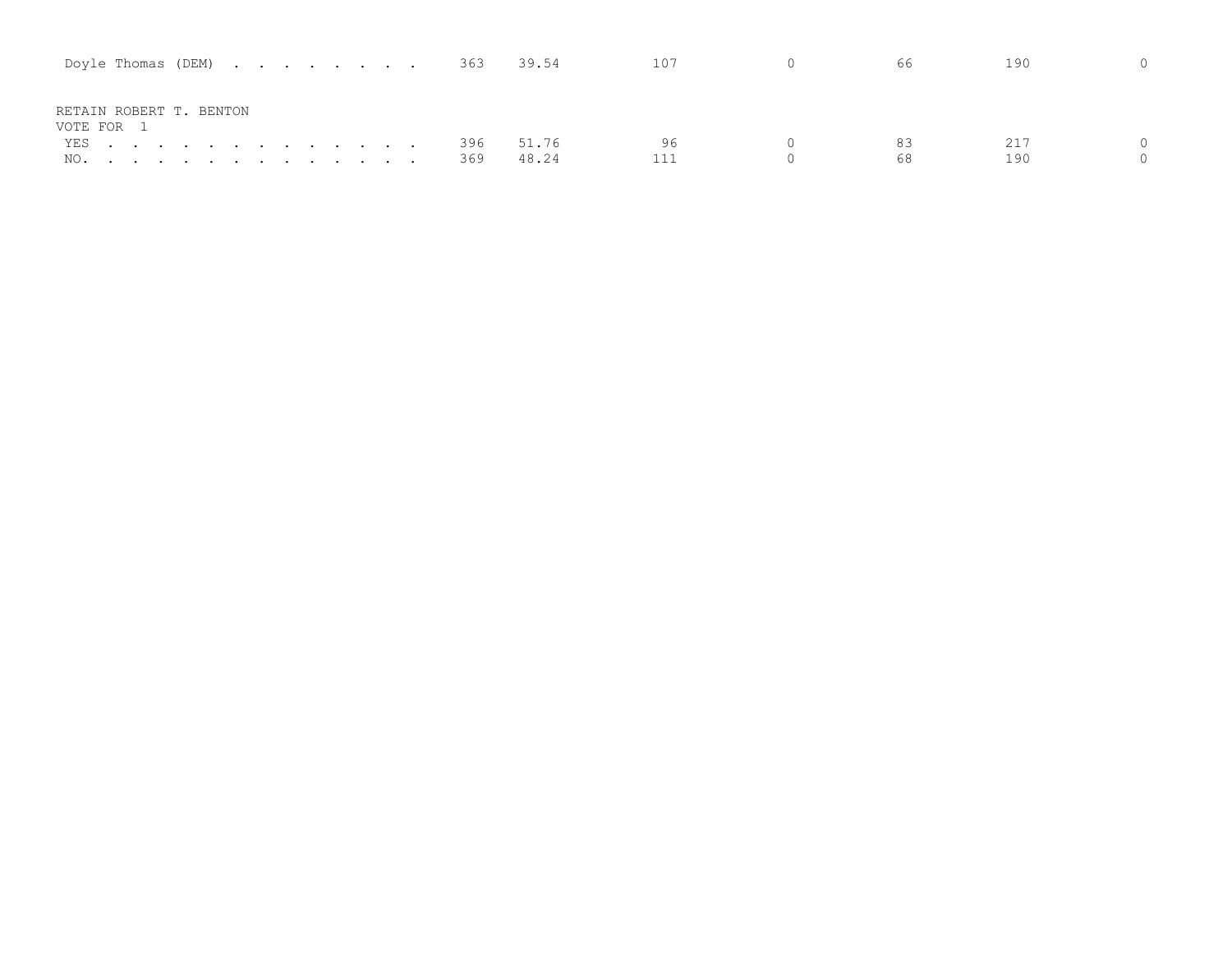| RETAIN JOSEPH LEWIS, JR.<br>VOTE FOR 1<br>YES<br>$\mathbf{r}$ , $\mathbf{r}$ , $\mathbf{r}$ , $\mathbf{r}$ , $\mathbf{r}$ , $\mathbf{r}$<br>NO.                                                                                                                                              | $\sim$<br>$\ddot{\phantom{a}}$   | 388<br>367  | 51.39<br>48.61 | 97<br>107 | $\mathbf{0}$<br>$\Omega$ | 80<br>71 | 211<br>189 | $\mathsf{O}$<br>$\Omega$ |
|----------------------------------------------------------------------------------------------------------------------------------------------------------------------------------------------------------------------------------------------------------------------------------------------|----------------------------------|-------------|----------------|-----------|--------------------------|----------|------------|--------------------------|
| RETAIN SCOTT MAKAR<br>VOTE FOR 1<br>YES<br>NO.                                                                                                                                                                                                                                               |                                  | 394<br>351  | 52.89<br>47.11 | 94<br>107 | $\mathbf 0$<br>$\Omega$  | 87<br>61 | 213<br>183 | $\circ$<br>$\circ$       |
| RETAIN TIM OSTERHAUS<br>VOTE FOR 1<br>YES<br>$\mathbf{r}$ , and $\mathbf{r}$ , and $\mathbf{r}$ , and $\mathbf{r}$<br>NO.<br>$\sim$<br>$\cdot$ $\cdot$ $\cdot$                                                                                                                               | $\sim$ $\sim$                    | 397<br>359  | 52.51<br>47.49 | 96<br>109 | $\Omega$<br>$\Omega$     | 88<br>63 | 213<br>187 | $\circ$<br>$\Omega$      |
| RETAIN CLAY ROBERTS<br>VOTE FOR 1<br>YES<br>NO.                                                                                                                                                                                                                                              |                                  | 397<br>359  | 52.51<br>47.49 | 93<br>111 | $\mathbf{0}$<br>$\Omega$ | 85<br>66 | 219<br>182 | $\circ$<br>$\Omega$      |
| CONSTITUTIONAL AMENDMENT NO. 1<br>VOTE FOR 1<br>YES<br>and the contract of the contract of the contract of the contract of the contract of the contract of the contract of the contract of the contract of the contract of the contract of the contract of the contract of the contra<br>NO. |                                  | 537<br>338  | 61.37<br>38.63 | 129<br>99 | $\circ$<br>$\Omega$      | 99<br>63 | 309<br>176 | $\circ$<br>$\mathbf{0}$  |
| CONSTITUTIONAL AMENDMENT NO. 2<br>VOTE FOR 1<br>YES<br>$\sim$ $\sim$ $\sim$ $\sim$ $\sim$<br>NO.                                                                                                                                                                                             | $\sim$ $\sim$                    | 420<br>508  | 45.26<br>54.74 | 95<br>134 | $\mathbf{0}$<br>$\Omega$ | 79<br>97 | 246<br>277 | $\circ$<br>$\circ$       |
| CONSTITUTIONAL AMENDMENT NO. 3<br>VOTE FOR 1<br>YES<br>$\sim$ $\sim$ $\sim$<br>$\sim$ $\sim$<br>NO.                                                                                                                                                                                          | $\sim$ $\sim$<br>$\cdot$ $\cdot$ | 360<br>454  | 44.23<br>55.77 | 98<br>121 | $\mathbf{0}$<br>$\Omega$ | 82<br>71 | 180<br>262 | $\mathbf 0$<br>$\Omega$  |
| PRECINCT <sub>2</sub>                                                                                                                                                                                                                                                                        |                                  | TOTAL VOTES | $\frac{6}{6}$  | EV-Early  | PV-Early                 | AV-Abs   | ED-Eday    | PV-Eday                  |
| REGISTERED VOTERS - TOTAL<br>BALLOTS CAST - TOTAL.<br>$\mathbf{r} = \mathbf{r} + \mathbf{r} + \mathbf{r} + \mathbf{r} + \mathbf{r} + \mathbf{r} + \mathbf{r}$<br>VOTER TURNOUT - TOTAL<br>$\mathbf{r}$ , and $\mathbf{r}$ , and $\mathbf{r}$ , and $\mathbf{r}$                              |                                  | 773<br>425  | 54.98          | 99        | $\circ$                  | 80       | 246        | $\circ$                  |

REPRESENTATIVE IN CONGRESS DISTRICT 3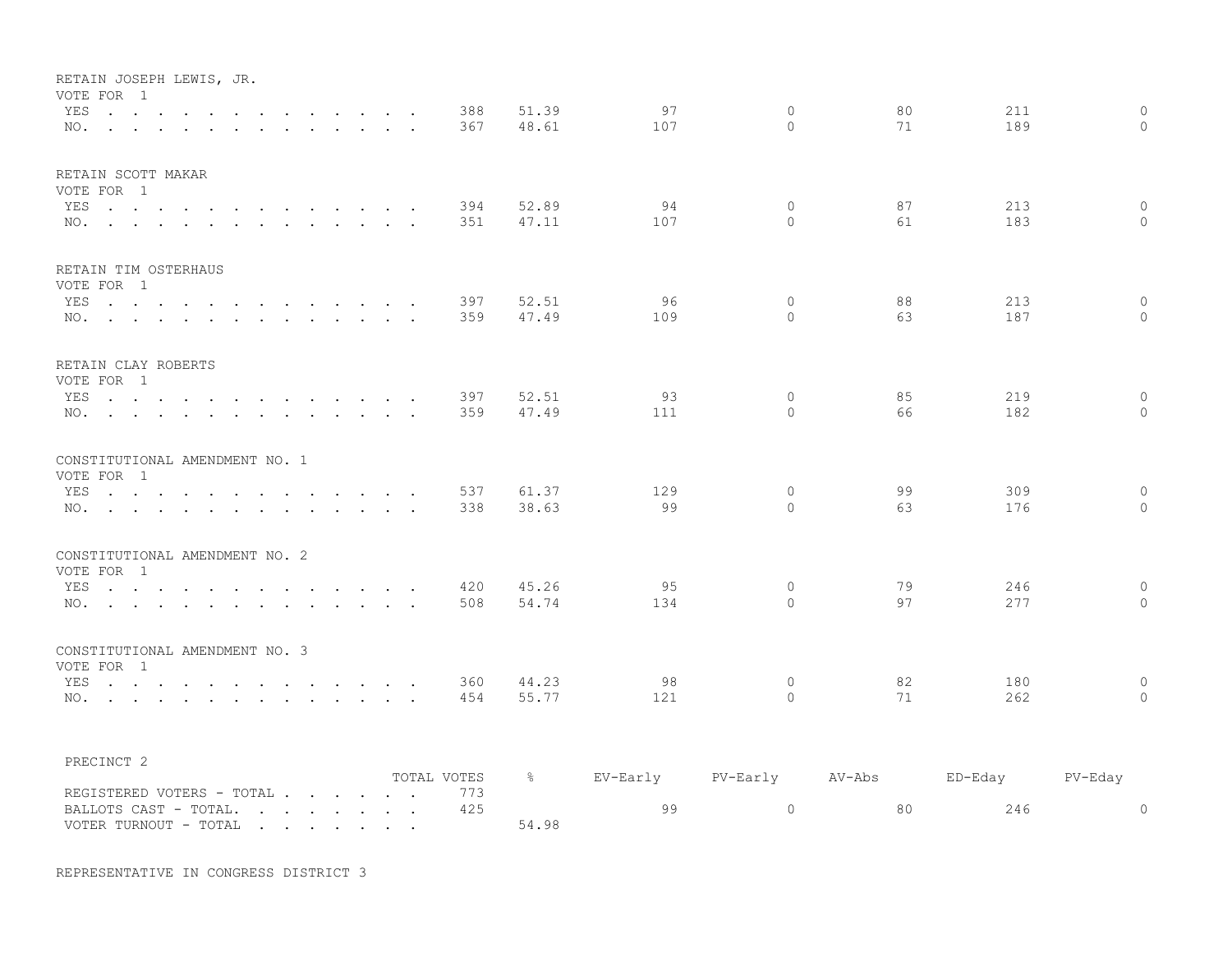| VOTE FOR 1<br>Ted Yoho (REP).<br>Marihelen Wheeler (DEM).                                                              |  |  | 195<br>208 | 46.99<br>50.12 | 52<br>40                 | 0<br>$\circ$        | 43<br>36                     | 100<br>132          | $\mathbf 0$<br>$\circ$ |
|------------------------------------------------------------------------------------------------------------------------|--|--|------------|----------------|--------------------------|---------------------|------------------------------|---------------------|------------------------|
| Howard "Term Limits" Lawson (NPA)                                                                                      |  |  | 12         | 2.89           | 4                        | $\Omega$            | 1                            | 7                   | $\circ$                |
| GOVERNOR AND LIEUTENANT GOVERNOR<br>VOTE FOR 1                                                                         |  |  |            |                |                          |                     |                              |                     |                        |
| Scott / Lopez-Cantera (REP)                                                                                            |  |  | 170        | 40.38          | 48                       | 0                   | 35                           | 87                  | 0                      |
| Crist / Taddeo (DEM).                                                                                                  |  |  | 233        | 55.34          | 46                       | $\Omega$            | 39                           | 148                 | $\circ$                |
| Wyllie / Roe (LPF) $\cdot \cdot \cdot \cdot \cdot \cdot \cdot$                                                         |  |  | 14         | 3.33           | 4                        | $\Omega$            | 2                            | 8                   | $\circ$                |
| Khavari / Jones (NPA)                                                                                                  |  |  | 0          |                | $\Omega$                 | $\Omega$            | $\Omega$                     | $\Omega$            | $\circ$                |
| Burkett / Matos (NPA)                                                                                                  |  |  | 3          | .71            | $\mathbf{1}$<br>$\Omega$ | $\circ$<br>$\Omega$ | $\mathbf{2}$<br>$\mathbf{1}$ | $\circ$<br>$\Omega$ | $\circ$<br>$\circ$     |
| WRITE-IN.                                                                                                              |  |  | 1          | .24            |                          |                     |                              |                     |                        |
| ATTORNEY GENERAL<br>VOTE FOR 1                                                                                         |  |  |            |                |                          |                     |                              |                     |                        |
| Pam Bondi (REP)                                                                                                        |  |  | 188        | 44.76          | 49                       | 0                   | 37                           | 102                 | $\circ$                |
| George Sheldon (DEM).                                                                                                  |  |  | 221        | 52.62          | 44                       | $\Omega$            | 41                           | 136                 | $\mathbf{0}$           |
| Bill Wohlsifer (LPF).                                                                                                  |  |  | 11         | 2.62           | 5                        | $\Omega$            | 2                            | $\overline{4}$      | $\circ$                |
| CHIEF FINANCIAL OFFICER                                                                                                |  |  |            |                |                          |                     |                              |                     |                        |
| VOTE FOR 1                                                                                                             |  |  |            |                |                          |                     |                              |                     |                        |
| Jeff Atwater (REP)                                                                                                     |  |  | 197        | 49.75          | 55                       | 0                   | 43                           | 99                  | $\circ$                |
| William "Will" Rankin (DEM)                                                                                            |  |  | 199        | 50.25          | 36                       | $\Omega$            | 32                           | 131                 | $\circ$                |
| COMMISSIONER OF AGRICULTURE                                                                                            |  |  |            |                |                          |                     |                              |                     |                        |
| VOTE FOR 1                                                                                                             |  |  |            |                |                          |                     |                              |                     |                        |
| Adam Putnam (REP).                                                                                                     |  |  | 185        | 44.69          | 44                       | 0                   | 39                           | 102                 | $\mathbf 0$            |
| Thaddeus Thad Hamilton (DEM)                                                                                           |  |  | 227        | 54.83          | 51                       | $\circ$             | 40                           | 136                 | $\mathbf{0}$           |
| WRITE-IN.                                                                                                              |  |  | 2          | .48            | $\mathbf{1}$             | $\Omega$            | $\Omega$                     | $\mathbf{1}$        | $\circ$                |
| RETAIN ROBERT T. BENTON                                                                                                |  |  |            |                |                          |                     |                              |                     |                        |
| VOTE FOR 1                                                                                                             |  |  |            |                |                          |                     |                              |                     |                        |
| the contract of the contract of the contract of the contract of the contract of the contract of the contract of<br>YES |  |  | 233        | 60.52          | 49<br>40                 | 0<br>$\circ$        | 37<br>36                     | 147<br>76           | $\mathbf 0$<br>$\circ$ |
| NO.                                                                                                                    |  |  | 152        | 39.48          |                          |                     |                              |                     |                        |
| RETAIN JOSEPH LEWIS, JR.                                                                                               |  |  |            |                |                          |                     |                              |                     |                        |
| VOTE FOR 1                                                                                                             |  |  |            |                |                          |                     |                              |                     |                        |
| YES                                                                                                                    |  |  | 227        | 59.42          | 45                       | $\Omega$            | 37                           | 145                 | $\circ$                |
| NO.                                                                                                                    |  |  | 155        | 40.58          | 43                       | $\Omega$            | 36                           | 76                  | $\overline{0}$         |
| RETAIN SCOTT MAKAR                                                                                                     |  |  |            |                |                          |                     |                              |                     |                        |
| VOTE FOR 1                                                                                                             |  |  |            |                |                          |                     |                              |                     |                        |
| YES                                                                                                                    |  |  | 219<br>153 | 58.87<br>41.13 | 42<br>43                 | 0<br>$\circ$        | 37<br>32                     | 140<br>78           | $\circ$<br>$\circ$     |
| NO.                                                                                                                    |  |  |            |                |                          |                     |                              |                     |                        |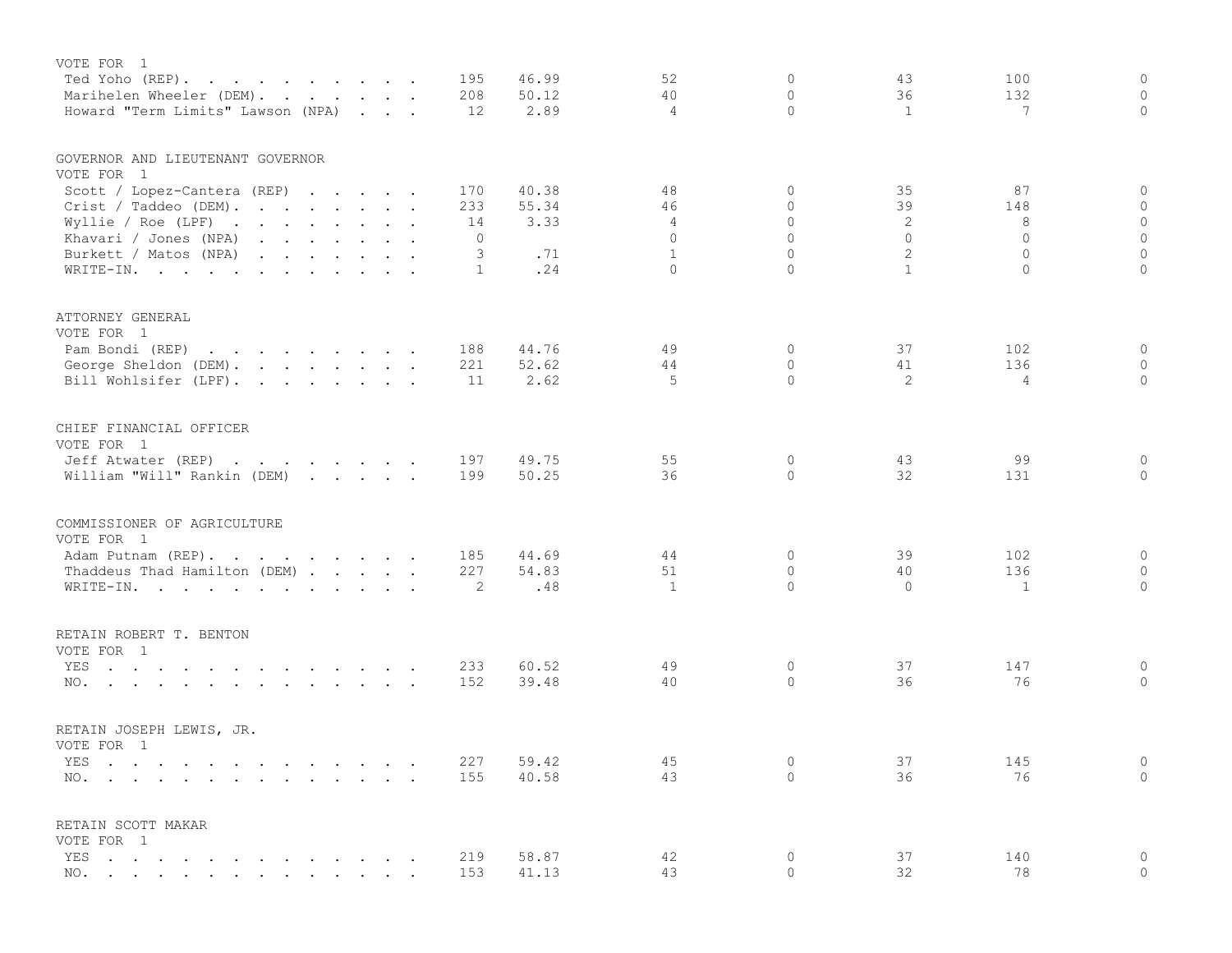| RETAIN TIM OSTERHAUS<br>VOTE FOR 1                             |             |               |              |              |                 |                |              |
|----------------------------------------------------------------|-------------|---------------|--------------|--------------|-----------------|----------------|--------------|
| YES.                                                           | 222         | 58.42         | 45           | $\mathbf{0}$ | 36              | 141            | $\mathbf{0}$ |
| NO.                                                            | 158         | 41.58         | 42           | $\Omega$     | 37              | 79             | $\Omega$     |
| RETAIN CLAY ROBERTS                                            |             |               |              |              |                 |                |              |
| VOTE FOR 1                                                     |             |               |              |              |                 |                |              |
| YES                                                            | 230         | 60.21         | 47           | $\mathbf 0$  | 39              | 144            | $\mathbf{0}$ |
| NO.                                                            | 152         | 39.79         | 42           | $\Omega$     | 33              | 77             | $\circ$      |
| CONSTITUTIONAL AMENDMENT NO. 1                                 |             |               |              |              |                 |                |              |
| VOTE FOR 1                                                     |             |               |              |              |                 |                |              |
| YES                                                            | 299         | 73.11         | 58           | $\mathbf 0$  | 52              | 189            | $\mathbf 0$  |
| NO.                                                            | 110         | 26.89         | 36           | $\Omega$     | 25              | 49             | $\Omega$     |
| CONSTITUTIONAL AMENDMENT NO. 2                                 |             |               |              |              |                 |                |              |
| VOTE FOR 1                                                     |             |               |              |              |                 |                |              |
| YES                                                            | 212         | 50.48         | 38           | $\Omega$     | 30              | 144            | $\mathbf{0}$ |
| NO.                                                            | 208         | 49.52         | 60           | $\Omega$     | 49              | 99             | $\Omega$     |
| CONSTITUTIONAL AMENDMENT NO. 3                                 |             |               |              |              |                 |                |              |
| VOTE FOR 1                                                     |             |               |              |              |                 |                |              |
| YES                                                            | 194         | 48.50         | 46           | $\Omega$     | 35              | 113            | $\mathbf{0}$ |
| NO.                                                            | 206         | 51.50         | 45           | $\Omega$     | 41              | 120            | $\Omega$     |
| PRECINCT 3                                                     |             |               |              |              |                 |                |              |
|                                                                | TOTAL VOTES | $\frac{6}{6}$ | EV-Early     | PV-Early     | AV-Abs          | ED-Eday        | PV-Eday      |
| REGISTERED VOTERS - TOTAL                                      | 648         |               |              |              |                 |                |              |
| BALLOTS CAST - TOTAL.                                          | 353         |               | 118          | $\circ$      | 66              | 169            | $\Omega$     |
| VOTER TURNOUT - TOTAL                                          |             | 54.48         |              |              |                 |                |              |
| REPRESENTATIVE IN CONGRESS DISTRICT 3                          |             |               |              |              |                 |                |              |
| VOTE FOR 1                                                     |             |               |              |              |                 |                |              |
| Ted Yoho (REP).                                                | 284         | 81.14         | 97           | $\circ$      | 48              | 139            | $\mathbf{0}$ |
| Marihelen Wheeler (DEM).                                       | 51          | 14.57         | 16           | $\Omega$     | 10              | 25             | $\circ$      |
| Howard "Term Limits" Lawson (NPA)                              | 15          | 4.29          | 3            | $\Omega$     | $7\overline{ }$ | 5              | $\Omega$     |
| GOVERNOR AND LIEUTENANT GOVERNOR                               |             |               |              |              |                 |                |              |
| VOTE FOR 1                                                     |             |               |              |              |                 |                |              |
| Scott / Lopez-Cantera (REP) $\cdot \cdot \cdot \cdot$          | 267         | 76.50         | 92           | $\mathbf 0$  | 45              | 130            | $\circ$      |
| Crist / Taddeo (DEM).                                          | 63          | 18.05         | 19           | $\Omega$     | 14              | 30             | $\mathbf{0}$ |
| Wyllie / Roe (LPF) $\cdot \cdot \cdot \cdot \cdot \cdot \cdot$ | 10          | 2.87          | 3            | $\Omega$     | 3               | $\overline{4}$ | $\mathbf{0}$ |
| Khavari / Jones (NPA)                                          | 3           | .86           | $\mathbf{1}$ | $\cap$       | $\mathcal{L}$   | $\bigcap$      | $\Omega$     |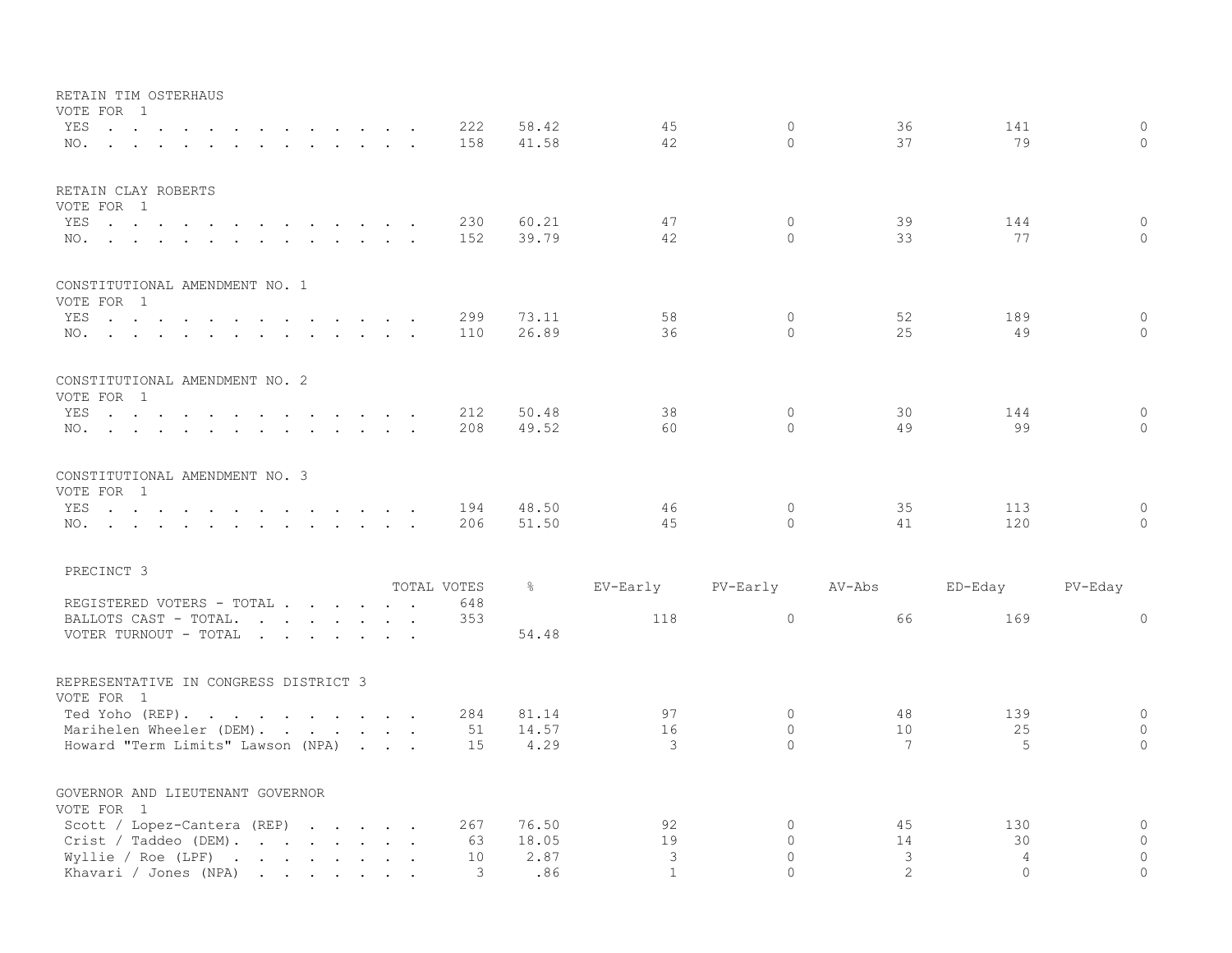| Burkett / Matos (NPA)<br>WRITE-IN.                                                                                           |                                 | $\cdot$ $\cdot$ | 3<br>3     | .86<br>.86     | 0<br>$\mathbf{1}$ | 0<br>$\mathbf{0}$            | $\circ$<br>$\circ$ | 3<br>2    | $\circ$<br>$\circ$        |
|------------------------------------------------------------------------------------------------------------------------------|---------------------------------|-----------------|------------|----------------|-------------------|------------------------------|--------------------|-----------|---------------------------|
| ATTORNEY GENERAL<br>VOTE FOR 1                                                                                               |                                 |                 |            |                |                   |                              |                    |           |                           |
| Pam Bondi (REP)<br>$\mathcal{A}$ . The second contribution of the second contribution $\mathcal{A}$<br>George Sheldon (DEM). |                                 |                 | 277<br>61  | 80.06<br>17.63 | 94<br>18          | $\mathbf{0}$<br>$\mathbf{0}$ | 52<br>10           | 131<br>33 | $\overline{0}$<br>$\circ$ |
| Bill Wohlsifer (LPF).                                                                                                        |                                 |                 | 8          | 2.31           | 2                 | $\Omega$                     | 1                  | 5         | $\circ$                   |
| CHIEF FINANCIAL OFFICER                                                                                                      |                                 |                 |            |                |                   |                              |                    |           |                           |
| VOTE FOR 1<br>Jeff Atwater (REP)<br>the contract of the contract of the contract of                                          |                                 |                 | 274        | 82.53          | 95                | $\mathbf{0}$                 | 49                 | 130       | $\circ$                   |
| William "Will" Rankin (DEM)                                                                                                  |                                 |                 | 58         | 17.47          | 16                | $\mathbf{0}$                 | 11                 | 31        | $\circ$                   |
| COMMISSIONER OF AGRICULTURE                                                                                                  |                                 |                 |            |                |                   |                              |                    |           |                           |
| VOTE FOR 1<br>Adam Putnam (REP).                                                                                             |                                 |                 | 286        | 83.38          | 98                | $\mathbf{0}$                 | 51                 | 137       | $\overline{0}$            |
| Thaddeus Thad Hamilton (DEM)                                                                                                 |                                 |                 | 57         | 16.62          | 16                | $\mathbf{0}$                 | 12                 | 29        | $\circ$                   |
| WRITE-IN.                                                                                                                    |                                 |                 | $\circ$    |                | $\mathbf{0}$      | $\Omega$                     | $\Omega$           | $\circ$   | $\circ$                   |
| COUNTY COMMISSIONER DISTRICT 2<br>VOTE FOR 1                                                                                 |                                 |                 |            |                |                   |                              |                    |           |                           |
| Kenny Thompson (REP).                                                                                                        |                                 |                 | 150        | 42.98          | 41                | 0                            | 33                 | 76        | $\overline{0}$            |
| Doyle Thomas (DEM)                                                                                                           |                                 |                 | 199        | 57.02          | 76                | $\Omega$                     | 33                 | 90        | $\circ$                   |
| RETAIN ROBERT T. BENTON<br>VOTE FOR 1                                                                                        |                                 |                 |            |                |                   |                              |                    |           |                           |
| YES                                                                                                                          |                                 |                 | 141        | 43.12          | 44                | 0                            | 24                 | 73        | $\circ$                   |
| NO.                                                                                                                          |                                 |                 | 186        | 56.88          | 64                | $\Omega$                     | 36                 | 86        | $\circ$                   |
| RETAIN JOSEPH LEWIS, JR.<br>VOTE FOR 1                                                                                       |                                 |                 |            |                |                   |                              |                    |           |                           |
| YES<br>the contract of the contract of the contract of the                                                                   |                                 |                 | 139        | 42.64          | 42                | $\circ$                      | 24                 | 73        | $\circ$                   |
| NO.<br>the contract of the contract of the contract of the contract of the contract of the contract of the contract of       |                                 |                 | 187        | 57.36          | 66                | $\circ$                      | 35                 | 86        | $\circ$                   |
| RETAIN SCOTT MAKAR                                                                                                           |                                 |                 |            |                |                   |                              |                    |           |                           |
| VOTE FOR 1                                                                                                                   |                                 |                 |            |                |                   |                              |                    |           |                           |
| YES<br>NO.                                                                                                                   | <b>Contract Contract Street</b> | $\sim$ $\sim$   | 142<br>185 | 43.43<br>56.57 | 42<br>66          | 0<br>$\Omega$                | 22<br>38           | 78<br>81  | $\circ$<br>$\circ$        |
| RETAIN TIM OSTERHAUS                                                                                                         |                                 |                 |            |                |                   |                              |                    |           |                           |
| VOTE FOR 1                                                                                                                   |                                 |                 |            |                |                   |                              |                    |           |                           |
| YES<br>NO. .                                                                                                                 |                                 |                 | 131<br>193 | 40.43<br>59.57 | 41<br>65          | $\circ$<br>0                 | 21<br>38           | 69<br>90  | 0<br>$\circ$              |
|                                                                                                                              |                                 |                 |            |                |                   |                              |                    |           |                           |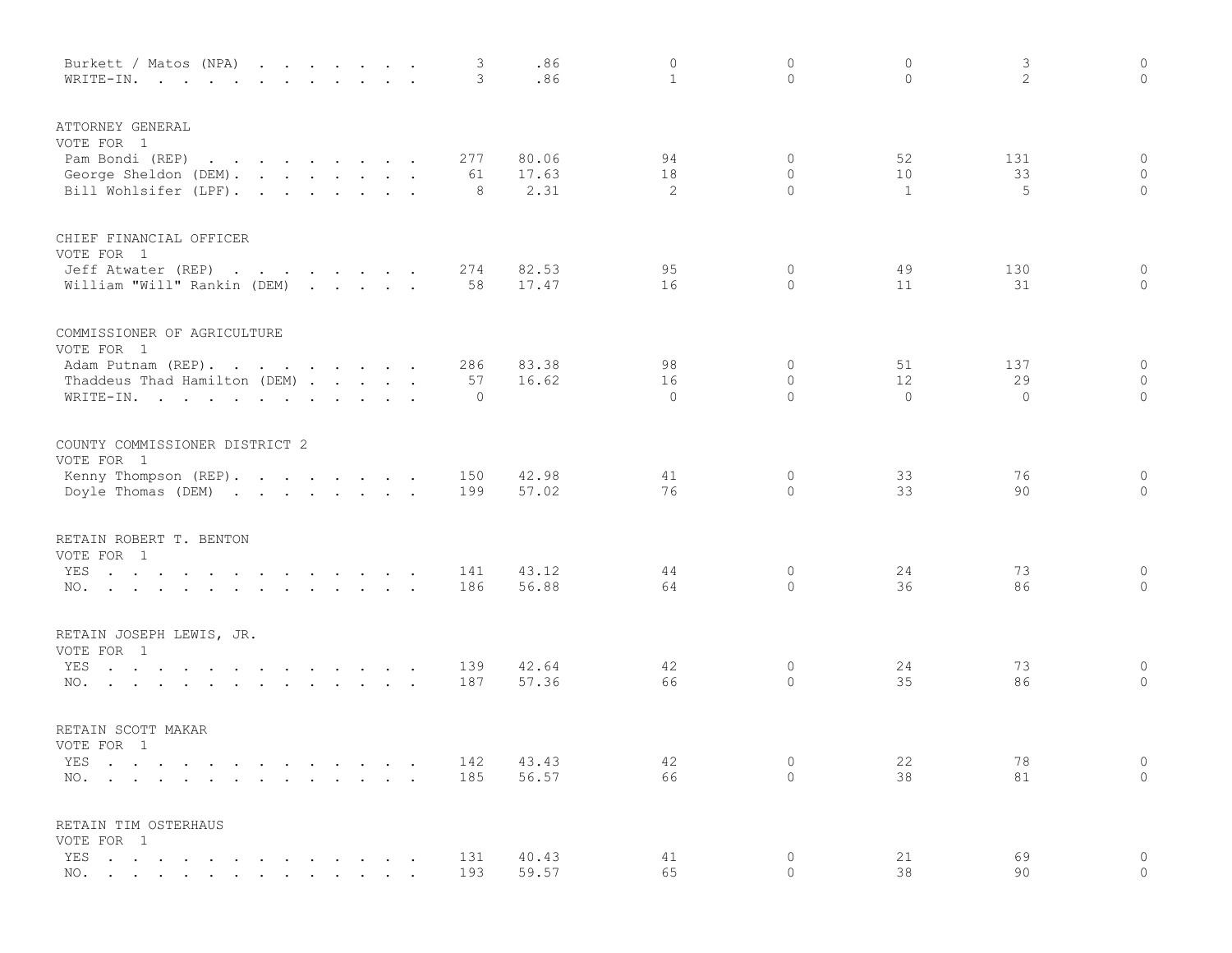| RETAIN CLAY ROBERTS                          |  |  |     |       |    |         |    |    |          |
|----------------------------------------------|--|--|-----|-------|----|---------|----|----|----------|
| VOTE FOR 1<br>YES 138                        |  |  |     | 42.33 | 43 | $\circ$ | 23 | 72 | $\Omega$ |
| NO.                                          |  |  | 188 | 57.67 | 64 |         | 37 | 87 |          |
| CONSTITUTIONAL AMENDMENT NO. 1               |  |  |     |       |    |         |    |    |          |
| VOTE FOR 1<br>YES 205                        |  |  |     | 58.91 | 65 |         | 41 | 99 | $\Omega$ |
| NO. 143                                      |  |  |     | 41.09 | 52 |         | 22 | 69 |          |
|                                              |  |  |     |       |    |         |    |    |          |
| CONSTITUTIONAL AMENDMENT NO. 2<br>VOTE FOR 1 |  |  |     |       |    |         |    |    |          |
| YES 138                                      |  |  |     | 39.20 | 33 |         | 26 | 79 |          |
| NO. 214                                      |  |  |     | 60.80 | 84 |         | 40 | 90 |          |
| CONSTITUTIONAL AMENDMENT NO. 3<br>VOTE FOR 1 |  |  |     |       |    |         |    |    |          |
| YES. 144                                     |  |  |     | 42.23 | 48 |         | 23 | 73 |          |
| NO.                                          |  |  | 197 | 57.77 | 66 |         | 38 | 93 |          |
|                                              |  |  |     |       |    |         |    |    |          |

| PRECINCT 4                                                                                                                                                                                                                                                                                                                                                                                                                                                                          |                      |               |          |          |                |         |          |
|-------------------------------------------------------------------------------------------------------------------------------------------------------------------------------------------------------------------------------------------------------------------------------------------------------------------------------------------------------------------------------------------------------------------------------------------------------------------------------------|----------------------|---------------|----------|----------|----------------|---------|----------|
| REGISTERED VOTERS - TOTAL                                                                                                                                                                                                                                                                                                                                                                                                                                                           | TOTAL VOTES<br>1,203 | $\frac{6}{6}$ | EV-Early | PV-Early | AV-Abs         | ED-Eday | PV-Eday  |
| BALLOTS CAST - TOTAL.<br>VOTER TURNOUT - TOTAL<br>$\mathbf{r} = \mathbf{r} + \mathbf{r} + \mathbf{r} + \mathbf{r} + \mathbf{r} + \mathbf{r} + \mathbf{r} + \mathbf{r}$                                                                                                                                                                                                                                                                                                              | 711                  | 59.10         | 205      |          | 115            | 391     | $\Omega$ |
| REPRESENTATIVE IN CONGRESS DISTRICT 3<br>VOTE FOR 1                                                                                                                                                                                                                                                                                                                                                                                                                                 |                      |               |          |          |                |         |          |
| Ted Yoho (REP).                                                                                                                                                                                                                                                                                                                                                                                                                                                                     | 552                  | 79.54         | 154      |          | 89             | 309     |          |
| Marihelen Wheeler (DEM).                                                                                                                                                                                                                                                                                                                                                                                                                                                            | 123                  | 17.72         | 39       |          | 19             | 65      |          |
| Howard "Term Limits" Lawson (NPA)                                                                                                                                                                                                                                                                                                                                                                                                                                                   | 19                   | 2.74          | 6        |          | $\overline{2}$ | 11      | $\Omega$ |
| GOVERNOR AND LIEUTENANT GOVERNOR<br>VOTE FOR 1                                                                                                                                                                                                                                                                                                                                                                                                                                      |                      |               |          |          |                |         |          |
| Scott / Lopez-Cantera (REP) $\cdot \cdot \cdot \cdot$                                                                                                                                                                                                                                                                                                                                                                                                                               | 465                  | 66.52         | 129      |          | 77             | 259     | $\Omega$ |
|                                                                                                                                                                                                                                                                                                                                                                                                                                                                                     | 195                  | 27.90         | 58       |          | 29             | 108     | $\Omega$ |
| Crist / Taddeo (DEM).                                                                                                                                                                                                                                                                                                                                                                                                                                                               |                      |               |          |          |                |         | $\cap$   |
| Wyllie / Roe (LPF)<br>the contract of the contract of the contract of the contract of the contract of the contract of the contract of                                                                                                                                                                                                                                                                                                                                               | 34                   | 4.86          | 13       |          | 4              | 17      |          |
| Khavari / Jones (NPA)<br>$\mathbf{1} \qquad \mathbf{1} \qquad \mathbf{1} \qquad \mathbf{1} \qquad \mathbf{1} \qquad \mathbf{1} \qquad \mathbf{1} \qquad \mathbf{1} \qquad \mathbf{1} \qquad \mathbf{1} \qquad \mathbf{1} \qquad \mathbf{1} \qquad \mathbf{1} \qquad \mathbf{1} \qquad \mathbf{1} \qquad \mathbf{1} \qquad \mathbf{1} \qquad \mathbf{1} \qquad \mathbf{1} \qquad \mathbf{1} \qquad \mathbf{1} \qquad \mathbf{1} \qquad \mathbf{1} \qquad \mathbf{1} \qquad \mathbf{$ |                      | .43           |          |          |                |         |          |
| Burkett / Matos (NPA)                                                                                                                                                                                                                                                                                                                                                                                                                                                               |                      | .14           |          |          |                |         |          |
| WRITE-IN.<br>the contract of the contract of the contract of the contract of the contract of the contract of the contract of                                                                                                                                                                                                                                                                                                                                                        |                      | .14           |          |          |                |         |          |

ATTORNEY GENERAL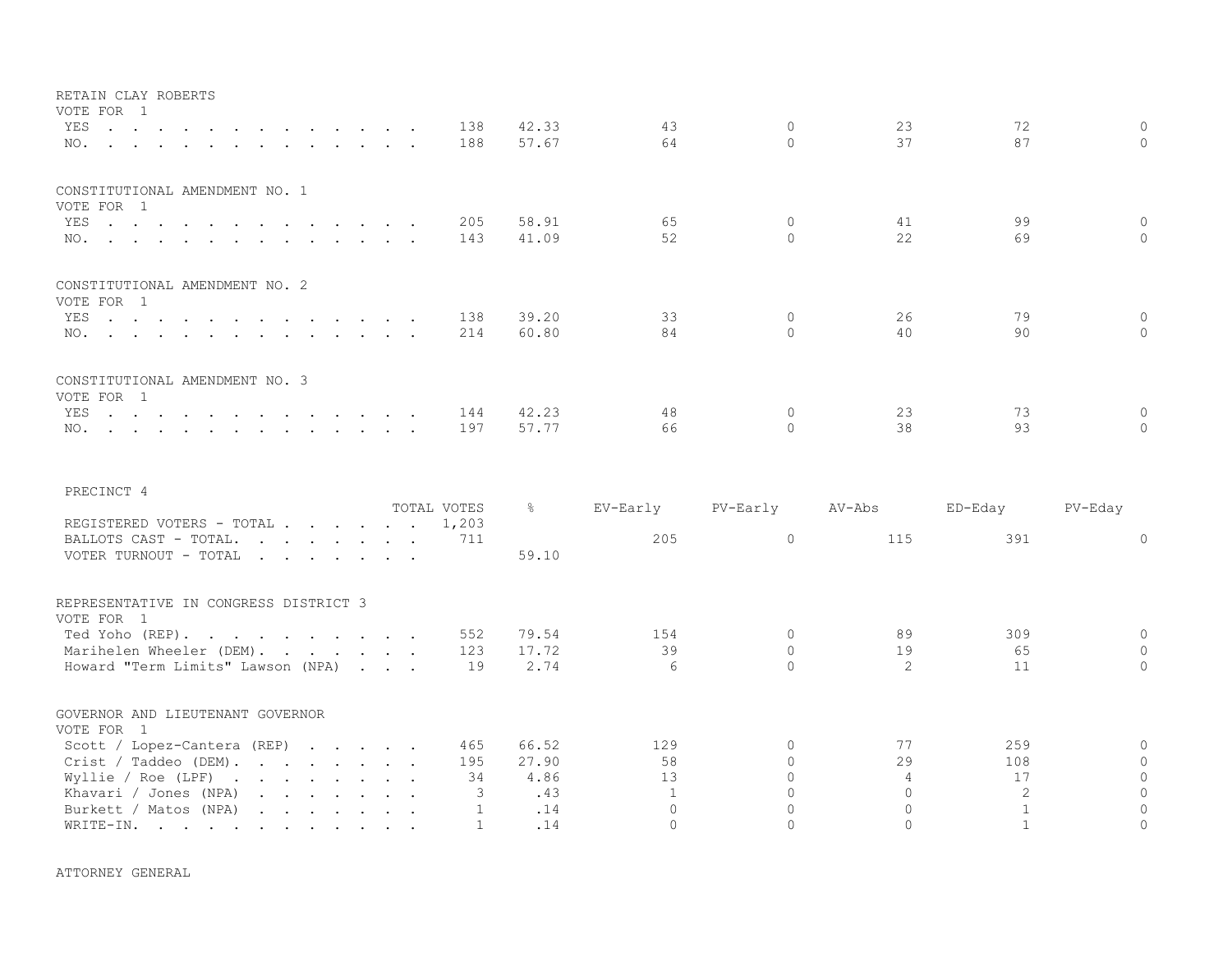| VOTE FOR 1                                                                                                                            |            | 76.38          | 139             | 0             | 89       | 299        | $\circ$             |
|---------------------------------------------------------------------------------------------------------------------------------------|------------|----------------|-----------------|---------------|----------|------------|---------------------|
| Pam Bondi (REP)<br>the contract of the contract of the<br>George Sheldon (DEM).                                                       | 527<br>151 | 21.88          | 50              | $\mathbf{0}$  | 24       | 77         | $\circ$             |
| Bill Wohlsifer (LPF).                                                                                                                 | 12         | 1.74           | $7\phantom{.0}$ | $\Omega$      | $\Omega$ | 5          | $\circ$             |
|                                                                                                                                       |            |                |                 |               |          |            |                     |
| CHIEF FINANCIAL OFFICER                                                                                                               |            |                |                 |               |          |            |                     |
| VOTE FOR 1                                                                                                                            |            |                |                 |               |          |            |                     |
| Jeff Atwater (REP)<br>the contract of the contract of the contract of the contract of the contract of the contract of the contract of | 536        | 81.09          | 148             | 0             | 84       | 304        | $\circ$             |
| William "Will" Rankin (DEM)                                                                                                           | 125        | 18.91          | 43              | $\Omega$      | 20       | 62         | $\circ$             |
| COMMISSIONER OF AGRICULTURE                                                                                                           |            |                |                 |               |          |            |                     |
| VOTE FOR 1                                                                                                                            |            |                |                 |               |          |            |                     |
| Adam Putnam (REP).                                                                                                                    | 517        | 76.03          | 149             | 0             | 85       | 283        | $\mathsf{O}\xspace$ |
| Thaddeus Thad Hamilton (DEM)                                                                                                          | 161        | 23.68          | 47              | $\circ$       | 24       | 90         | $\circ$             |
| WRITE-IN.                                                                                                                             | 2          | .29            | $\Omega$        | $\Omega$      | $\Omega$ | 2          | $\circ$             |
| COUNTY COMMISSIONER DISTRICT 2                                                                                                        |            |                |                 |               |          |            |                     |
| VOTE FOR 1                                                                                                                            |            |                |                 |               |          |            |                     |
| Kenny Thompson (REP).                                                                                                                 | 336        | 48.91          | 101             | 0             | 52       | 183        | 0                   |
| Doyle Thomas (DEM)                                                                                                                    | 351        | 51.09          | 99              | $\Omega$      | 55       | 197        | $\circ$             |
|                                                                                                                                       |            |                |                 |               |          |            |                     |
| RETAIN ROBERT T. BENTON                                                                                                               |            |                |                 |               |          |            |                     |
| VOTE FOR 1                                                                                                                            |            |                |                 |               |          |            |                     |
| YES<br>the contract of the contract of the contract of the contract of the contract of the contract of the contract of                | 306<br>306 | 50.00<br>50.00 | 87<br>84        | 0<br>$\Omega$ | 55<br>39 | 164<br>183 | 0<br>$\Omega$       |
| NO.                                                                                                                                   |            |                |                 |               |          |            |                     |
| RETAIN JOSEPH LEWIS, JR.                                                                                                              |            |                |                 |               |          |            |                     |
| VOTE FOR 1                                                                                                                            |            |                |                 |               |          |            |                     |
| YES                                                                                                                                   | 307        | 50.58          | 87              | 0             | 51       | 169        | $\circ$             |
| NO.                                                                                                                                   | 300        | 49.42          | 81              | $\Omega$      | 43       | 176        | $\circ$             |
| RETAIN SCOTT MAKAR                                                                                                                    |            |                |                 |               |          |            |                     |
| VOTE FOR 1                                                                                                                            |            |                |                 |               |          |            |                     |
| YES<br>the contract of the contract of the contract of the contract of the contract of the contract of the contract of                | 299        | 50.25          | 80              | $\circ$       | 52       | 167        | $\circ$             |
| NO.                                                                                                                                   | 296        | 49.75          | 80              | 0             | 41       | 175        | $\mathbb O$         |
|                                                                                                                                       |            |                |                 |               |          |            |                     |
| RETAIN TIM OSTERHAUS                                                                                                                  |            |                |                 |               |          |            |                     |
| VOTE FOR 1                                                                                                                            |            |                |                 |               |          |            |                     |
| YES                                                                                                                                   | 295        | 48.84          | 82              | 0             | 51       | 162        | $\circ$             |
| $NO.$ $\cdots$ $\cdots$ $\cdots$ $\cdots$ $\cdots$                                                                                    | 309        | 51.16          | 85              | $\Omega$      | 43       | 181        | $\mathbf{0}$        |
| RETAIN CLAY ROBERTS                                                                                                                   |            |                |                 |               |          |            |                     |
| VOTE FOR 1                                                                                                                            |            |                |                 |               |          |            |                     |
| YES                                                                                                                                   | 316        | 51.63          | 84              | $\mathbf 0$   | 62       | 170        | $\circ$             |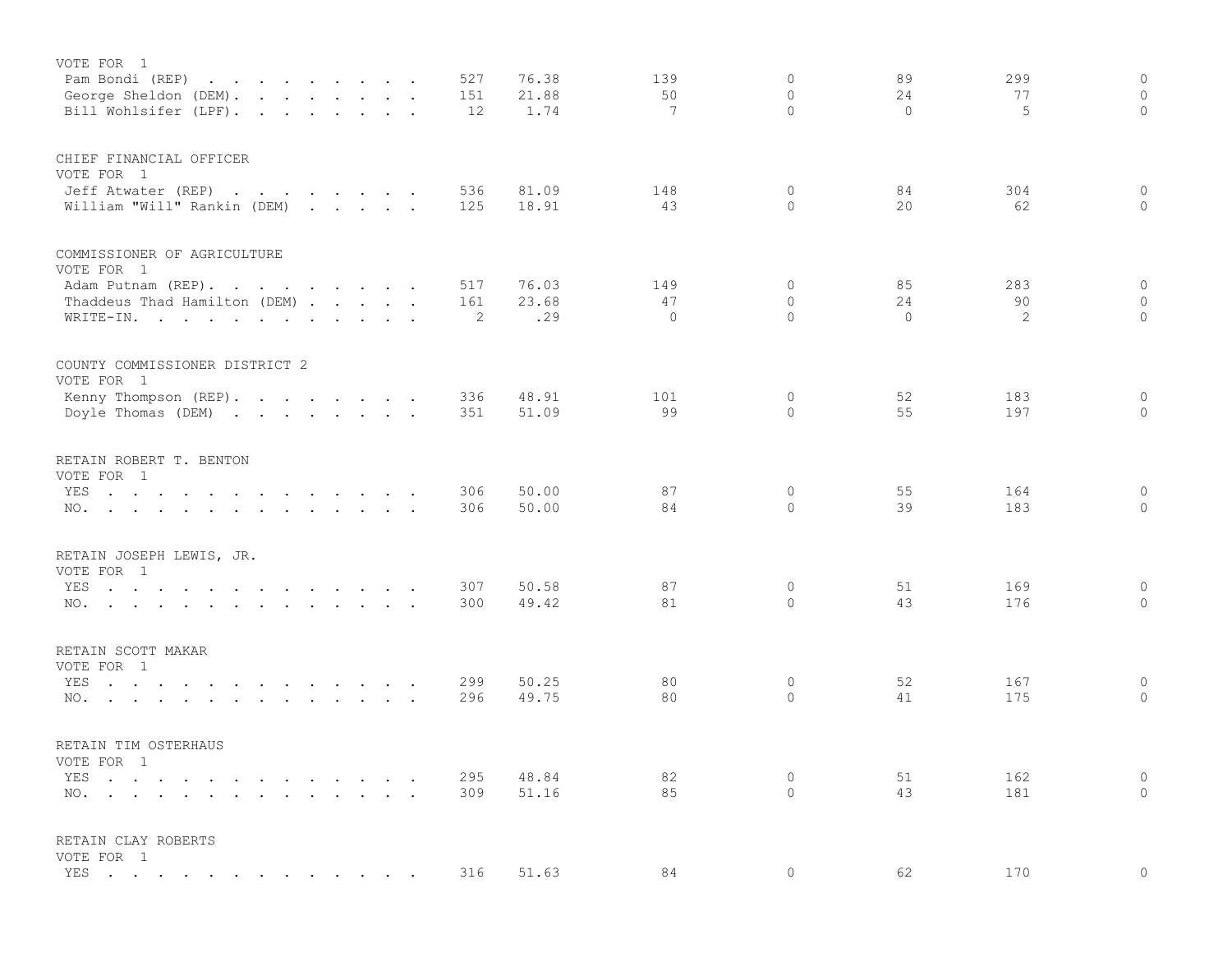| NO.                                                                                                                                                                                                                                                        |                                            | 296         | 48.37         | 84             | $\mathbf{0}$         | 36                   | 176            | $\mathbf{0}$                |
|------------------------------------------------------------------------------------------------------------------------------------------------------------------------------------------------------------------------------------------------------------|--------------------------------------------|-------------|---------------|----------------|----------------------|----------------------|----------------|-----------------------------|
| CONSTITUTIONAL AMENDMENT NO. 1                                                                                                                                                                                                                             |                                            |             |               |                |                      |                      |                |                             |
| VOTE FOR 1                                                                                                                                                                                                                                                 |                                            |             |               |                |                      |                      |                |                             |
| YES<br>the contract of the contract of the<br>$\sim$<br>$\sim 10^{-1}$ and $\sim 10^{-1}$<br>$\cdots$                                                                                                                                                      | $\cdot$ $\cdot$                            | 414         | 60.35         | 111            | $\mathbf{0}$         | 63                   | 240            | $\mathbf{0}$                |
| NO.                                                                                                                                                                                                                                                        |                                            | 272         | 39.65         | 83             | $\Omega$             | 47                   | 142            | $\Omega$                    |
| CONSTITUTIONAL AMENDMENT NO. 2                                                                                                                                                                                                                             |                                            |             |               |                |                      |                      |                |                             |
| VOTE FOR 1                                                                                                                                                                                                                                                 |                                            |             |               |                |                      |                      |                |                             |
| YES                                                                                                                                                                                                                                                        |                                            | 295         | 41.96         | 83             | $\mathbf{0}$         | 50                   | 162            | $\mathbf{0}$                |
| NO.                                                                                                                                                                                                                                                        |                                            | 408         | 58.04         | 119            | $\Omega$             | 63                   | 226            | $\circ$                     |
| CONSTITUTIONAL AMENDMENT NO. 3                                                                                                                                                                                                                             |                                            |             |               |                |                      |                      |                |                             |
| VOTE FOR 1                                                                                                                                                                                                                                                 |                                            | 312         | 46.78         | 83             | $\mathbf{0}$         | 51                   | 178            | $\mathbf 0$                 |
| YES<br>NO.                                                                                                                                                                                                                                                 |                                            | 355         | 53.22         | 105            | $\Omega$             | 59                   | 191            | $\Omega$                    |
|                                                                                                                                                                                                                                                            |                                            |             |               |                |                      |                      |                |                             |
| PRECINCT 5                                                                                                                                                                                                                                                 |                                            |             |               |                |                      |                      |                |                             |
|                                                                                                                                                                                                                                                            |                                            | TOTAL VOTES | $\frac{8}{6}$ | EV-Early       | PV-Early             | AV-Abs               | ED-Eday        | PV-Eday                     |
| REGISTERED VOTERS - TOTAL                                                                                                                                                                                                                                  |                                            | 1,635       |               |                |                      |                      |                |                             |
| BALLOTS CAST - TOTAL.                                                                                                                                                                                                                                      |                                            | 866         |               | 258            | $\circ$              | 169                  | 438            | $\mathbf{1}$                |
| VOTER TURNOUT - TOTAL                                                                                                                                                                                                                                      |                                            |             | 52.97         |                |                      |                      |                |                             |
| REPRESENTATIVE IN CONGRESS DISTRICT 3<br>VOTE FOR 1                                                                                                                                                                                                        |                                            |             |               |                |                      |                      |                |                             |
| Ted Yoho (REP).<br>and the contract of the contract of                                                                                                                                                                                                     |                                            | 558         | 66.19         | 172            | $\mathbf{0}$         | 101                  | 284            | $\mathbf{1}$                |
| Marihelen Wheeler (DEM).                                                                                                                                                                                                                                   |                                            | 251         | 29.77         | 73             | $\mathbf{0}$         | 50                   | 128            | $\circ$                     |
| Howard "Term Limits" Lawson (NPA)                                                                                                                                                                                                                          | $\mathbf{r}$ , $\mathbf{r}$ , $\mathbf{r}$ | 34          | 4.03          | 9              | $\Omega$             | 12                   | 13             | $\Omega$                    |
| GOVERNOR AND LIEUTENANT GOVERNOR<br>VOTE FOR 1                                                                                                                                                                                                             |                                            |             |               |                |                      |                      |                |                             |
| Scott / Lopez-Cantera (REP) $\cdot \cdot \cdot \cdot$                                                                                                                                                                                                      |                                            | 479         | 56.22         | 147            | $\Omega$             | 88                   | 243            | $\mathbf{1}$                |
| Crist / Taddeo (DEM).                                                                                                                                                                                                                                      |                                            | 314         | 36.85         | 94             | $\mathbf 0$          | 54                   | 166            | $\mathbb O$                 |
| Wyllie / Roe (LPF) $\cdot \cdot \cdot \cdot \cdot \cdot \cdot \cdot$                                                                                                                                                                                       |                                            | 40          | 4.69          | 11             | $\Omega$             | 14                   | 15             | $\circ$                     |
| Khavari / Jones (NPA) $\cdots$ $\cdots$                                                                                                                                                                                                                    |                                            | 5           | .59           | $\overline{1}$ | $\Omega$             | $\mathbf{1}$         | 3              | $\mathbf{0}$                |
| Burkett / Matos (NPA)<br>$\mathbf{r}$ . The contract of the contract of the contract of the contract of the contract of the contract of the contract of the contract of the contract of the contract of the contract of the contract of the contract of th |                                            | 11          | 1.29          | $\mathbf{1}$   | $\Omega$             | 6                    | $\overline{4}$ | $\mathbf{0}$                |
| WRITE-IN.<br>$\cdot$ $\cdot$ $\cdot$                                                                                                                                                                                                                       |                                            | 3           | .35           | $\mathbf{1}$   | $\Omega$             | $\circ$              | $\mathbf{2}$   | $\circ$                     |
| ATTORNEY GENERAL                                                                                                                                                                                                                                           |                                            |             |               |                |                      |                      |                |                             |
| VOTE FOR 1                                                                                                                                                                                                                                                 |                                            |             |               |                |                      |                      |                |                             |
| Pam Bondi (REP)<br>and a strong control of the state of the state of the state of the state of the state of the state of the state of the state of the state of the state of the state of the state of the state of the state of the state of the          |                                            | 561         | 66.31         | 175            | $\mathbf{0}$         | 101                  | 284            | $\mathbf{1}$                |
| George Sheldon (DEM).<br>Bill Wohlsifer (LPF).                                                                                                                                                                                                             |                                            | 271<br>14   | 32.03<br>1.65 | 74<br>3        | $\Omega$<br>$\Omega$ | 59<br>$\overline{5}$ | 138<br>6       | $\mathbf 0$<br>$\mathbf{0}$ |
|                                                                                                                                                                                                                                                            |                                            |             |               |                |                      |                      |                |                             |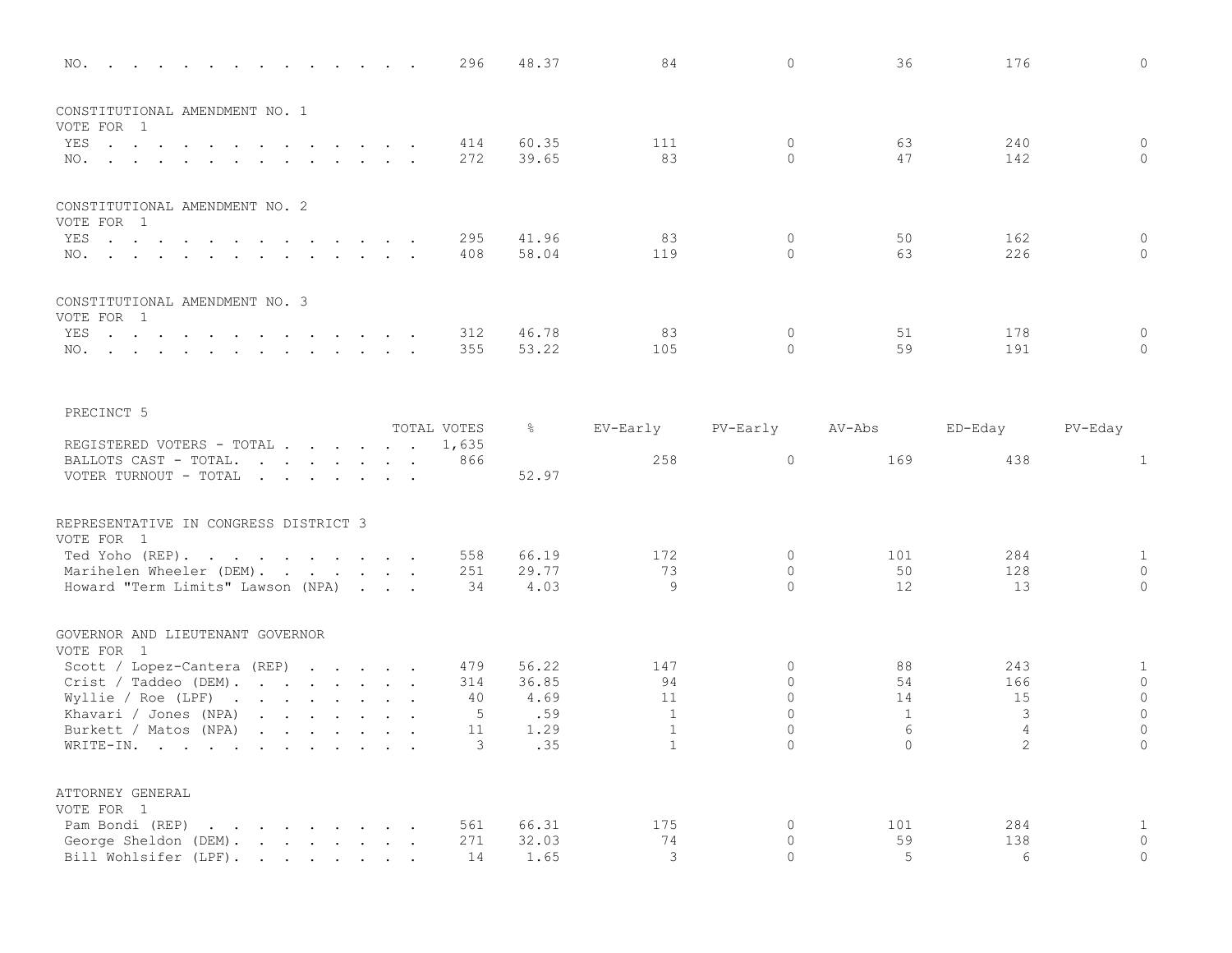| CHIEF FINANCIAL OFFICER<br>VOTE FOR 1<br>Jeff Atwater (REP)                                                                                                                                                                           |  |                 | 568        | 68.77          | 175       | $\mathbf 0$              | 101      | 291      | $\mathbf{1}$             |
|---------------------------------------------------------------------------------------------------------------------------------------------------------------------------------------------------------------------------------------|--|-----------------|------------|----------------|-----------|--------------------------|----------|----------|--------------------------|
| William "Will" Rankin (DEM)                                                                                                                                                                                                           |  |                 | 258        | 31.23          | 72        | $\Omega$                 | 59       | 127      | $\Omega$                 |
| COMMISSIONER OF AGRICULTURE<br>VOTE FOR 1                                                                                                                                                                                             |  |                 |            |                |           |                          |          |          |                          |
| Adam Putnam (REP).                                                                                                                                                                                                                    |  |                 | 553        | 66.07          | 174       | $\mathbf{0}$             | 105      | 274      | $\mathbf{0}$             |
| Thaddeus Thad Hamilton (DEM)                                                                                                                                                                                                          |  |                 | 284        | 33.93          | 77        | $\Omega$                 | 60       | 147      | $\circ$                  |
| WRITE-IN.                                                                                                                                                                                                                             |  |                 | $\Omega$   |                | $\Omega$  | $\Omega$                 | $\Omega$ | $\Omega$ | $\Omega$                 |
| RETAIN ROBERT T. BENTON<br>VOTE FOR 1                                                                                                                                                                                                 |  |                 |            |                |           |                          |          |          |                          |
| YES<br>the contract of the contract of the contract of the contract of the contract of the contract of the contract of                                                                                                                |  |                 | 436        | 58.84          | 125       | $\circ$                  | 75       | 235      | $\mathbf{1}$             |
| NO.                                                                                                                                                                                                                                   |  |                 | 305        | 41.16          | 101       | $\Omega$                 | 59       | 145      | $\Omega$                 |
| RETAIN JOSEPH LEWIS, JR.                                                                                                                                                                                                              |  |                 |            |                |           |                          |          |          |                          |
| VOTE FOR 1                                                                                                                                                                                                                            |  |                 |            |                |           |                          |          |          |                          |
| YES                                                                                                                                                                                                                                   |  |                 | 428        | 58.15          | 123       | $\mathbf{0}$<br>$\Omega$ | 78       | 226      | $\mathbf{1}$<br>$\Omega$ |
| NO.                                                                                                                                                                                                                                   |  |                 | 308        | 41.85          | 100       |                          | 56       | 152      |                          |
| RETAIN SCOTT MAKAR                                                                                                                                                                                                                    |  |                 |            |                |           |                          |          |          |                          |
| VOTE FOR 1                                                                                                                                                                                                                            |  |                 |            |                |           |                          |          | 217      | $\mathbf{0}$             |
| YES<br>NO.                                                                                                                                                                                                                            |  |                 | 415<br>294 | 58.53<br>41.47 | 123<br>95 | $\circ$<br>$\Omega$      | 75<br>55 | 144      | $\Omega$                 |
|                                                                                                                                                                                                                                       |  |                 |            |                |           |                          |          |          |                          |
| RETAIN TIM OSTERHAUS                                                                                                                                                                                                                  |  |                 |            |                |           |                          |          |          |                          |
| VOTE FOR 1<br>YES                                                                                                                                                                                                                     |  |                 | 427        | 58.73          | 127       | $\circ$                  | 72       | 228      | $\mathbf{0}$             |
| NO.                                                                                                                                                                                                                                   |  |                 | 300        | 41.27          | 96        | $\Omega$                 | 59       | 145      | $\circ$                  |
|                                                                                                                                                                                                                                       |  |                 |            |                |           |                          |          |          |                          |
| RETAIN CLAY ROBERTS                                                                                                                                                                                                                   |  |                 |            |                |           |                          |          |          |                          |
| VOTE FOR 1<br>YES<br>the contract of the contract of the contract of the contract of the contract of the contract of the contract of                                                                                                  |  |                 | 442        | 59.97          | 130       | 0                        | 75       | 237      | $\circ$                  |
| NO.                                                                                                                                                                                                                                   |  |                 | 295        | 40.03          | 97        | $\circ$                  | 58       | 140      | $\mathbf{0}$             |
|                                                                                                                                                                                                                                       |  |                 |            |                |           |                          |          |          |                          |
| CONSTITUTIONAL AMENDMENT NO. 1<br>VOTE FOR 1                                                                                                                                                                                          |  |                 |            |                |           |                          |          |          |                          |
| YES<br>and the contract of the contract of the contract of the contract of the contract of the contract of the contract of the contract of the contract of the contract of the contract of the contract of the contract of the contra |  | $\cdot$ $\cdot$ | 564        | 68.12          | 164       | 0                        | 107      | 292      | 1                        |
| NO.                                                                                                                                                                                                                                   |  |                 | 264        | 31.88          | 84        | $\circ$                  | 53       | 127      | $\mathbf{0}$             |

CONSTITUTIONAL AMENDMENT NO. 2 VOTE FOR 1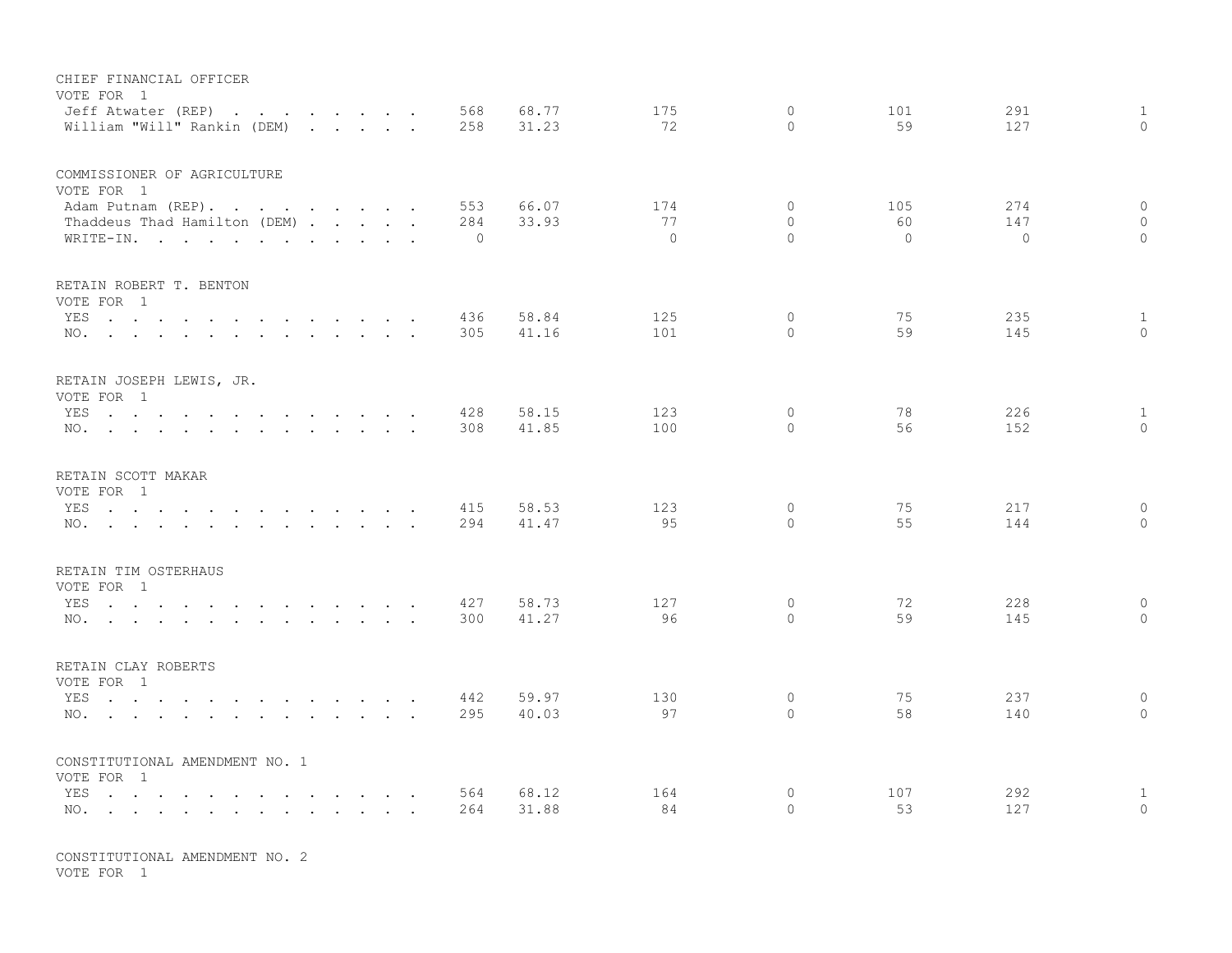| YES<br>$\mathbf{r}$ . The contract of the contract of the contract of the contract of the contract of the contract of the contract of the contract of the contract of the contract of the contract of the contract of the contract of th<br>NO.                                                                                                                                                          |  |             | 422<br>431      | 49.47<br>50.53 | 120<br>134 | $\mathbf 0$<br>$\Omega$ | 73<br>93 | 228<br>204     | $\mathbf{1}$<br>$\Omega$ |
|----------------------------------------------------------------------------------------------------------------------------------------------------------------------------------------------------------------------------------------------------------------------------------------------------------------------------------------------------------------------------------------------------------|--|-------------|-----------------|----------------|------------|-------------------------|----------|----------------|--------------------------|
| CONSTITUTIONAL AMENDMENT NO. 3                                                                                                                                                                                                                                                                                                                                                                           |  |             |                 |                |            |                         |          |                |                          |
| VOTE FOR 1<br>YES                                                                                                                                                                                                                                                                                                                                                                                        |  |             | 384             | 48.12          | 119        | $\circ$                 | 78       | 186            | $\mathbf{1}$             |
| NO.                                                                                                                                                                                                                                                                                                                                                                                                      |  |             | 414             | 51.88          | 119        | $\Omega$                | 76       | 219            | $\Omega$                 |
| PRECINCT 6                                                                                                                                                                                                                                                                                                                                                                                               |  |             |                 |                |            |                         |          |                |                          |
|                                                                                                                                                                                                                                                                                                                                                                                                          |  | TOTAL VOTES |                 | ိင             | EV-Early   | PV-Early                | AV-Abs   | ED-Eday        | PV-Eday                  |
| REGISTERED VOTERS - TOTAL<br>BALLOTS CAST - TOTAL.<br>$\mathbf{r}$ , $\mathbf{r}$ , $\mathbf{r}$ , $\mathbf{r}$ , $\mathbf{r}$ , $\mathbf{r}$<br>VOTER TURNOUT - TOTAL<br>and the contract of the contract of the contract of the contract of the contract of the contract of the contract of the contract of the contract of the contract of the contract of the contract of the contract of the contra |  |             | 769<br>457      | 59.43          | 128        | 0                       | 91       | 238            | 0                        |
| REPRESENTATIVE IN CONGRESS DISTRICT 3<br>VOTE FOR 1                                                                                                                                                                                                                                                                                                                                                      |  |             |                 |                |            |                         |          |                |                          |
| Ted Yoho (REP).                                                                                                                                                                                                                                                                                                                                                                                          |  |             | 389             | 86.44          | 111        | $\mathbf{0}$            | 72       | 206            | $\mathbf 0$              |
| Marihelen Wheeler (DEM).                                                                                                                                                                                                                                                                                                                                                                                 |  |             | 49              | 10.89          | 13         | $\Omega$                | 15       | 21             | $\circ$                  |
| Howard "Term Limits" Lawson (NPA)                                                                                                                                                                                                                                                                                                                                                                        |  |             | 12 <sup>°</sup> | 2.67           | 2          | $\Omega$                | 3        | 7              | $\Omega$                 |
| GOVERNOR AND LIEUTENANT GOVERNOR<br>VOTE FOR 1                                                                                                                                                                                                                                                                                                                                                           |  |             |                 |                |            |                         |          |                |                          |
| Scott / Lopez-Cantera (REP)                                                                                                                                                                                                                                                                                                                                                                              |  |             | 351             | 77.31          | 98         | 0                       | 71       | 182            | 0                        |
| Crist / Taddeo (DEM).                                                                                                                                                                                                                                                                                                                                                                                    |  |             | 86              | 18.94          | 27         | $\circ$                 | 16       | 43             | $\mathbf 0$              |
| Wyllie / Roe (LPF) $\cdot \cdot \cdot \cdot \cdot \cdot \cdot$                                                                                                                                                                                                                                                                                                                                           |  |             | 14              | 3.08           | 3          | $\Omega$                | 3        | 8              | $\circ$                  |
| Khavari / Jones (NPA)                                                                                                                                                                                                                                                                                                                                                                                    |  |             | 2               | .44            | $\Omega$   | $\Omega$                | $\Omega$ | $\overline{2}$ | $\circ$                  |
| Burkett / Matos (NPA)                                                                                                                                                                                                                                                                                                                                                                                    |  |             | 1               | .22            | $\Omega$   | $\Omega$                | $\Omega$ | $\mathbf{1}$   | $\mathbf{0}$             |
| WRITE-IN.                                                                                                                                                                                                                                                                                                                                                                                                |  |             | $\Omega$        |                | $\Omega$   | $\Omega$                | $\Omega$ | $\Omega$       | $\mathbf 0$              |
| ATTORNEY GENERAL<br>VOTE FOR 1                                                                                                                                                                                                                                                                                                                                                                           |  |             |                 |                |            |                         |          |                |                          |
| Pam Bondi (REP)<br>the contract of the contract of the contract of                                                                                                                                                                                                                                                                                                                                       |  |             | 380             | 84.82          | 109        | $\circ$                 | 69       | 202            | $\mathbf 0$              |
| George Sheldon (DEM).                                                                                                                                                                                                                                                                                                                                                                                    |  |             | 58              | 12.95          | 15         | $\circ$                 | 17       | 26             | $\mathbf{0}$             |
| Bill Wohlsifer (LPF).                                                                                                                                                                                                                                                                                                                                                                                    |  |             | 10              | 2.23           | 2          | $\Omega$                | 3        | 5              | $\circ$                  |
| CHIEF FINANCIAL OFFICER                                                                                                                                                                                                                                                                                                                                                                                  |  |             |                 |                |            |                         |          |                |                          |
| VOTE FOR 1                                                                                                                                                                                                                                                                                                                                                                                               |  |             |                 |                |            |                         |          |                |                          |
| Jeff Atwater (REP)                                                                                                                                                                                                                                                                                                                                                                                       |  |             | 378             | 85.91          | 110        | $\Omega$<br>$\Omega$    | 63<br>22 | 205            | $\mathbf{0}$<br>$\Omega$ |
| William "Will" Rankin (DEM)                                                                                                                                                                                                                                                                                                                                                                              |  |             | 62              | 14.09          | 15         |                         |          | 25             |                          |
| COMMISSIONER OF AGRICULTURE<br>VOTE FOR 1                                                                                                                                                                                                                                                                                                                                                                |  |             |                 |                |            |                         |          |                |                          |
| Adam Putnam (REP).                                                                                                                                                                                                                                                                                                                                                                                       |  |             | 367             | 83.79          | 105        | 0                       | 65       | 197            | 0                        |
| Thaddeus Thad Hamilton (DEM)                                                                                                                                                                                                                                                                                                                                                                             |  |             | 69              | 15.75          | $16$       | $\Omega$                | 21       | 32             | $\Omega$                 |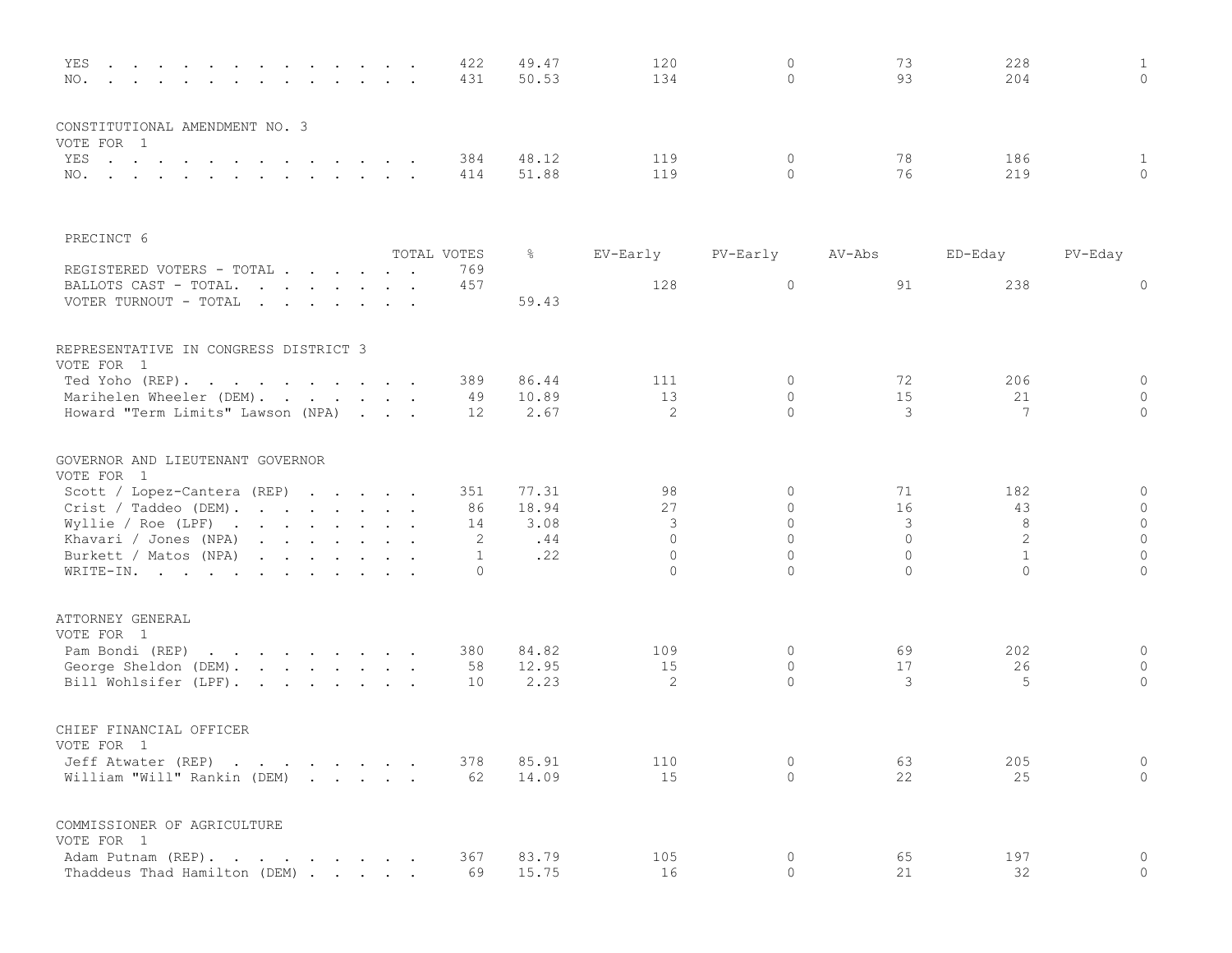| WRITE-IN.                                                                                                              |                                    |  |                 | 2          | .46            | $\Omega$ | $\mathbb O$        | $\overline{2}$ | $\mathbb O$ | $\circ$                   |
|------------------------------------------------------------------------------------------------------------------------|------------------------------------|--|-----------------|------------|----------------|----------|--------------------|----------------|-------------|---------------------------|
| RETAIN ROBERT T. BENTON                                                                                                |                                    |  |                 |            |                |          |                    |                |             |                           |
| VOTE FOR 1                                                                                                             |                                    |  |                 |            |                |          |                    |                |             |                           |
| YES<br>$\mathbf{r}$ , and $\mathbf{r}$ , and $\mathbf{r}$ , and $\mathbf{r}$                                           | $\sim$ $\sim$ $\sim$ $\sim$ $\sim$ |  | $\sim$ $\sim$   | 202<br>196 | 50.75<br>49.25 | 45<br>65 | $\circ$<br>$\circ$ | 46<br>37       | 111<br>94   | $\circ$<br>$\mathbf{0}$   |
| the contract of the contract of the contract of the contract of the contract of the contract of the contract of<br>NO. |                                    |  |                 |            |                |          |                    |                |             |                           |
| RETAIN JOSEPH LEWIS, JR.                                                                                               |                                    |  |                 |            |                |          |                    |                |             |                           |
| VOTE FOR 1                                                                                                             |                                    |  |                 |            |                |          |                    |                |             |                           |
| YES                                                                                                                    |                                    |  |                 | 191        | 48.35          | 41       | $\circ$            | 48             | 102         | $\circ$                   |
| NO.                                                                                                                    |                                    |  |                 | 204        | 51.65          | 66       | $\Omega$           | 35             | 103         | $\Omega$                  |
| RETAIN SCOTT MAKAR                                                                                                     |                                    |  |                 |            |                |          |                    |                |             |                           |
| VOTE FOR 1                                                                                                             |                                    |  |                 |            |                |          |                    |                |             |                           |
| YES                                                                                                                    |                                    |  |                 | 185        | 48.30          | 42       | $\circ$            | 43             | 100         | $\circ$                   |
| NO.                                                                                                                    |                                    |  |                 | 198        | 51.70          | 61       | $\Omega$           | 38             | 99          | $\mathbf{0}$              |
| RETAIN TIM OSTERHAUS                                                                                                   |                                    |  |                 |            |                |          |                    |                |             |                           |
| VOTE FOR 1                                                                                                             |                                    |  |                 |            |                |          |                    |                |             |                           |
| YES                                                                                                                    |                                    |  |                 | 189        | 48.09          | 41       | $\circ$            | 44             | 104         | $\mathsf{O}\xspace$       |
| NO.                                                                                                                    |                                    |  |                 | 204        | 51.91          | 66       | $\Omega$           | 40             | 98          | $\Omega$                  |
| RETAIN CLAY ROBERTS                                                                                                    |                                    |  |                 |            |                |          |                    |                |             |                           |
| VOTE FOR 1                                                                                                             |                                    |  |                 |            |                |          |                    |                |             |                           |
| YES                                                                                                                    |                                    |  |                 | 192        | 48.73          | 41       | 0                  | 46             | 105         | $\circ$                   |
| NO.                                                                                                                    |                                    |  |                 | 202        | 51.27          | 67       | $\Omega$           | 39             | 96          | $\Omega$                  |
| SCHOOL BOARD MEMBER DISTRICT 5                                                                                         |                                    |  |                 |            |                |          |                    |                |             |                           |
| VOTE FOR 1                                                                                                             |                                    |  |                 |            |                |          |                    |                |             |                           |
| Erica Mains Reddish                                                                                                    |                                    |  |                 | 291        | 65.54          | 81       | $\circ$            | 58             | 152         | $\circ$                   |
| Randy Starling.                                                                                                        |                                    |  |                 | 153        | 34.46          | 43       | $\circ$            | 33             | 77          | $\mathbf{0}$              |
| CONSTITUTIONAL AMENDMENT NO. 1                                                                                         |                                    |  |                 |            |                |          |                    |                |             |                           |
| VOTE FOR 1                                                                                                             |                                    |  |                 |            |                |          |                    |                |             |                           |
| YES<br>the contract of the contract of the contract of the contract of the contract of the contract of the contract of |                                    |  |                 | 251        | 56.92          | 62       | 0                  | 59             | 130         | $\mathbf 0$               |
| NO.                                                                                                                    |                                    |  |                 | 190        | 43.08          | 61       | $\circ$            | 26             | 103         | $\mathbf{0}$              |
| CONSTITUTIONAL AMENDMENT NO. 2                                                                                         |                                    |  |                 |            |                |          |                    |                |             |                           |
| VOTE FOR 1                                                                                                             |                                    |  |                 |            |                |          |                    |                |             |                           |
| YES<br>$\mathcal{A}=\mathcal{A}=\mathcal{A}=\mathcal{A}=\mathcal{A}=\mathcal{A}=\mathcal{A}=\mathcal{A}$<br>NO.        | $\sim$ $\sim$ $\sim$ $\sim$ $\sim$ |  | $\cdot$ $\cdot$ | 204<br>245 | 45.43<br>54.57 | 46<br>78 | $\circ$<br>$\circ$ | 44<br>43       | 114<br>124  | $\overline{0}$<br>$\circ$ |
|                                                                                                                        |                                    |  | $\sim$          |            |                |          |                    |                |             |                           |

CONSTITUTIONAL AMENDMENT NO. 3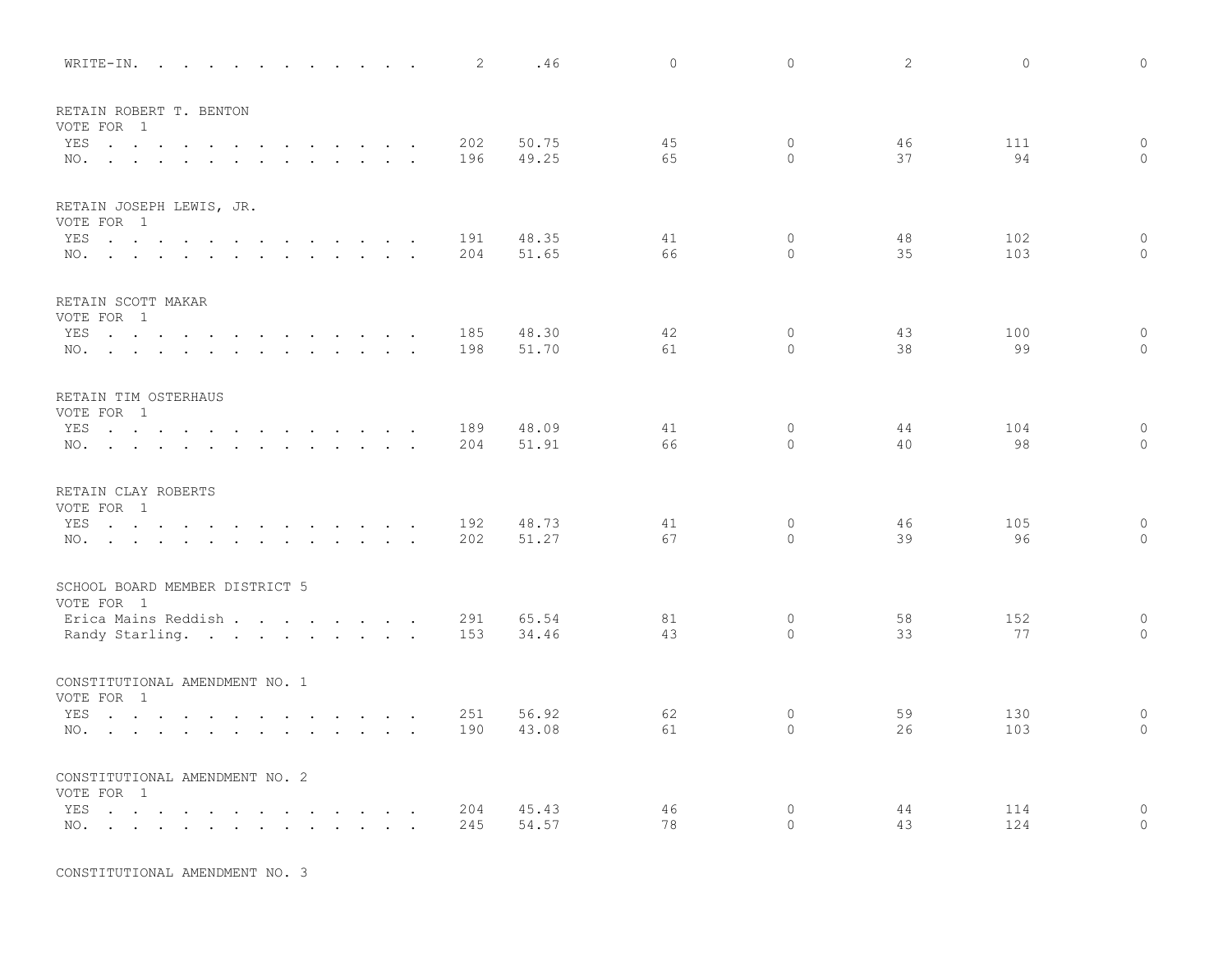| VOTE FOR |  |  |  |  |  |  |           |       |      |  |  |
|----------|--|--|--|--|--|--|-----------|-------|------|--|--|
|          |  |  |  |  |  |  | YES 202   |       |      |  |  |
|          |  |  |  |  |  |  | NO. 232 ! | 53 46 | 58 - |  |  |

| PRECINCT 7                                                     |  |                |               |                    |                      |                 |              |                              |
|----------------------------------------------------------------|--|----------------|---------------|--------------------|----------------------|-----------------|--------------|------------------------------|
|                                                                |  | TOTAL VOTES    | $\frac{6}{6}$ | EV-Early           | PV-Early             | AV-Abs          | ED-Eday      | PV-Eday                      |
| REGISTERED VOTERS - TOTAL                                      |  | 1,185          |               |                    |                      |                 |              |                              |
| BALLOTS CAST - TOTAL.                                          |  | 540            |               | 131                | $\circ$              | 88              | 319          | 2                            |
| VOTER TURNOUT - TOTAL                                          |  |                | 45.57         |                    |                      |                 |              |                              |
| REPRESENTATIVE IN CONGRESS DISTRICT 3                          |  |                |               |                    |                      |                 |              |                              |
| VOTE FOR 1                                                     |  |                |               |                    |                      |                 |              |                              |
| Ted Yoho (REP).                                                |  | 220            | 41.51         | 61                 | $\Omega$<br>$\Omega$ | 33              | 126          | $\circ$                      |
| Marihelen Wheeler (DEM).<br>Howard "Term Limits" Lawson (NPA)  |  | 302<br>- 8     | 56.98<br>1.51 | 68<br>$\mathbf{1}$ | $\Omega$             | 51<br>$\bigcap$ | 182<br>6     | $\mathbf{1}$<br>$\mathbf{1}$ |
|                                                                |  |                |               |                    |                      |                 |              |                              |
| GOVERNOR AND LIEUTENANT GOVERNOR<br>VOTE FOR 1                 |  |                |               |                    |                      |                 |              |                              |
| Scott / Lopez-Cantera (REP)                                    |  | 187            | 34.82         | 53                 | $\Omega$             | 33              | 101          | $\circ$                      |
| Crit / Taddeo (DEM).                                           |  | 327            | 60.89         | 72                 | $\Omega$             | 50              | 203          | $\mathbf{2}$                 |
| Wyllie / Roe (LPF) $\cdot \cdot \cdot \cdot \cdot \cdot \cdot$ |  | 18             | 3.35          | $\overline{4}$     | $\Omega$             | 3               | 11           | $\mathbb O$                  |
| Khavari / Jones (NPA)                                          |  | $\overline{1}$ | .19           | $\Omega$           | $\Omega$             | $\Omega$        | $\mathbf{1}$ | $\circ$                      |
| Burkett / Matos (NPA)                                          |  | 3              | .56           | $\mathbf{1}$       | $\Omega$             | $\Omega$        | 2            | $\mathbf 0$                  |
| WRITE-IN.                                                      |  | 1              | .19           | $\mathbf{1}$       | $\Omega$             | $\Omega$        | $\Omega$     | $\Omega$                     |
| ATTORNEY GENERAL                                               |  |                |               |                    |                      |                 |              |                              |
| VOTE FOR 1                                                     |  |                |               |                    |                      |                 |              |                              |
| Pam Bondi (REP)                                                |  | 216            | 40.91         | 63                 | $\circ$              | 34              | 119          | $\circ$                      |
| George Sheldon (DEM).                                          |  | 306            | 57.95         | 66                 | $\circ$              | 51              | 187          | 2                            |
| Bill Wohlsifer (LPF).                                          |  | 6              | 1.14          | $\Omega$           | $\Omega$             | $\Omega$        | 6            | $\Omega$                     |
|                                                                |  |                |               |                    |                      |                 |              |                              |
| CHIEF FINANCIAL OFFICER                                        |  |                |               |                    |                      |                 |              |                              |
| VOTE FOR 1                                                     |  |                |               |                    |                      |                 |              |                              |
| Jeff Atwater (REP)                                             |  | 220            | 42.80         | 64                 | 0                    | 30              | 126          | $\circ$                      |
| William "Will" Rankin (DEM)                                    |  | 294            | 57.20         | 64                 | $\circ$              | 52              | 176          | $\overline{2}$               |
| COMMISSIONER OF AGRICULTURE                                    |  |                |               |                    |                      |                 |              |                              |
| VOTE FOR 1                                                     |  |                |               |                    |                      |                 |              |                              |
| Adam Putnam (REP).                                             |  | 213            | 40.57         | 64                 | $\mathbf{0}$         | 30              | 119          | $\circ$                      |
| Thaddeus Thad Hamilton (DEM)                                   |  | 311            | 59.24         | 64                 | $\Omega$             | 54              | 191          | 2                            |
| WRITE-IN.                                                      |  | 1              | .19           | $\mathbf{1}$       | $\Omega$             | $\Omega$        | $\Omega$     | $\circ$                      |

RETAIN ROBERT T. BENTON VOTE FOR 1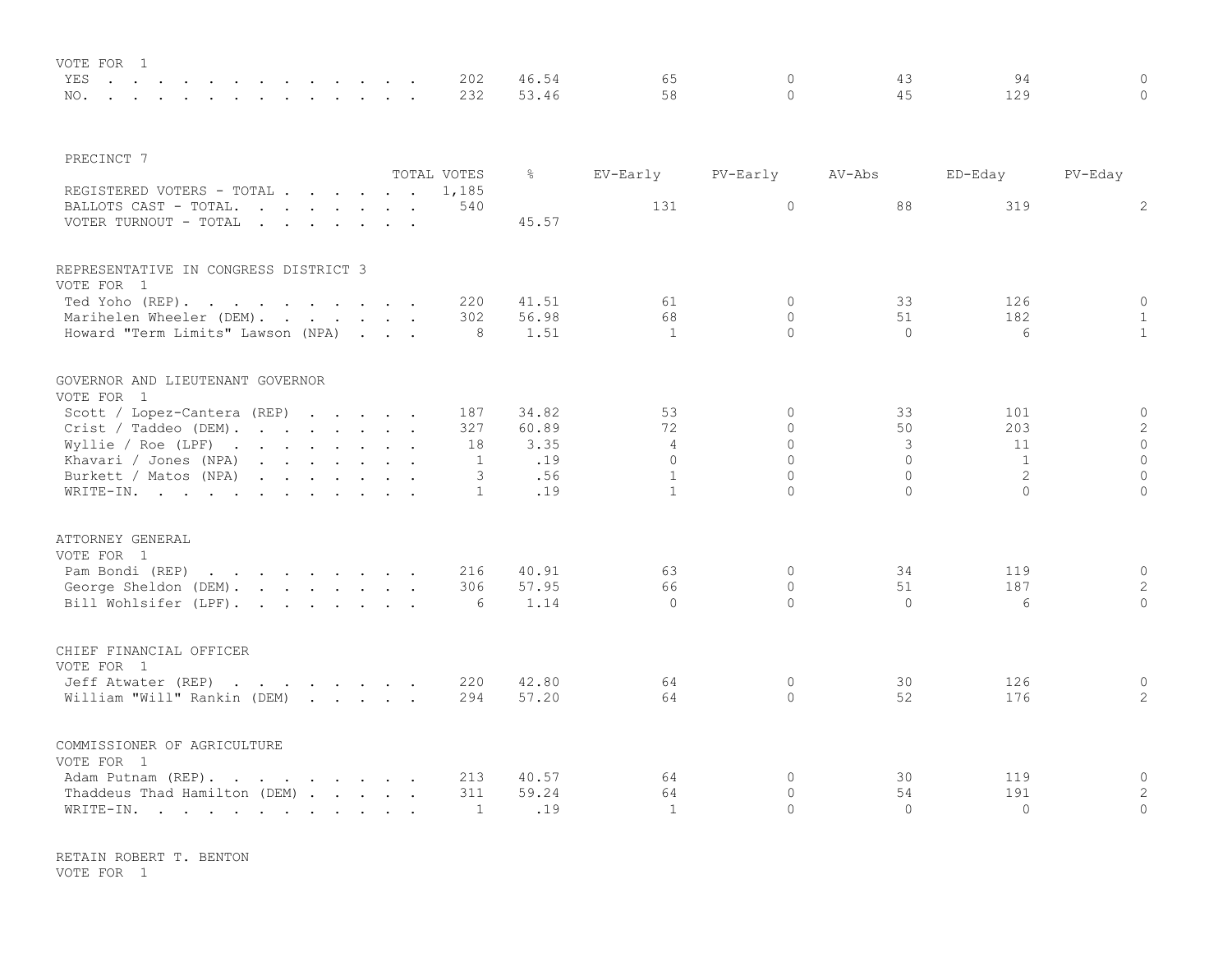| YES<br>the contract of the contract of the contract of the contract of the contract of the contract of the contract of<br>NO.<br>$\mathbf{r}$ , $\mathbf{r}$ , $\mathbf{r}$ , $\mathbf{r}$ |        |                      | 310<br>176 | 63.79<br>36.21 | 73<br>41                                                                        | $\mathbf{0}$<br>$\Omega$ | 53<br>23 | 182<br>112 | 2<br>$\Omega$         |
|--------------------------------------------------------------------------------------------------------------------------------------------------------------------------------------------|--------|----------------------|------------|----------------|---------------------------------------------------------------------------------|--------------------------|----------|------------|-----------------------|
| RETAIN JOSEPH LEWIS, JR.<br>VOTE FOR 1                                                                                                                                                     |        |                      |            |                |                                                                                 |                          |          |            |                       |
| YES                                                                                                                                                                                        |        |                      | 294        | 61.38          | 64                                                                              | 0                        | 53       | 176        | $\mathbf{1}$          |
| NO.                                                                                                                                                                                        |        |                      | 185        | 38.62          | 47                                                                              | $\circ$                  | 22       | 115        | $\mathbf{1}$          |
| RETAIN SCOTT MAKAR                                                                                                                                                                         |        |                      |            |                |                                                                                 |                          |          |            |                       |
| VOTE FOR 1<br>YES                                                                                                                                                                          |        |                      | 280        | 59.32          | 71                                                                              | 0                        | 43       | 166        | 0                     |
| NO.                                                                                                                                                                                        |        | $\sim$ $ \sim$       | 192        | 40.68          | 40                                                                              | $\Omega$                 | 33       | 117        | $\mathbf{2}^{\prime}$ |
| RETAIN TIM OSTERHAUS                                                                                                                                                                       |        |                      |            |                |                                                                                 |                          |          |            |                       |
| VOTE FOR 1                                                                                                                                                                                 |        |                      |            | 59.01          | 70                                                                              |                          | 43       | 172        |                       |
| YES<br>NO.                                                                                                                                                                                 |        |                      | 285<br>198 | 40.99          | 44                                                                              | 0<br>$\circ$             | 32       | 120        | 0<br>$\mathbf{2}$     |
| RETAIN CLAY ROBERTS<br>VOTE FOR 1                                                                                                                                                          |        |                      |            |                |                                                                                 |                          |          |            |                       |
| YES                                                                                                                                                                                        |        |                      | 299        | 62.03          | 71                                                                              | 0                        | 52       | 176        | $\circ$               |
| NO.                                                                                                                                                                                        |        |                      | 183        | 37.97          | 43                                                                              | $\circ$                  | 24       | 116        | $\circ$               |
| CONSTITUTIONAL AMENDMENT NO. 1<br>VOTE FOR 1                                                                                                                                               |        |                      |            |                |                                                                                 |                          |          |            |                       |
| and the contract of the contract of<br>YES<br><b>Contract Contract Service</b>                                                                                                             | $\sim$ | $\ddot{\phantom{1}}$ | 385        | 74.18          | 85                                                                              | 0                        | 66       | 233        | 1                     |
| NO.<br><b>Contract Contract</b>                                                                                                                                                            |        | $\cdots$ $\cdots$    | 134        | 25.82          | 40                                                                              | $\circ$                  | 14       | 80         | $\mathbf{0}$          |
| CONSTITUTIONAL AMENDMENT NO. 2<br>VOTE FOR 1                                                                                                                                               |        |                      |            |                |                                                                                 |                          |          |            |                       |
| . The contribution of the contribution of the contribution of $\mathcal{A}$<br>YES                                                                                                         |        |                      | 327        | 61.35          | 64                                                                              | 0                        | 49       | 214        | 0                     |
| NO.                                                                                                                                                                                        |        |                      | 206        | 38.65          | 65                                                                              | $\circ$                  | 37       | 103        | $\mathbf{1}$          |
| CONSTITUTIONAL AMENDMENT NO. 3<br>VOTE FOR 1                                                                                                                                               |        |                      |            |                |                                                                                 |                          |          |            |                       |
| YES                                                                                                                                                                                        |        |                      | 267        | 51.45          | 66                                                                              | 0                        | 35       | 166        | 0                     |
| NO.                                                                                                                                                                                        |        |                      | 252        | 48.55          | 59                                                                              | $\Omega$                 | 46       | 146        | $\mathbf{1}$          |
| PRECINCT 8                                                                                                                                                                                 |        |                      |            |                | TOTAL VOTES    %     EV-Early     PV-Early     AV-Abs      ED-Eday      PV-Eday |                          |          |            |                       |
| REGISTERED VOTERS - TOTAL 1,680                                                                                                                                                            |        |                      |            |                |                                                                                 |                          |          |            |                       |
| BALLOTS CAST - TOTAL. 876                                                                                                                                                                  |        |                      |            |                | 268                                                                             | $\overline{0}$           | 162      | 445        | $\sim$ 1              |
| VOTER TURNOUT - TOTAL .                                                                                                                                                                    |        |                      |            | 52.14          |                                                                                 |                          |          |            |                       |

VOTER TURNOUT - TOTAL . . . . . . .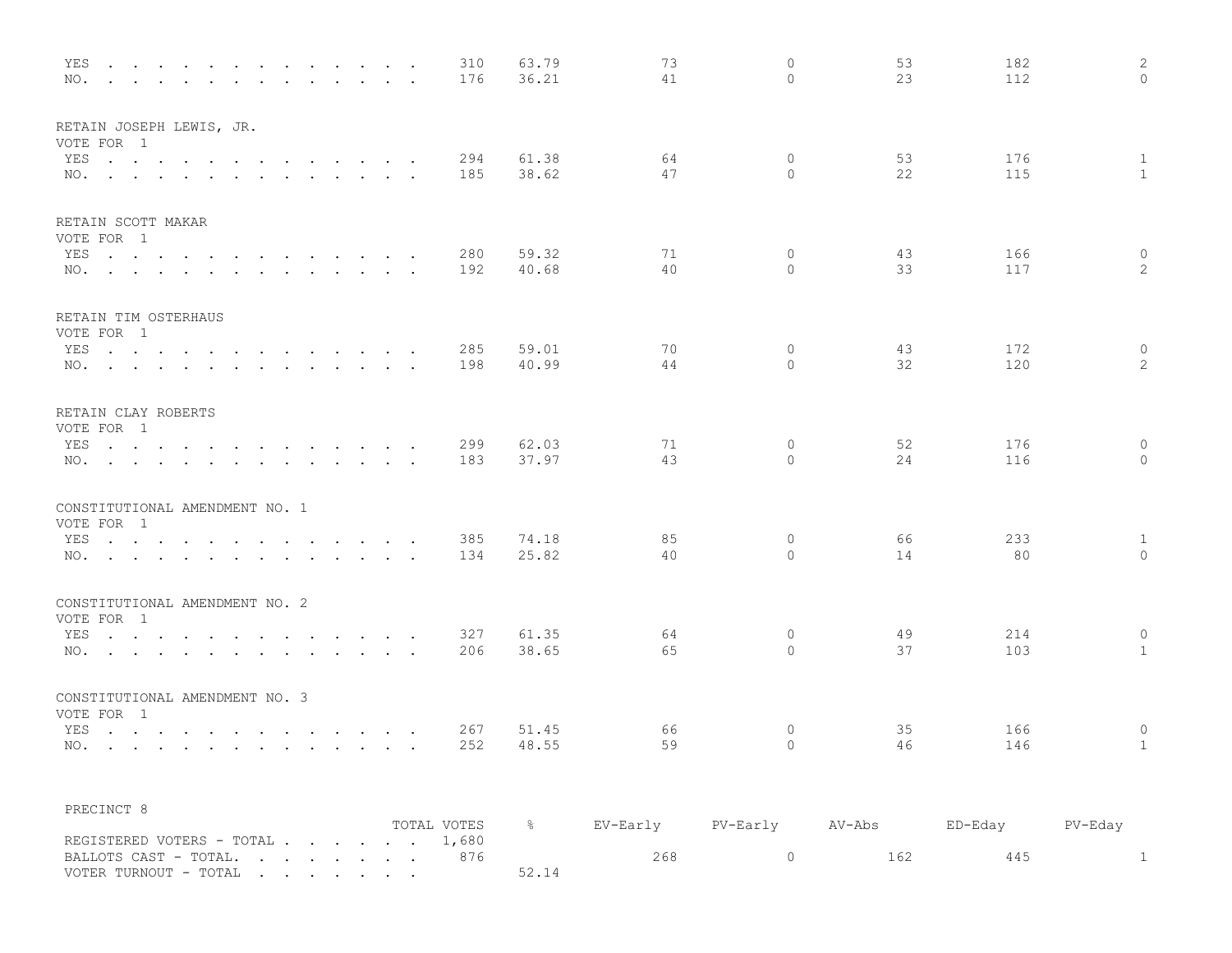| REPRESENTATIVE IN CONGRESS DISTRICT 3<br>VOTE FOR 1                                                                                                                                                                                                     |                |       |              |             |              |          |                |
|---------------------------------------------------------------------------------------------------------------------------------------------------------------------------------------------------------------------------------------------------------|----------------|-------|--------------|-------------|--------------|----------|----------------|
| Ted Yoho (REP).                                                                                                                                                                                                                                         | 673            | 77.98 | 196          | $\Omega$    | 120          | 357      | $\overline{0}$ |
| Marihelen Wheeler (DEM).                                                                                                                                                                                                                                | 160            | 18.54 | 60           | $\Omega$    | 35           | 64       | $\mathbf{1}$   |
| Howard "Term Limits" Lawson (NPA)                                                                                                                                                                                                                       | 30             | 3.48  | 8            | $\Omega$    | 6            | 16       | $\circ$        |
| GOVERNOR AND LIEUTENANT GOVERNOR                                                                                                                                                                                                                        |                |       |              |             |              |          |                |
| VOTE FOR 1                                                                                                                                                                                                                                              |                |       |              |             |              |          |                |
| Scott / Lopez-Cantera (REP)                                                                                                                                                                                                                             | 609            | 70.49 | 175          | $\Omega$    | 109          | 325      | $\circ$        |
| Crist / Taddeo (DEM).                                                                                                                                                                                                                                   | 212            | 24.54 | 82           | $\Omega$    | 37           | 92       | $\mathbf{1}$   |
| Wyllie / Roe (LPF) $\cdot \cdot \cdot \cdot \cdot \cdot \cdot$                                                                                                                                                                                          | 33             | 3.82  | 5            | $\Omega$    | 8            | 20       | $\circ$        |
| Khavari / Jones (NPA)<br>and the contract of the contract of the contract of the contract of the contract of the contract of the contract of the contract of the contract of the contract of the contract of the contract of the contract of the contra | 3              | .35   | $\mathbf{1}$ | $\Omega$    | $\Omega$     | 2        | $\mathbf{0}$   |
| Burkett / Matos (NPA)<br>$\mathbf{r}$ , $\mathbf{r}$ , $\mathbf{r}$ , $\mathbf{r}$ , $\mathbf{r}$ , $\mathbf{r}$                                                                                                                                        | $\overline{4}$ | .46   | $\mathbf{1}$ | $\Omega$    | 3            | $\Omega$ | $\Omega$       |
| WRITE-IN.                                                                                                                                                                                                                                               | 3              | .35   | $\Omega$     | $\Omega$    | $\Omega$     | 3        | $\Omega$       |
| ATTORNEY GENERAL                                                                                                                                                                                                                                        |                |       |              |             |              |          |                |
| VOTE FOR 1                                                                                                                                                                                                                                              |                |       |              |             |              |          |                |
| Pam Bondi (REP)                                                                                                                                                                                                                                         | 668            | 77.76 | 198          | $\circ$     | 114          | 356      | $\mathbf 0$    |
| George Sheldon (DEM).                                                                                                                                                                                                                                   | 169            | 19.67 | 62           | $\Omega$    | 38           | 68       | $\mathbf{1}$   |
| Bill Wohlsifer (LPF).                                                                                                                                                                                                                                   | 22             | 2.56  | 2            | $\Omega$    | 5            | 15       | $\Omega$       |
|                                                                                                                                                                                                                                                         |                |       |              |             |              |          |                |
| CHIEF FINANCIAL OFFICER<br>VOTE FOR 1                                                                                                                                                                                                                   |                |       |              |             |              |          |                |
| Jeff Atwater (REP)                                                                                                                                                                                                                                      | 660            | 79.81 | 194          | $\mathbf 0$ | 103          | 363      | $\circ$        |
| William "Will" Rankin (DEM)                                                                                                                                                                                                                             | 167            | 20.19 | 61           | $\Omega$    | 40           | 65       | 1              |
| COMMISSIONER OF AGRICULTURE                                                                                                                                                                                                                             |                |       |              |             |              |          |                |
| VOTE FOR 1                                                                                                                                                                                                                                              |                |       |              |             |              |          |                |
| Adam Putnam (REP).                                                                                                                                                                                                                                      | 662            | 77.70 | 190          | $\Omega$    | 110          | 362      | $\circ$        |
| Thaddeus Thad Hamilton (DEM)                                                                                                                                                                                                                            | 188            | 22.07 | 69           | $\circ$     | 41           | 77       | $\mathbf{1}$   |
|                                                                                                                                                                                                                                                         | 2              | .23   | $\Omega$     | $\Omega$    | $\mathbf{1}$ | 1        | $\Omega$       |
| WRITE-IN.                                                                                                                                                                                                                                               |                |       |              |             |              |          |                |
| RETAIN ROBERT T. BENTON                                                                                                                                                                                                                                 |                |       |              |             |              |          |                |
| VOTE FOR 1                                                                                                                                                                                                                                              |                |       |              |             |              |          |                |
| YES                                                                                                                                                                                                                                                     | 413            | 55.66 | 119          | $\mathbf 0$ | 80           | 214      | $\circ$        |
| NO.                                                                                                                                                                                                                                                     | 329            | 44.34 | 107          | $\Omega$    | 50           | 171      | $\mathbf{1}$   |
| RETAIN JOSEPH LEWIS, JR.                                                                                                                                                                                                                                |                |       |              |             |              |          |                |
| VOTE FOR 1                                                                                                                                                                                                                                              |                |       |              |             |              |          |                |
| YES                                                                                                                                                                                                                                                     | 408            | 54.91 | 124          | $\mathbf 0$ | 78           | 206      | $\circ$        |
| NO.                                                                                                                                                                                                                                                     | 335            | 45.09 | 105          | $\circ$     | 51           | 178      | $\mathbf{1}$   |
|                                                                                                                                                                                                                                                         |                |       |              |             |              |          |                |

RETAIN SCOTT MAKAR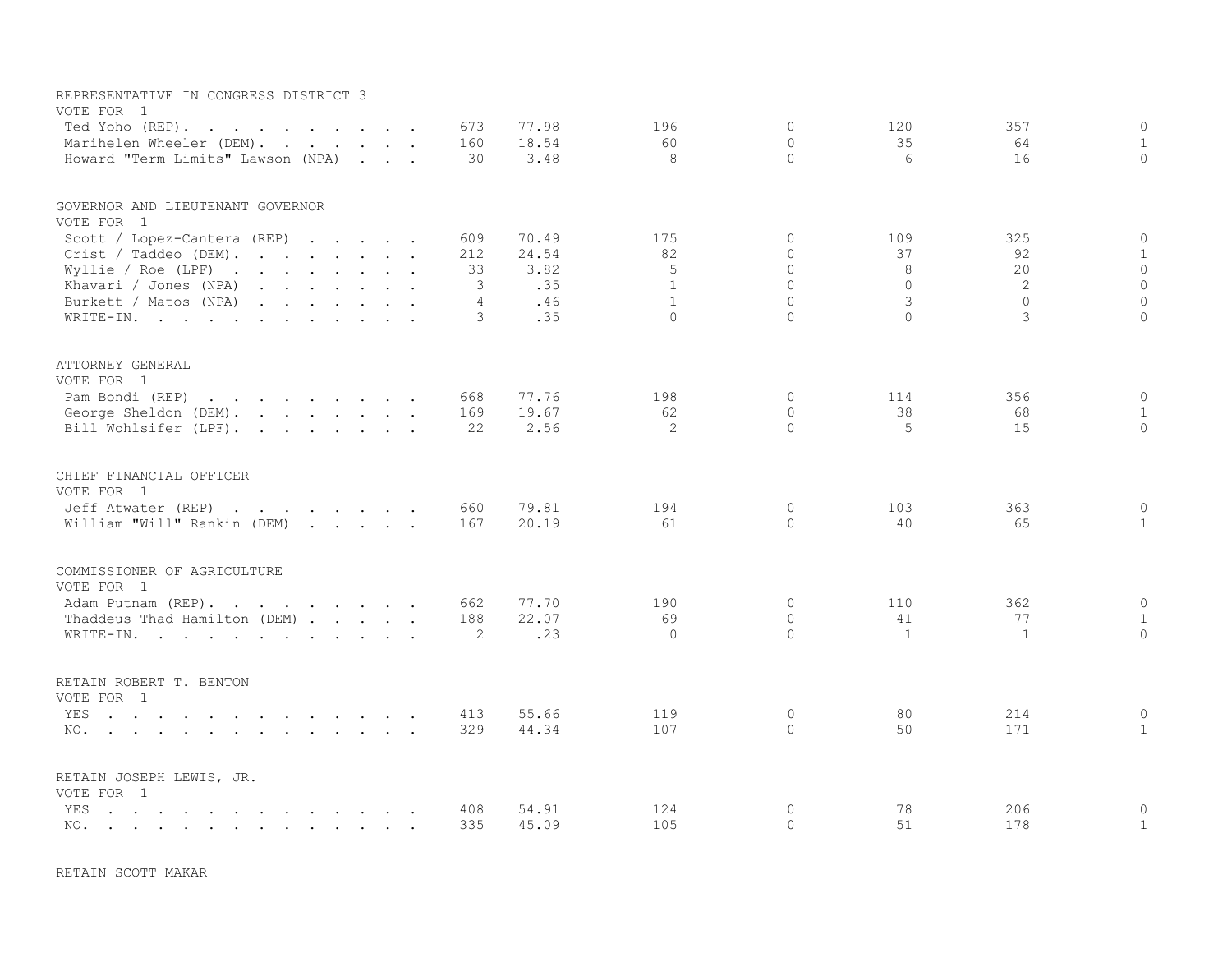| VOTE FOR 1<br>YES<br>the contract of the contract of the contract of the contract of the contract of the contract of the contract of<br>NO.                                                               |                                   | 407<br>319           | 56.06<br>43.94 | 118<br>102 | $\mathbf{0}$<br>$\Omega$    | 79<br>48  | 210<br>168      | $\circ$<br>$\mathbf{1}$        |
|-----------------------------------------------------------------------------------------------------------------------------------------------------------------------------------------------------------|-----------------------------------|----------------------|----------------|------------|-----------------------------|-----------|-----------------|--------------------------------|
| RETAIN TIM OSTERHAUS<br>VOTE FOR 1                                                                                                                                                                        |                                   |                      |                |            |                             |           |                 |                                |
| YES<br>the contract of the contract of the contract of the contract of the contract of the contract of the contract of<br>NO.<br>$\mathbf{L} = \mathbf{L} \times \mathbf{L}$                              | $\sim$                            | 403<br>337           | 54.46<br>45.54 | 119<br>107 | $\Omega$<br>$\Omega$        | 77<br>51  | 207<br>178      | $\mathbf 0$<br>$\mathbf{1}$    |
| RETAIN CLAY ROBERTS                                                                                                                                                                                       |                                   |                      |                |            |                             |           |                 |                                |
| VOTE FOR 1                                                                                                                                                                                                |                                   |                      | 56.99          | 121        | $\mathbf{0}$                | 86        | 217             | $\circ$                        |
| YES<br>NO.                                                                                                                                                                                                |                                   | 424<br>320           | 43.01          | 106        | $\Omega$                    | 45        | 168             | $\mathbf{1}$                   |
| CONSTITUTIONAL AMENDMENT NO. 1                                                                                                                                                                            |                                   |                      |                |            |                             |           |                 |                                |
| VOTE FOR 1                                                                                                                                                                                                |                                   |                      |                |            |                             |           |                 |                                |
| YES<br>and the state of the state of the<br>NO.                                                                                                                                                           | $\sim$ $\sim$ $\sim$              | 547<br>297           | 64.81<br>35.19 | 170<br>90  | $\mathbf 0$<br>$\mathbf{0}$ | 99<br>51  | 277<br>156      | $\mathbf{1}$<br>$\mathbf{0}$   |
| CONSTITUTIONAL AMENDMENT NO. 2                                                                                                                                                                            |                                   |                      |                |            |                             |           |                 |                                |
| VOTE FOR 1                                                                                                                                                                                                |                                   |                      |                |            |                             |           |                 |                                |
| YES<br>the contract of the contract of the contract of the contract of the contract of the contract of the contract of<br>NO.<br>$\mathbf{r}$ , $\mathbf{r}$ , $\mathbf{r}$ , $\mathbf{r}$ , $\mathbf{r}$ |                                   | 368<br>497           | 42.54<br>57.46 | 105<br>161 | $\mathbf 0$<br>$\Omega$     | 53<br>106 | 209<br>230      | $\mathbf{1}$<br>$\overline{0}$ |
| CONSTITUTIONAL AMENDMENT NO. 3                                                                                                                                                                            |                                   |                      |                |            |                             |           |                 |                                |
| VOTE FOR 1<br>YES                                                                                                                                                                                         |                                   | 389                  | 47.15          | 106        | $\mathbf 0$                 | 75        | 208             | $\mathbf 0$                    |
| $\mathbf{r}$ , and $\mathbf{r}$ , and $\mathbf{r}$ , and $\mathbf{r}$<br>$\sim$<br>NO.                                                                                                                    |                                   | 436                  | 52.85          | 146        | $\Omega$                    | 68        | 221             | $\mathbf{1}$                   |
| PRECINCT 9                                                                                                                                                                                                |                                   |                      |                |            |                             |           |                 |                                |
|                                                                                                                                                                                                           |                                   | TOTAL VOTES<br>1,328 | $\frac{6}{6}$  | EV-Early   | PV-Early                    | AV-Abs    | ED-Eday         | PV-Eday                        |
| REGISTERED VOTERS - TOTAL<br>BALLOTS CAST - TOTAL.                                                                                                                                                        |                                   | 641                  |                | 172        | $\circ$                     | 151       | 317             | $\mathbf{1}$                   |
| VOTER TURNOUT - TOTAL                                                                                                                                                                                     |                                   |                      | 48.27          |            |                             |           |                 |                                |
| REPRESENTATIVE IN CONGRESS DISTRICT 3<br>VOTE FOR 1                                                                                                                                                       |                                   |                      |                |            |                             |           |                 |                                |
| Ted Yoho (REP).<br>$\mathbf{r}$ , $\mathbf{r}$ , $\mathbf{r}$ , $\mathbf{r}$ , $\mathbf{r}$ , $\mathbf{r}$                                                                                                |                                   | 426                  | 67.94          | 134        | $\mathbf 0$                 | 95        | 197             | $\circ$                        |
| Marihelen Wheeler (DEM).<br>$\mathbf{r}$ . The set of $\mathbf{r}$<br>$\sim$                                                                                                                              |                                   | 183                  | 29.19          | 34         | $\Omega$                    | 47        | 102             | $\circ$                        |
| Howard "Term Limits" Lawson (NPA)                                                                                                                                                                         | <b>Contract Contract Contract</b> | 18                   | 2.87           | 2          | $\Omega$                    | 8         | $7\phantom{.0}$ | $\mathbf{1}$                   |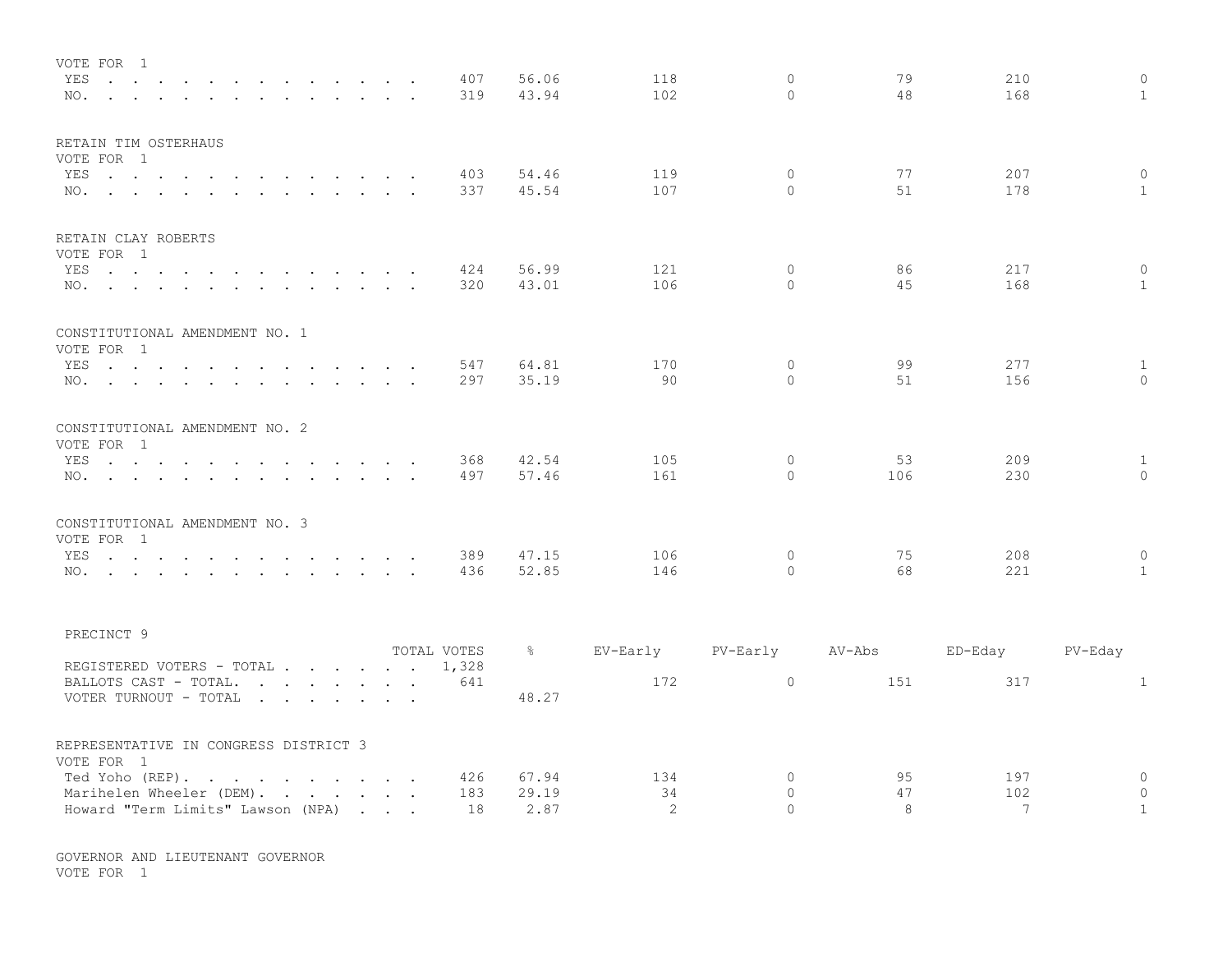| Scott / Lopez-Cantera (REP)<br>Crist / Taddeo (DEM).<br>Wyllie / Roe (LPF) $\cdot \cdot \cdot \cdot \cdot \cdot \cdot$<br>Khavari / Jones (NPA)<br>Burkett / Matos (NPA)<br>and the contract of the contract of the contract of the contract of the contract of<br>WRITE-IN.               |              | $\sim$ | 386<br>217<br>30<br>3<br>3<br>$\Omega$ | 60.41<br>33.96<br>4.69<br>.47<br>.47 | 129<br>39<br>$\mathcal{E}$<br>$\mathbf{1}$<br>$\Omega$<br>$\Omega$ | $\mathbf 0$<br>$\Omega$<br>$\Omega$<br>$\Omega$<br>$\Omega$<br>$\Omega$ | 86<br>55<br>$\overline{9}$<br>$\mathbf{1}$<br>$\Omega$<br>$\Omega$ | 171<br>122<br>18<br>$\mathbf{1}$<br>3<br>$\Omega$ | $\mathbb O$<br>$1\,$<br>$\circ$<br>$\mathbb O$<br>$\mathbb O$<br>$\overline{0}$ |
|--------------------------------------------------------------------------------------------------------------------------------------------------------------------------------------------------------------------------------------------------------------------------------------------|--------------|--------|----------------------------------------|--------------------------------------|--------------------------------------------------------------------|-------------------------------------------------------------------------|--------------------------------------------------------------------|---------------------------------------------------|---------------------------------------------------------------------------------|
| ATTORNEY GENERAL<br>VOTE FOR 1<br>Pam Bondi (REP)<br>the contract of the contract of the contract of the contract of the contract of the contract of the contract of<br>George Sheldon (DEM).<br>Bill Wohlsifer (LPF).                                                                     |              |        | 416<br>194<br>9                        | 67.21<br>31.34<br>1.45               | 130<br>38<br>$\mathbf{1}$                                          | $\mathbf 0$<br>$\Omega$<br>$\Omega$                                     | 93<br>51<br>3                                                      | 193<br>104<br>5                                   | $\mathbb O$<br>$\mathbf{1}$<br>$\Omega$                                         |
| CHIEF FINANCIAL OFFICER<br>VOTE FOR 1<br>Jeff Atwater (REP)<br>the contract of the contract of<br>William "Will" Rankin (DEM)                                                                                                                                                              | $\mathbf{r}$ |        | 424<br>179                             | 70.32<br>29.68                       | 127<br>34                                                          | $\circ$<br>$\circ$                                                      | 94<br>48                                                           | 203<br>96                                         | $\mathbf{0}$<br>$\mathbf{1}$                                                    |
| COMMISSIONER OF AGRICULTURE<br>VOTE FOR 1<br>Adam Putnam (REP).<br>Thaddeus Thad Hamilton (DEM)<br>WRITE-IN.                                                                                                                                                                               |              |        | 414<br>196<br>$\circ$                  | 67.87<br>32.13                       | 126<br>41<br>$\Omega$                                              | 0<br>$\circ$<br>$\Omega$                                                | 95<br>50<br>$\Omega$                                               | 193<br>104<br>$\circ$                             | $\circ$<br>$\mathbf{1}$<br>$\circ$                                              |
| RETAIN ROBERT T. BENTON<br>VOTE FOR 1<br>YES<br>the contract of the contract of the contract of the contract of the contract of the contract of the contract of<br>NO.                                                                                                                     |              |        | 337<br>229                             | 59.54<br>40.46                       | 88<br>67                                                           | $\mathbf{0}$<br>$\Omega$                                                | 80<br>52                                                           | 169<br>109                                        | $\circ$<br>$\mathbf{1}$                                                         |
| RETAIN JOSEPH LEWIS, JR.<br>VOTE FOR 1<br>YES<br>the contract of the contract of the contract of the contract of the contract of the contract of the contract of<br>NO.<br>the contract of the contract of the contract of the contract of the contract of the contract of the contract of |              |        | 321<br>245                             | 56.71<br>43.29                       | 84<br>71                                                           | $\circ$<br>$\circ$                                                      | 74<br>59                                                           | 162<br>115                                        | $\mathbf{1}$<br>$\mathbb O$                                                     |
| RETAIN SCOTT MAKAR<br>VOTE FOR 1<br>YES<br>the contract of the contract of the contract of the contract of<br>NO.                                                                                                                                                                          |              |        | 309<br>232                             | 57.12<br>42.88                       | 77<br>70                                                           | 0<br>$\circ$                                                            | 72<br>56                                                           | 159<br>106                                        | $\mathbf{1}$<br>$\mathbf{0}$                                                    |
| RETAIN TIM OSTERHAUS<br>VOTE FOR 1<br>YES<br>the contract of the contract of the contract of the contract of the contract of the contract of the contract of<br>NO.<br>the contract of the contract of the contract of the contract of the contract of the contract of the contract of     |              |        | 318<br>246                             | 56.38<br>43.62                       | 82<br>72                                                           | $\mathbb O$<br>$\Omega$                                                 | 79<br>54                                                           | 156<br>120                                        | $1\,$<br>$\mathbf{0}$                                                           |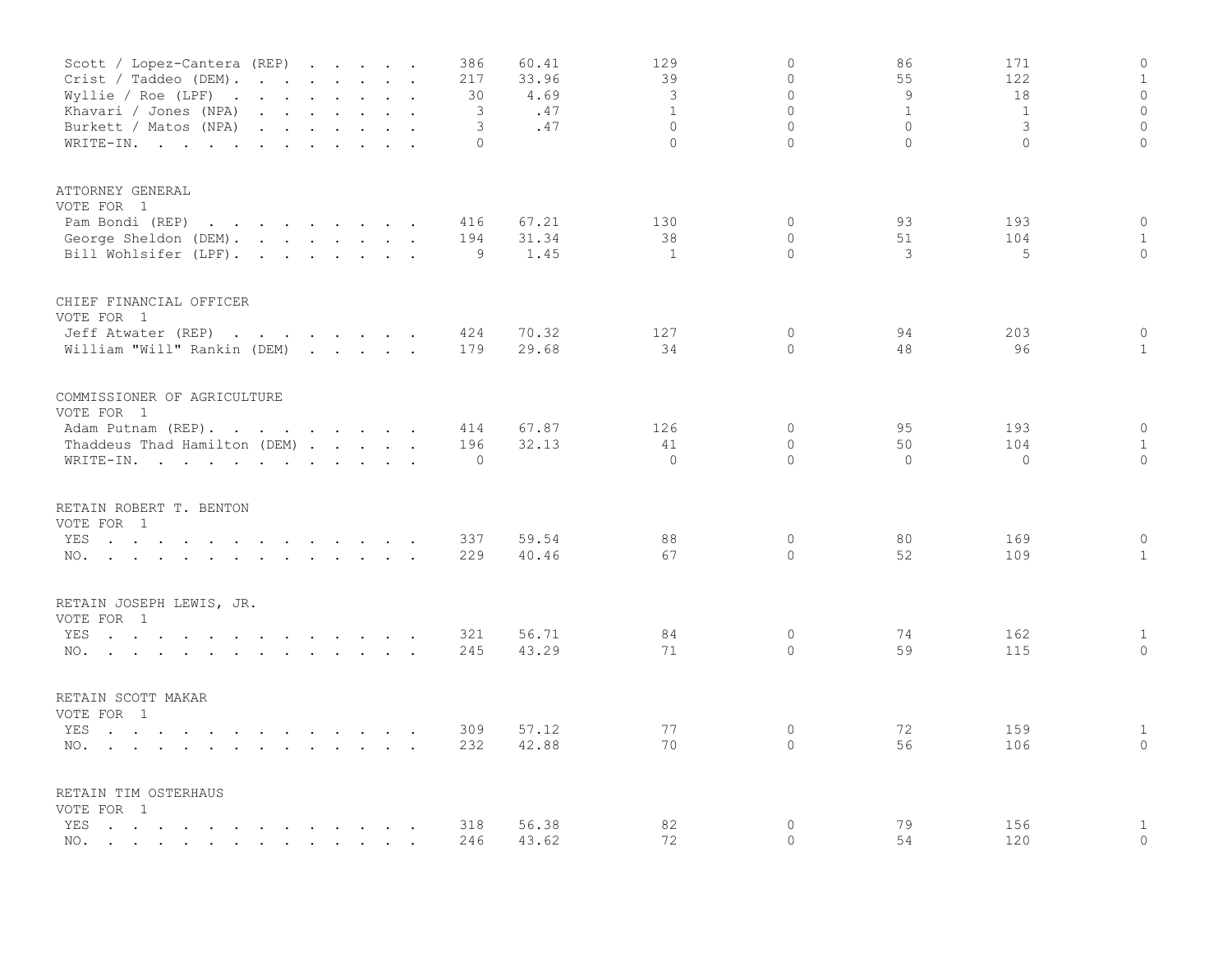| RETAIN CLAY ROBERTS<br>VOTE FOR 1                                                                                                                                                                                                                                                                                            |                       |                |                              |                      |                         |              |                              |
|------------------------------------------------------------------------------------------------------------------------------------------------------------------------------------------------------------------------------------------------------------------------------------------------------------------------------|-----------------------|----------------|------------------------------|----------------------|-------------------------|--------------|------------------------------|
| YES<br>NO.                                                                                                                                                                                                                                                                                                                   | 321<br>239            | 57.32<br>42.68 | 79<br>72                     | $\circ$<br>$\Omega$  | 76<br>55                | 165<br>112   | $\mathbf{1}$<br>$\Omega$     |
| SCHOOL BOARD MEMBER DISTRICT 5<br>VOTE FOR 1                                                                                                                                                                                                                                                                                 |                       |                |                              |                      |                         |              |                              |
| Erica Mains Reddish<br>Randy Starling.                                                                                                                                                                                                                                                                                       | 347<br>274            | 55.88<br>44.12 | 96<br>74                     | $\circ$<br>$\Omega$  | 86<br>58                | 165<br>141   | $\mathbf{0}$<br>$\mathbf{1}$ |
| CONSTITUTIONAL AMENDMENT NO. 1<br>VOTE FOR 1                                                                                                                                                                                                                                                                                 |                       |                |                              |                      |                         |              |                              |
| YES<br>$\mathbf{r}$ , and $\mathbf{r}$ , and $\mathbf{r}$ , and $\mathbf{r}$ , and $\mathbf{r}$ , and $\mathbf{r}$<br>NO.                                                                                                                                                                                                    | 403<br>210            | 65.74<br>34.26 | 93<br>75                     | 0<br>$\Omega$        | 102<br>44               | 207<br>91    | $\mathbf{1}$<br>$\Omega$     |
| CONSTITUTIONAL AMENDMENT NO. 2<br>VOTE FOR 1                                                                                                                                                                                                                                                                                 |                       |                |                              |                      |                         |              |                              |
| YES                                                                                                                                                                                                                                                                                                                          | 291<br>344            | 45.83<br>54.17 | 58<br>113                    | 0<br>$\Omega$        | 71<br>80                | 161<br>151   | $\mathbf{1}$<br>$\Omega$     |
| CONSTITUTIONAL AMENDMENT NO. 3<br>VOTE FOR 1                                                                                                                                                                                                                                                                                 |                       |                |                              |                      |                         |              |                              |
| YES<br>NO.                                                                                                                                                                                                                                                                                                                   | 303<br>298            | 50.42<br>49.58 | 80<br>83                     | $\circ$<br>$\Omega$  | 76<br>71                | 146<br>144   | $\mathbf{1}$<br>$\Omega$     |
| PRECINCT 10                                                                                                                                                                                                                                                                                                                  |                       |                |                              |                      |                         |              |                              |
|                                                                                                                                                                                                                                                                                                                              | TOTAL VOTES           | $\frac{5}{6}$  | EV-Early                     | PV-Early             | AV-Abs                  | ED-Eday      | PV-Eday                      |
| REGISTERED VOTERS - TOTAL<br>BALLOTS CAST - TOTAL.<br>VOTER TURNOUT - TOTAL                                                                                                                                                                                                                                                  | 918<br>530            | 57.73          | 90                           | $\circ$              | 91                      | 348          | $\mathbf{1}$                 |
| REPRESENTATIVE IN CONGRESS DISTRICT 3<br>VOTE FOR 1                                                                                                                                                                                                                                                                          |                       |                |                              |                      |                         |              |                              |
| Ted Yoho (REP).                                                                                                                                                                                                                                                                                                              | 445                   | 84.76          | 80                           | $\Omega$             | 78                      | 287          | $\mathbf 0$                  |
| Marihelen Wheeler (DEM).<br>Howard "Term Limits" Lawson (NPA)                                                                                                                                                                                                                                                                | 62<br>18              | 11.81<br>3.43  | 9<br>$\mathbf{0}$            | $\Omega$<br>$\Omega$ | 8<br>$\overline{4}$     | 44<br>14     | $\mathbf{1}$<br>$\Omega$     |
| GOVERNOR AND LIEUTENANT GOVERNOR<br>VOTE FOR 1                                                                                                                                                                                                                                                                               |                       |                |                              |                      |                         |              |                              |
| Scott / Lopez-Cantera (REP)                                                                                                                                                                                                                                                                                                  | 408                   | 77.27          | 69                           | 0                    | 67                      | 272          | $\mathsf{O}\xspace$          |
| Crist / Taddeo (DEM).                                                                                                                                                                                                                                                                                                        | 103                   | 19.51<br>2.46  | 19                           | $\circ$<br>$\circ$   | 20                      | 63<br>10     | $\mathbf{1}$<br>$\circ$      |
| Wyllie / Roe (LPF) $\cdot \cdot \cdot \cdot \cdot \cdot \cdot$<br>Khavari / Jones (NPA)<br>$\mathbf{r}$ . The set of the set of the set of the set of the set of the set of the set of the set of the set of the set of the set of the set of the set of the set of the set of the set of the set of the set of the set of t | 13<br>2               | .38            | $\mathbf{2}$<br>$\mathbf{0}$ | $\circ$              | $\mathbf{1}$<br>$\circ$ | 2            | $\circ$                      |
| Burkett / Matos (NPA)                                                                                                                                                                                                                                                                                                        | $\mathbf{2}^{\prime}$ | .38            | $\circ$                      | $\circ$              | $\mathbf{1}$            | $\mathbf{1}$ | $\circ$                      |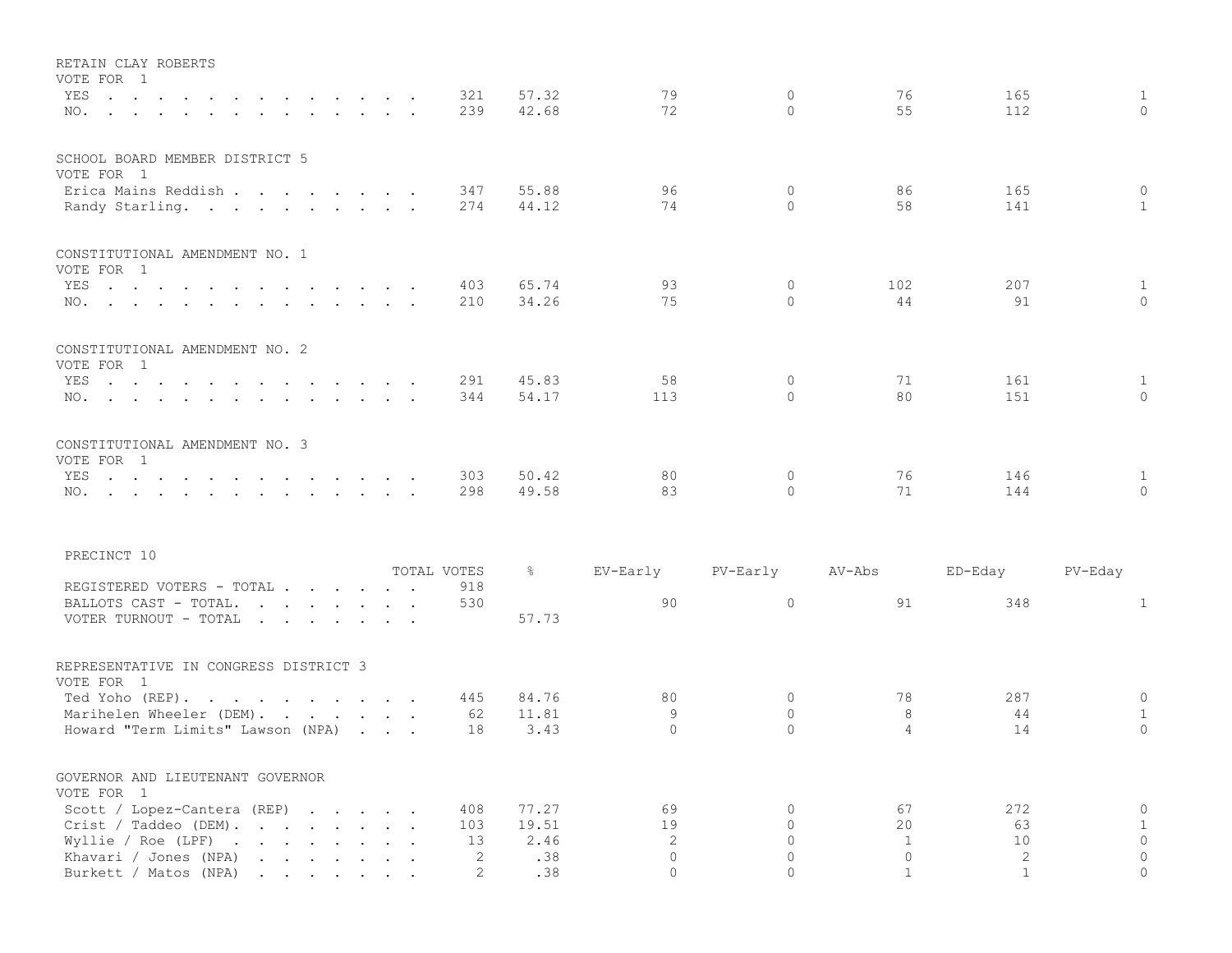| 0<br>WRITE-IN.                                                                                                                                 |                | $\circ$       | $\Omega$                     | $\circ$       | $\circ$<br>$\Omega$                         |
|------------------------------------------------------------------------------------------------------------------------------------------------|----------------|---------------|------------------------------|---------------|---------------------------------------------|
| ATTORNEY GENERAL                                                                                                                               |                |               |                              |               |                                             |
| VOTE FOR 1<br>Pam Bondi (REP)<br>450<br>$\mathbf{r}$ , $\mathbf{r}$ , $\mathbf{r}$ , $\mathbf{r}$ , $\mathbf{r}$ , $\mathbf{r}$ , $\mathbf{r}$ | 86.54          | 77            | $\mathbf{0}$                 | 75            | $\mathbb O$<br>298                          |
| George Sheldon (DEM).<br>60                                                                                                                    | 11.54          | 10            | $\mathbf{0}$                 | 11            | $\mathbf{1}$<br>38                          |
| Bill Wohlsifer (LPF).<br>10                                                                                                                    | 1.92           | 2             | $\cap$                       | 2             | $\circ$<br>6                                |
| CHIEF FINANCIAL OFFICER                                                                                                                        |                |               |                              |               |                                             |
| VOTE FOR 1                                                                                                                                     |                |               |                              |               |                                             |
| Jeff Atwater (REP)<br>426<br>William "Will" Rankin (DEM)<br>75<br>$\mathbf{r}$ , $\mathbf{r}$ , $\mathbf{r}$ , $\mathbf{r}$                    | 85.03<br>14.97 | 74<br>12      | $\mathbf{0}$<br>$\mathbf{0}$ | 70<br>15      | 282<br>$\mathbf 0$<br>$\mathbf{1}$<br>47    |
| COMMISSIONER OF AGRICULTURE                                                                                                                    |                |               |                              |               |                                             |
| VOTE FOR 1                                                                                                                                     |                |               |                              |               |                                             |
| Adam Putnam (REP).<br>436                                                                                                                      | 84.82          | 77            | $\mathbf{0}$                 | 74            | 285<br>$\circ$                              |
| Thaddeus Thad Hamilton (DEM)<br>78                                                                                                             | 15.18          | 11<br>$\circ$ | $\Omega$<br>$\Omega$         | 14<br>$\circ$ | $\mathbf{1}$<br>52<br>$\circ$<br>$\Omega$   |
| $\mathbf{0}$<br>WRITE-IN.                                                                                                                      |                |               |                              |               |                                             |
| COUNTY COMMISSIONER DISTRICT 4                                                                                                                 |                |               |                              |               |                                             |
| VOTE FOR 1<br>249                                                                                                                              | 47.79          | 37            | $\mathbf{0}$                 | 52            | $\mathsf{O}\xspace$<br>160                  |
| Helen Hersey (REP)<br>Danny Riddick (DEM)<br>272                                                                                               | 52.21          | 52            | $\Omega$                     | 39            | 180<br>$\mathbf{1}$                         |
| RETAIN ROBERT T. BENTON                                                                                                                        |                |               |                              |               |                                             |
| VOTE FOR 1                                                                                                                                     |                |               |                              |               |                                             |
| 233<br>YES<br>the contract of the contract of the contract of the contract of the contract of the contract of the contract of                  | 52.01          | 43            | $\mathbf 0$                  | 40            | $\circ$<br>150                              |
| 215<br>NO.                                                                                                                                     | 47.99          | 38            | $\Omega$                     | 35            | $\mathbf{0}$<br>142                         |
| RETAIN JOSEPH LEWIS, JR.                                                                                                                       |                |               |                              |               |                                             |
| VOTE FOR 1<br>217                                                                                                                              | 49.21          | 42            | $\mathbb O$                  | 39            | $\mathsf{O}\xspace$<br>136                  |
| YES<br>224<br>NO.                                                                                                                              | 50.79          | 38            | $\Omega$                     | 35            | $\mathbf 0$<br>151                          |
|                                                                                                                                                |                |               |                              |               |                                             |
| RETAIN SCOTT MAKAR<br>VOTE FOR 1                                                                                                               |                |               |                              |               |                                             |
| YES<br>224<br>the contract of the contract of the contract of the contract of the contract of the contract of the contract of                  | 50.68          | 43            | $\circ$                      | 38            | $\circ$<br>143                              |
| 218<br>NO.                                                                                                                                     | 49.32          | 38            | $\mathbf{0}$                 | 37            | $\mathbf{0}$<br>143                         |
| RETAIN TIM OSTERHAUS                                                                                                                           |                |               |                              |               |                                             |
| VOTE FOR 1                                                                                                                                     |                |               |                              |               |                                             |
| 220<br>YES<br>$\mathbf{r}$ , and $\mathbf{r}$ , and $\mathbf{r}$ , and $\mathbf{r}$ , and $\mathbf{r}$ , and $\mathbf{r}$                      | 49.66          | 42            | $\mathbf{0}$<br>$\mathbf{0}$ | 36<br>38      | $\mathbf 0$<br>142<br>$\overline{0}$<br>144 |
| 223<br>NO.<br>$\mathbf{r}$ , and $\mathbf{r}$ , and $\mathbf{r}$ , and $\mathbf{r}$ , and $\mathbf{r}$ , and $\mathbf{r}$                      | 50.34          | 41            |                              |               |                                             |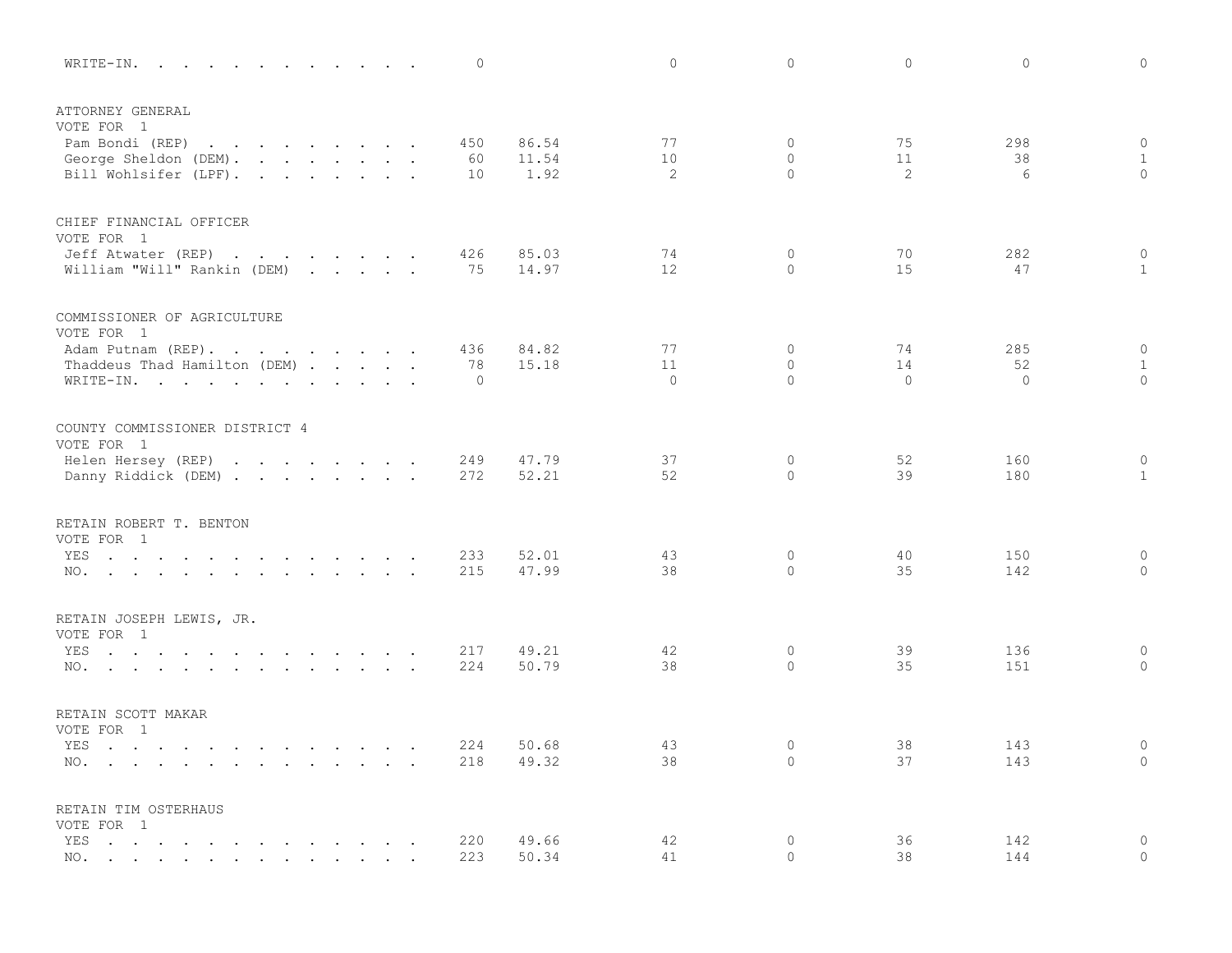| RETAIN CLAY ROBERTS                          |         |  |  |  |  |     |       |    |          |    |     |              |
|----------------------------------------------|---------|--|--|--|--|-----|-------|----|----------|----|-----|--------------|
| VOTE FOR 1                                   |         |  |  |  |  |     |       |    |          |    |     |              |
|                                              | YES 233 |  |  |  |  |     | 51.89 | 43 | $\Omega$ | 39 | 151 | $\Omega$     |
|                                              |         |  |  |  |  | 216 | 48.11 | 40 | $\Omega$ | 36 | 140 | $\cap$       |
| CONSTITUTIONAL AMENDMENT NO. 1               |         |  |  |  |  |     |       |    |          |    |     |              |
| VOTE FOR 1                                   |         |  |  |  |  |     |       |    |          |    |     |              |
|                                              | YES     |  |  |  |  | 306 | 60.24 | 46 |          | 57 | 202 | $\mathbf{1}$ |
|                                              | NO.     |  |  |  |  | 202 | 39.76 | 42 |          | 29 | 131 | $\cap$       |
| CONSTITUTIONAL AMENDMENT NO. 2<br>VOTE FOR 1 |         |  |  |  |  |     |       |    |          |    |     |              |
|                                              | YES 201 |  |  |  |  |     | 38.07 | 25 | 0        | 41 | 135 | $\circ$      |
|                                              | NO.     |  |  |  |  | 327 | 61.93 | 65 | $\Omega$ | 50 | 211 | $\mathbf{1}$ |
| CONSTITUTIONAL AMENDMENT NO. 3<br>VOTE FOR 1 |         |  |  |  |  |     |       |    |          |    |     |              |
|                                              | YES 202 |  |  |  |  |     | 40.89 | 37 | 0        | 49 | 116 | $\circ$      |
|                                              | NO.     |  |  |  |  | 292 | 59.11 | 50 | $\Omega$ | 35 | 206 | $\mathbf{1}$ |

| PRECINCT 11                                                                                                                      |             |       |          |          |        |                |          |
|----------------------------------------------------------------------------------------------------------------------------------|-------------|-------|----------|----------|--------|----------------|----------|
|                                                                                                                                  | TOTAL VOTES | ိဝ    | EV-Early | PV-Early | AV-Abs | ED-Eday        | PV-Eday  |
| REGISTERED VOTERS - TOTAL                                                                                                        | 1,104       |       |          |          |        |                |          |
| BALLOTS CAST - TOTAL.                                                                                                            | 601         |       | 137      | 0        | 113    | 351            | $\Omega$ |
| VOTER TURNOUT - TOTAL                                                                                                            |             | 54.44 |          |          |        |                |          |
| REPRESENTATIVE IN CONGRESS DISTRICT 3                                                                                            |             |       |          |          |        |                |          |
| VOTE FOR 1                                                                                                                       |             |       |          |          |        |                |          |
| Ted Yoho (REP).                                                                                                                  | 410         | 70.57 | 99       | $\Omega$ | 67     | 244            | 0        |
| Marihelen Wheeler (DEM).                                                                                                         | 140         | 24.10 | 30       | $\Omega$ | 33     | 77             | $\Omega$ |
| Howard "Term Limits" Lawson (NPA)                                                                                                | 31          | 5.34  | 5        |          |        | 19             | 0        |
| GOVERNOR AND LIEUTENANT GOVERNOR                                                                                                 |             |       |          |          |        |                |          |
| VOTE FOR 1                                                                                                                       |             |       |          |          |        |                |          |
| Scott / Lopez-Cantera (REP) $\cdot \cdot \cdot \cdot$                                                                            | 374         | 63.18 | 89       | 0        | 58     | 227            | $\Omega$ |
| Crist / Taddeo (DEM).                                                                                                            | 170         | 28.72 | 41       |          | 38     | 91             | $\Omega$ |
| Wyllie / Roe (LPF) $\cdot \cdot \cdot \cdot \cdot \cdot \cdot$                                                                   | 32          | 5.41  | 4        |          | 12     | 16             | $\Omega$ |
| Khavari / Jones (NPA)<br>and a strain and a strain and a strain                                                                  |             | .17   |          |          | 0      | 0              | $\Omega$ |
| Burkett / Matos (NPA)<br>$\mathbf{r} = \mathbf{r} + \mathbf{r} + \mathbf{r} + \mathbf{r} + \mathbf{r} + \mathbf{r} + \mathbf{r}$ | 13          | 2.20  |          |          |        | 10             | $\Omega$ |
| WRITE-IN.                                                                                                                        |             | .34   |          |          |        | $\mathfrak{D}$ |          |
|                                                                                                                                  |             |       |          |          |        |                |          |

ATTORNEY GENERAL VOTE FOR 1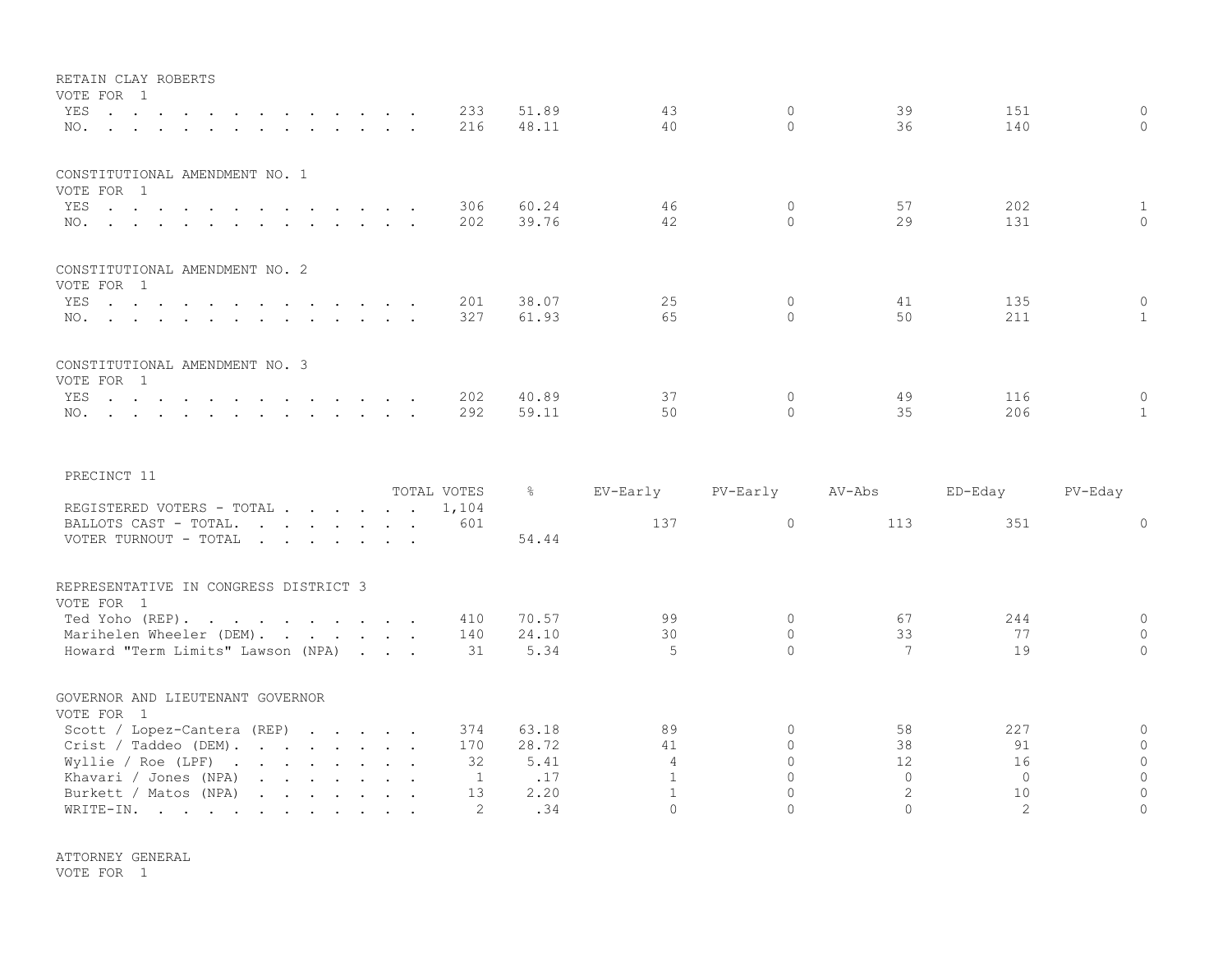| Pam Bondi (REP)<br>George Sheldon (DEM).<br>$\mathbf{r}$ , $\mathbf{r}$ , $\mathbf{r}$ , $\mathbf{r}$ , $\mathbf{r}$ , $\mathbf{r}$ , $\mathbf{r}$ |               | 393<br>151 | 68.11<br>26.17 | 97<br>32     | $\mathbb O$<br>$\circ$ | 60<br>37 | 236<br>82  | $\circ$<br>$\circ$ |
|----------------------------------------------------------------------------------------------------------------------------------------------------|---------------|------------|----------------|--------------|------------------------|----------|------------|--------------------|
| Bill Wohlsifer (LPF).                                                                                                                              |               | 33         | 5.72           | 5            | $\Omega$               | 8        | 20         | $\circ$            |
| CHIEF FINANCIAL OFFICER<br>VOTE FOR 1                                                                                                              |               |            |                |              |                        |          |            |                    |
| Jeff Atwater (REP)                                                                                                                                 |               | 416        | 74.15          | 97           | 0                      | 67       | 252        | $\circ$            |
| William "Will" Rankin (DEM)                                                                                                                        |               | 145        | 25.85          | 34           | $\circ$                | 35       | 76         | $\circ$            |
| COMMISSIONER OF AGRICULTURE                                                                                                                        |               |            |                |              |                        |          |            |                    |
| VOTE FOR 1<br>Adam Putnam (REP).                                                                                                                   |               | 398        | 69.82          | 96           | $\mathbf 0$            | 68       | 234        | $\circ$            |
| Thaddeus Thad Hamilton (DEM)                                                                                                                       |               | 168        | 29.47          | 37           | $\circ$                | 38       | 93         | $\circ$            |
| WRITE-IN.                                                                                                                                          |               | 4          | .70            | $\mathbf{0}$ | $\Omega$               | $\Omega$ | 4          | $\circ$            |
| COUNTY COMMISSIONER DISTRICT 4                                                                                                                     |               |            |                |              |                        |          |            |                    |
| VOTE FOR 1                                                                                                                                         |               |            |                |              |                        |          |            |                    |
| Helen Hersey (REP)<br>Danny Riddick (DEM)                                                                                                          |               | 198<br>391 | 33.62<br>66.38 | 55<br>80     | 0<br>$\circ$           | 33<br>78 | 110<br>233 | $\circ$<br>$\circ$ |
|                                                                                                                                                    |               |            |                |              |                        |          |            |                    |
| RETAIN ROBERT T. BENTON<br>VOTE FOR 1                                                                                                              |               |            |                |              |                        |          |            |                    |
| YES<br>the contract of the contract of the contract of the contract of the contract of the contract of the contract of                             |               | 236        | 47.48          | 57           | 0                      | 36       | 143        | 0                  |
| NO.                                                                                                                                                |               | 261        | 52.52          | 64           | $\circ$                | 48       | 149        | $\circ$            |
| RETAIN JOSEPH LEWIS, JR.                                                                                                                           |               |            |                |              |                        |          |            |                    |
| VOTE FOR 1                                                                                                                                         |               |            |                |              |                        |          |            |                    |
| YES<br>NO.                                                                                                                                         |               | 229<br>266 | 46.26<br>53.74 | 59<br>62     | 0<br>$\Omega$          | 34<br>49 | 136<br>155 | 0<br>$\circ$       |
|                                                                                                                                                    |               |            |                |              |                        |          |            |                    |
| RETAIN SCOTT MAKAR<br>VOTE FOR 1                                                                                                                   |               |            |                |              |                        |          |            |                    |
| YES<br>the contract of the contract of the contract of the contract of the contract of the contract of the contract of                             |               | 229        | 46.54          | 59           | 0                      | 37       | 133        | $\circ$            |
| $\mathbf{r}$ , and $\mathbf{r}$ , and $\mathbf{r}$ , and $\mathbf{r}$ , and $\mathbf{r}$ , and $\mathbf{r}$<br>NO.                                 |               | 263        | 53.46          | 62           | $\mathbb O$            | 46       | 155        | $\mathbb O$        |
| RETAIN TIM OSTERHAUS                                                                                                                               |               |            |                |              |                        |          |            |                    |
| VOTE FOR 1                                                                                                                                         |               |            |                |              |                        |          |            |                    |
| YES<br>$\sim$<br>$\sim$                                                                                                                            |               | 234        | 47.46          | 56           | $\mathbb O$            | 37       | 141        | $\circ$            |
| $NO.$ $\cdots$ $\cdots$ $\cdots$                                                                                                                   | $\sim$ $\sim$ | 259        | 52.54          | 64           | $\Omega$               | 47       | 148        | $\circ$            |
| RETAIN CLAY ROBERTS                                                                                                                                |               |            |                |              |                        |          |            |                    |
| VOTE FOR 1<br>YES                                                                                                                                  |               | 234        | 47.27          | 60           | $\circ$                | 38       | 136        | $\mathsf{O}$       |
| NO. .                                                                                                                                              |               | 261        | 52.73          | 63           | $\overline{0}$         | 45       | 153        | $\overline{0}$     |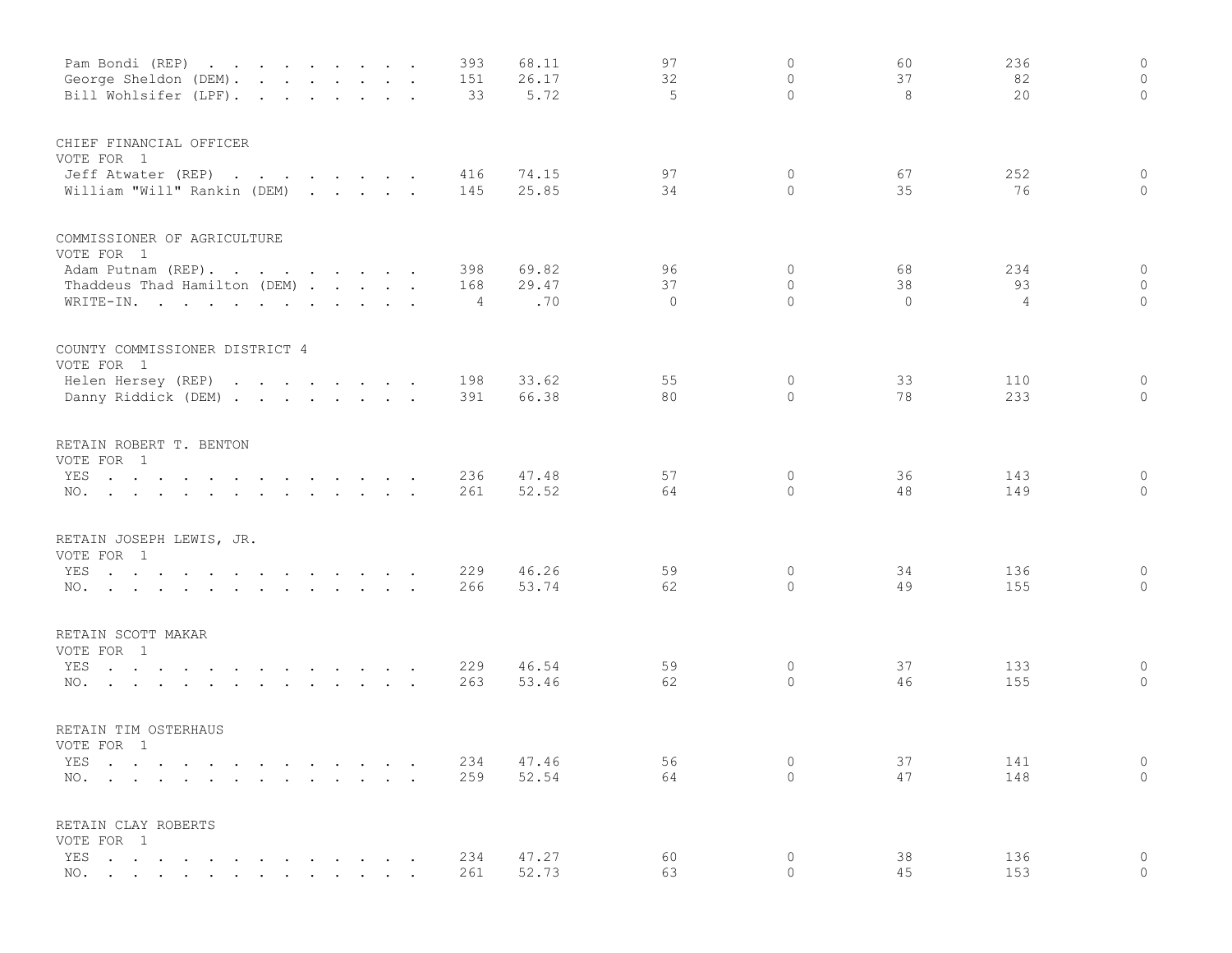| CONSTITUTIONAL AMENDMENT NO. 1<br>VOTE FOR 1                                                                                                                                                                                                                                                 |                |                          |                          |                        |                     |                            |
|----------------------------------------------------------------------------------------------------------------------------------------------------------------------------------------------------------------------------------------------------------------------------------------------|----------------|--------------------------|--------------------------|------------------------|---------------------|----------------------------|
| 336<br>YES<br>$\sim$ $\sim$ $\sim$<br>232<br>NO.                                                                                                                                                                                                                                             | 59.15<br>40.85 | 77<br>55                 | $\mathbf{0}$<br>$\Omega$ | 65<br>39               | 194<br>138          | $\circ$<br>$\Omega$        |
| CONSTITUTIONAL AMENDMENT NO. 2<br>VOTE FOR 1                                                                                                                                                                                                                                                 |                |                          |                          |                        |                     |                            |
| YES<br>305<br>والمتناول والمتناول والمتناول والمتناول والمتناول                                                                                                                                                                                                                              | 51.69          | 52                       | $\circ$                  | 63                     | 190                 | $\mathsf{O}\xspace$        |
| 285<br>NO.                                                                                                                                                                                                                                                                                   | 48.31          | 83                       | $\Omega$                 | 47                     | 155                 | $\Omega$                   |
| CONSTITUTIONAL AMENDMENT NO. 3                                                                                                                                                                                                                                                               |                |                          |                          |                        |                     |                            |
| VOTE FOR 1<br>YES<br>247<br>the contract of the contract of the contract of the contract of the contract of the contract of the contract of                                                                                                                                                  | 44.58          | 51                       | $\Omega$                 | 50                     | 146                 | $\mathbf{0}$               |
| 307<br>NO.<br>the contract of the contract of the contract of the contract of the contract of the contract of the contract of                                                                                                                                                                | 55.42          | 80                       | $\Omega$                 | 48                     | 179                 | $\circ$                    |
| PRECINCT 12                                                                                                                                                                                                                                                                                  |                |                          |                          |                        |                     |                            |
| TOTAL VOTES                                                                                                                                                                                                                                                                                  | ိင             | EV-Early                 | PV-Early                 | AV-Abs                 | ED-Eday             | PV-Eday                    |
| REGISTERED VOTERS - TOTAL<br>1,681                                                                                                                                                                                                                                                           |                |                          |                          |                        |                     |                            |
| BALLOTS CAST - TOTAL.<br>1,083<br>and the contract of the contract of the contract of the contract of the contract of the contract of the contract of the contract of the contract of the contract of the contract of the contract of the contract of the contra<br>VOTER TURNOUT - TOTAL    | 64.43          | 139                      | $\circ$                  | 220                    | 724                 | $\Omega$                   |
| REPRESENTATIVE IN CONGRESS DISTRICT 3                                                                                                                                                                                                                                                        |                |                          |                          |                        |                     |                            |
| VOTE FOR 1<br>Ted Yoho (REP).<br>731                                                                                                                                                                                                                                                         | 68.77          | 103                      | $\Omega$                 | 147                    | 481                 | $\mathbf 0$                |
| Marihelen Wheeler (DEM).<br>289                                                                                                                                                                                                                                                              | 27.19          | 32                       | $\Omega$                 | 61                     | 196                 | $\Omega$                   |
| Howard "Term Limits" Lawson (NPA)<br>43                                                                                                                                                                                                                                                      | 4.05           | $\overline{4}$           | $\Omega$                 | 8                      | 31                  | $\mathbf{0}$               |
| GOVERNOR AND LIEUTENANT GOVERNOR<br>VOTE FOR 1                                                                                                                                                                                                                                               |                |                          |                          |                        |                     |                            |
| Scott / Lopez-Cantera (REP) $\cdot \cdot \cdot \cdot$<br>711                                                                                                                                                                                                                                 | 66.70          | 95                       | 0                        | 156                    | 460                 | $\mathsf{O}\xspace$        |
| Crist / Taddeo (DEM).<br>316                                                                                                                                                                                                                                                                 | 29.64          | 36                       | $\circ$                  | 58                     | 222                 | $\mathbf{0}$               |
| 30<br>Wyllie / Roe (LPF) $\cdot \cdot \cdot \cdot \cdot \cdot \cdot \cdot$                                                                                                                                                                                                                   | 2.81           | .5                       | $\Omega$                 | 3                      | 22                  | $\circ$                    |
| Khavari / Jones (NPA) $\cdots$ $\cdots$<br>1                                                                                                                                                                                                                                                 | .09            | $\Omega$                 | $\Omega$<br>$\Omega$     | $\Omega$               | 1                   | $\mathbb O$                |
| Burkett / Matos (NPA)<br>6<br>WRITE-IN.<br>2                                                                                                                                                                                                                                                 | .56<br>.19     | $\mathbf{1}$<br>$\Omega$ | $\cap$                   | $\mathbf{1}$<br>$\cap$ | 4<br>$\overline{2}$ | $\circ$<br>$\Omega$        |
| ATTORNEY GENERAL                                                                                                                                                                                                                                                                             |                |                          |                          |                        |                     |                            |
| VOTE FOR 1                                                                                                                                                                                                                                                                                   |                |                          |                          |                        |                     |                            |
| Pam Bondi (REP)<br>$\mathcal{A}$ . The set of the set of the set of the set of the set of the set of the set of the set of the set of the set of the set of the set of the set of the set of the set of the set of the set of the set of the set of t<br>751<br>284<br>George Sheldon (DEM). | 71.32<br>26.97 | 107<br>30                | 0<br>$\circ$             | 151<br>63              | 493<br>191          | $\mathbb O$<br>$\mathbf 0$ |
| Bill Wohlsifer (LPF).<br>18                                                                                                                                                                                                                                                                  | 1.71           | $\bigcap$                | $\Omega$                 | $\mathcal{L}$          | 16                  | $\Omega$                   |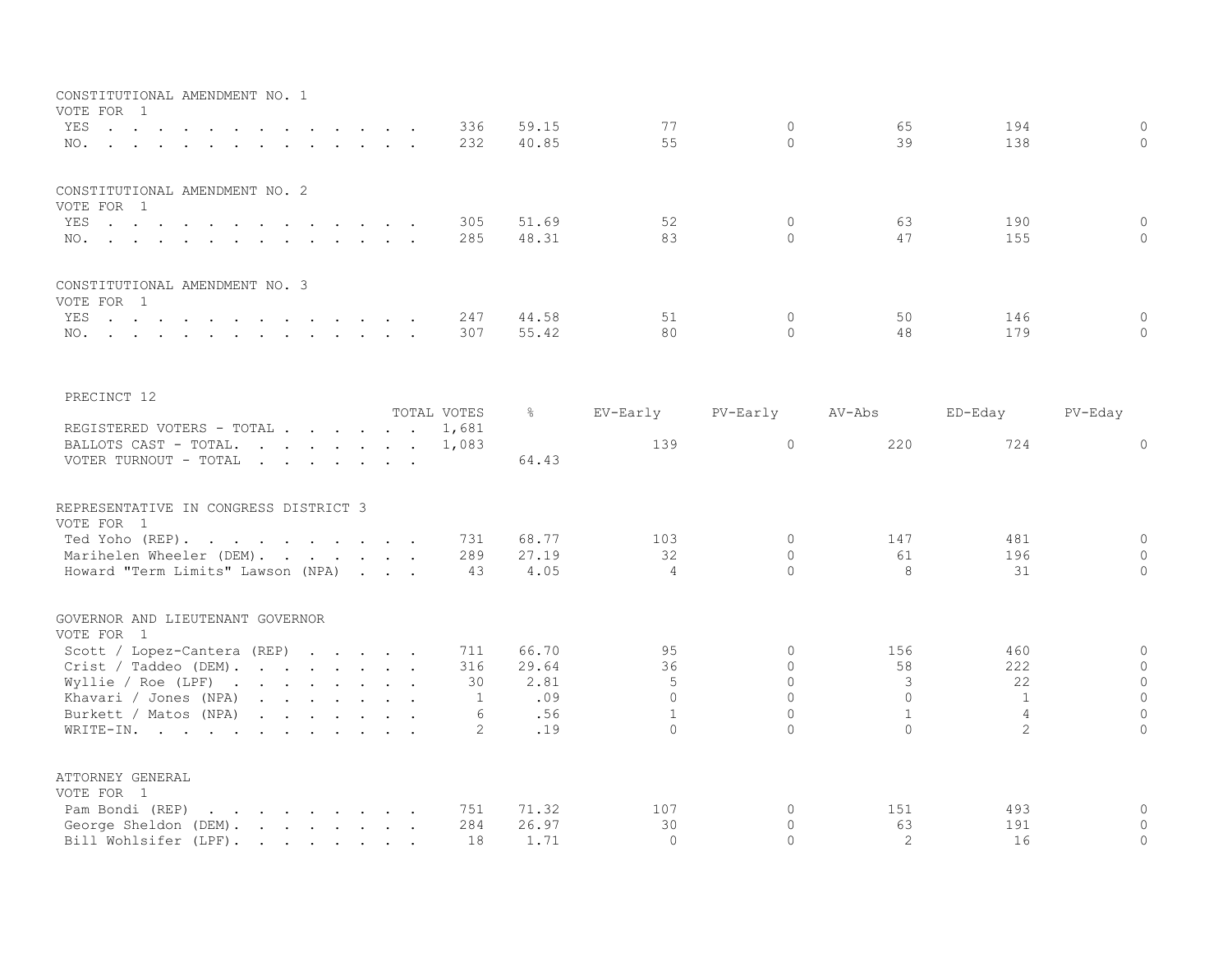| CHIEF FINANCIAL OFFICER<br>VOTE FOR 1<br>Jeff Atwater (REP)<br>William "Will" Rankin (DEM)                             |                             |  |                      | 757<br>245            | 75.55<br>24.45 | 101<br>29      | $\circ$<br>$\Omega$ | 158<br>48 | 498<br>168     | $\circ$<br>$\circ$  |
|------------------------------------------------------------------------------------------------------------------------|-----------------------------|--|----------------------|-----------------------|----------------|----------------|---------------------|-----------|----------------|---------------------|
| COMMISSIONER OF AGRICULTURE                                                                                            |                             |  |                      |                       |                |                |                     |           |                |                     |
| VOTE FOR 1                                                                                                             |                             |  |                      |                       |                |                |                     |           |                |                     |
| Adam Putnam (REP).                                                                                                     |                             |  |                      | 762                   | 74.41          | 110            | 0                   | 157       | 495            | $\circ$             |
| Thaddeus Thad Hamilton (DEM)<br>WRITE-IN.                                                                              |                             |  |                      | 261<br>$\overline{1}$ | 25.49<br>.10   | 26<br>$\Omega$ | $\circ$<br>$\Omega$ | 54<br>1   | 181<br>$\circ$ | $\circ$<br>$\circ$  |
| COUNTY COMMISSIONER DISTRICT 4                                                                                         |                             |  |                      |                       |                |                |                     |           |                |                     |
| VOTE FOR 1                                                                                                             |                             |  |                      |                       |                |                |                     |           |                |                     |
| Helen Hersey (REP)                                                                                                     |                             |  |                      | 562                   | 53.32          | 66             | 0                   | 126       | 370            | $\circ$             |
| Danny Riddick (DEM)                                                                                                    |                             |  |                      | 492                   | 46.68          | 70             | $\Omega$            | 90        | 332            | $\circ$             |
| RETAIN ROBERT T. BENTON                                                                                                |                             |  |                      |                       |                |                |                     |           |                |                     |
| VOTE FOR 1                                                                                                             |                             |  |                      |                       |                |                |                     |           |                |                     |
| YES<br>the contract of the contract of the contract of the contract of the contract of the contract of the contract of |                             |  |                      | 470                   | 53.84          | 54             | $\mathbf{0}$        | 100       | 316            | 0                   |
| NO.                                                                                                                    |                             |  |                      | 403                   | 46.16          | 62             | $\circ$             | 86        | 255            | $\circ$             |
| RETAIN JOSEPH LEWIS, JR.                                                                                               |                             |  |                      |                       |                |                |                     |           |                |                     |
| VOTE FOR 1                                                                                                             |                             |  |                      |                       |                |                |                     |           |                |                     |
| the contract of the contract of the contract of the contract of the contract of the contract of the contract of<br>YES |                             |  |                      | 450<br>408            | 52.45<br>47.55 | 56<br>60       | 0<br>$\circ$        | 103<br>80 | 291<br>268     | $\circ$<br>$\Omega$ |
| NO.                                                                                                                    |                             |  |                      |                       |                |                |                     |           |                |                     |
| RETAIN SCOTT MAKAR                                                                                                     |                             |  |                      |                       |                |                |                     |           |                |                     |
| VOTE FOR 1                                                                                                             |                             |  |                      |                       |                |                |                     |           |                |                     |
| YES<br>the contract of the contract of the contract of the contract of the contract of the contract of the contract of |                             |  |                      | 458                   | 53.95          | 59<br>55       | 0<br>$\Omega$       | 102<br>80 | 297<br>256     | 0<br>$\Omega$       |
| NO.                                                                                                                    |                             |  |                      | 391                   | 46.05          |                |                     |           |                |                     |
| RETAIN TIM OSTERHAUS                                                                                                   |                             |  |                      |                       |                |                |                     |           |                |                     |
| VOTE FOR 1                                                                                                             |                             |  |                      |                       |                |                |                     |           |                |                     |
| YES                                                                                                                    |                             |  |                      | 467                   | 54.75          | 62<br>55       | 0                   | 104<br>77 | 301<br>254     | $\circ$             |
| NO.                                                                                                                    |                             |  |                      | 386                   | 45.25          |                | $\circ$             |           |                | 0                   |
| RETAIN CLAY ROBERTS                                                                                                    |                             |  |                      |                       |                |                |                     |           |                |                     |
| VOTE FOR 1                                                                                                             |                             |  |                      |                       |                |                |                     |           |                |                     |
| YES                                                                                                                    | $\sim$ $\sim$ $\sim$ $\sim$ |  | $\ddot{\phantom{0}}$ | 473                   | 54.49          | 57             | 0                   | 106       | 310            | $\circ$             |
| NO.                                                                                                                    |                             |  | $\sim$ $\sim$        | 395                   | 45.51          | 59             | $\circ$             | 77        | 259            | $\circ$             |
| CONSTITUTIONAL AMENDMENT NO. 1                                                                                         |                             |  |                      |                       |                |                |                     |           |                |                     |
| VOTE FOR 1                                                                                                             |                             |  |                      |                       |                |                |                     |           |                |                     |
| YES                                                                                                                    |                             |  | $\sim$ $\sim$        | 665                   | 64.50          | 68             | 0                   | 135       | 462            | $\circ$             |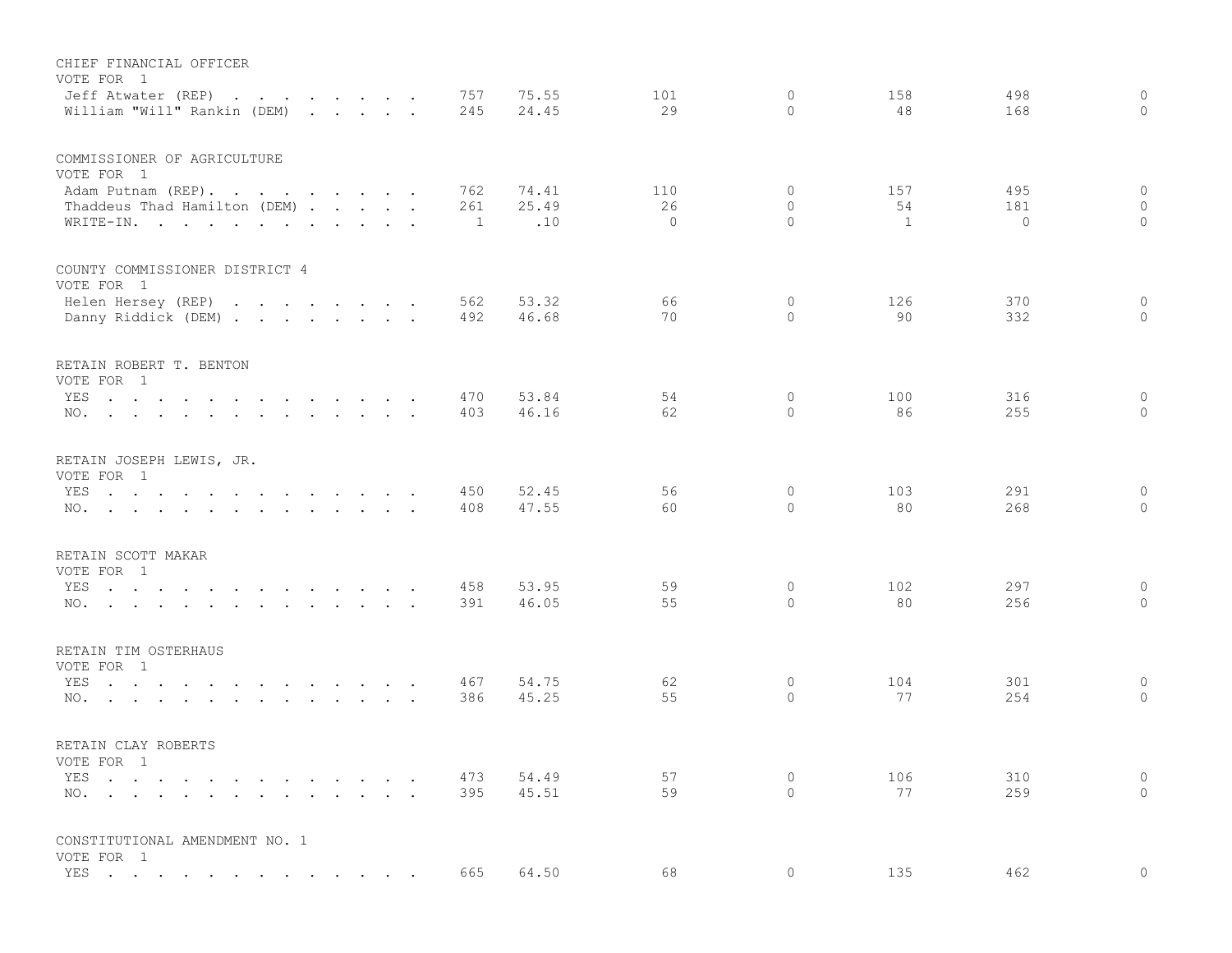| NO.                                                                 |             | 366          | 35.50         | 67                 | $\mathbf{0}$         | 74                | 225      | $\circ$             |
|---------------------------------------------------------------------|-------------|--------------|---------------|--------------------|----------------------|-------------------|----------|---------------------|
| CONSTITUTIONAL AMENDMENT NO. 2<br>VOTE FOR 1                        |             |              |               |                    |                      |                   |          |                     |
| YES                                                                 |             | 504          | 47.01         | 55                 | $\mathbf{0}$         | 100               | 349      | $\overline{0}$      |
| NO.                                                                 |             | 568          | 52.99         | 84                 | $\Omega$             | 117               | 367      | $\Omega$            |
| CONSTITUTIONAL AMENDMENT NO. 3<br>VOTE FOR 1                        |             |              |               |                    |                      |                   |          |                     |
| YES                                                                 |             | 415          | 41.29         | 48                 | $\mathbf{0}$         | 107               | 260      | $\mathbf 0$         |
| NO.                                                                 |             | 590          | 58.71         | 87                 | $\Omega$             | 100               | 403      | $\mathbf 0$         |
| PRECINCT 13                                                         |             |              |               |                    |                      |                   |          |                     |
|                                                                     | TOTAL VOTES |              | $\frac{5}{6}$ | EV-Early           | PV-Early             | AV-Abs            | ED-Eday  | PV-Eday             |
| REGISTERED VOTERS - TOTAL<br>BALLOTS CAST - TOTAL.                  |             | 518<br>231   |               | 31                 | $\overline{0}$       | 36                | 164      | $\mathbf 0$         |
| VOTER TURNOUT - TOTAL                                               |             |              | 44.59         |                    |                      |                   |          |                     |
| REPRESENTATIVE IN CONGRESS DISTRICT 3<br>VOTE FOR 1                 |             |              |               |                    |                      |                   |          |                     |
| Ted Yoho (REP).                                                     |             | 177          | 78.67         | 21                 | $\mathbf{0}$         | 24                | 132      | $\mathsf{O}\xspace$ |
| Marihelen Wheeler (DEM).<br>Howard "Term Limits" Lawson (NPA)       |             | 31<br>17     | 13.78<br>7.56 | 5<br>$\mathcal{E}$ | $\Omega$<br>$\Omega$ | 7<br>3            | 19<br>11 | $\circ$<br>$\circ$  |
| GOVERNOR AND LIEUTENANT GOVERNOR                                    |             |              |               |                    |                      |                   |          |                     |
| VOTE FOR 1<br>Scott / Lopez-Cantera (REP) $\cdot \cdot \cdot \cdot$ |             | 156          | 68.72         | 19                 | $\mathbf 0$          | 21                | 116      | $\mathbf 0$         |
| Crist / Taddeo (DEM).                                               |             | 53           | 23.35         | 8                  | $\mathbf{0}$         | 13                | 32       | $\circ$             |
| Wyllie / Roe (LPF) $\cdot \cdot \cdot \cdot \cdot \cdot \cdot$      |             | 14           | 6.17          | 2                  | $\Omega$             | 1                 | 11       | $\circ$             |
| Khavari / Jones (NPA)                                               |             | $\mathbf 0$  |               | $\Omega$           | $\Omega$             | $\Omega$          | $\Omega$ | $\mathbf{0}$        |
| Burkett / Matos (NPA)                                               |             | 3            | 1.32          | $\mathbf{1}$       | $\Omega$             | $\Omega$          | 2        | $\Omega$            |
| WRITE-IN.                                                           |             | $\mathbf{1}$ | .44           | $\Omega$           | $\Omega$             | $\Omega$          | 1        | $\Omega$            |
| ATTORNEY GENERAL                                                    |             |              |               |                    |                      |                   |          |                     |
| VOTE FOR 1<br>Pam Bondi (REP)                                       |             | 160          | 70.80         | 25                 | $\mathbf{0}$         | 21                | 114      | $\circ$             |
| George Sheldon (DEM).                                               |             | 49           | 21.68         | 4                  | $\circ$              | $12 \overline{ }$ | 33       | $\overline{0}$      |
| Bill Wohlsifer (LPF).                                               |             | 17           | 7.52          | $\mathbf{1}$       | $\Omega$             | 2                 | 14       | $\Omega$            |
| CHIEF FINANCIAL OFFICER<br>VOTE FOR 1                               |             |              |               |                    |                      |                   |          |                     |
| Jeff Atwater (REP)                                                  |             | 173          | 79.00         | 24                 | $\circ$              | 22                | 127      | $\circ$             |
| William "Will" Rankin (DEM)                                         |             | 46           | 21.00         | 6                  | $\Omega$             | 11                | 29       | $\overline{0}$      |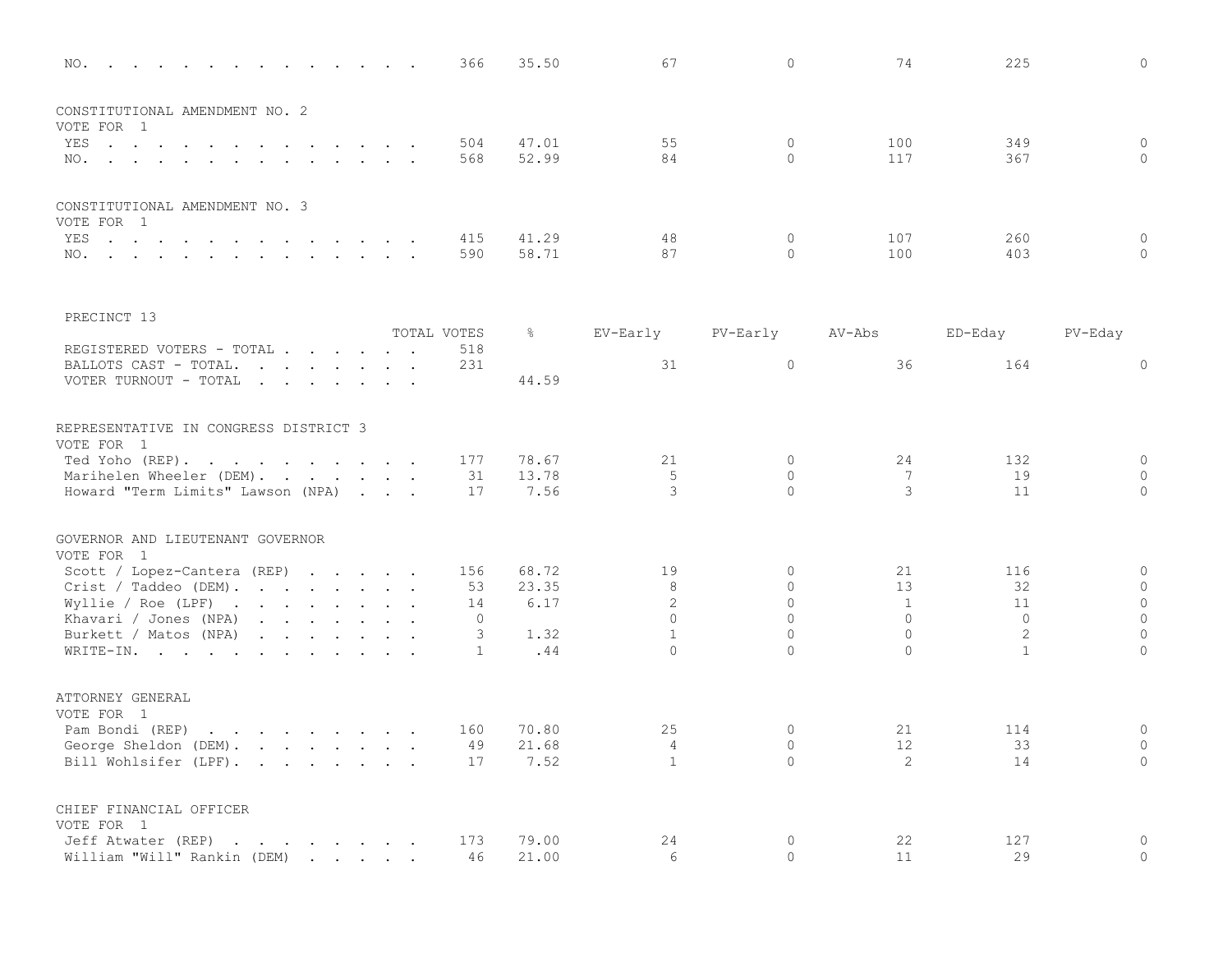| COMMISSIONER OF AGRICULTURE<br>VOTE FOR 1<br>Adam Putnam (REP).<br>Thaddeus Thad Hamilton (DEM)<br>WRITE-IN.                                                            |               | 173<br>48<br>$\Omega$ | 78.28<br>21.72 | 25<br>$\overline{4}$<br>$\Omega$ | $\Omega$<br>$\Omega$<br>$\Omega$ | 22<br>12<br>$\Omega$ | 126<br>32<br>$\Omega$ | $\circ$<br>$\Omega$<br>$\Omega$ |
|-------------------------------------------------------------------------------------------------------------------------------------------------------------------------|---------------|-----------------------|----------------|----------------------------------|----------------------------------|----------------------|-----------------------|---------------------------------|
| RETAIN ROBERT T. BENTON<br>VOTE FOR 1<br>YES<br>NO.                                                                                                                     |               | 114<br>95             | 54.55<br>45.45 | 20<br>8                          | $\circ$<br>$\Omega$              | 23<br>8              | 71<br>79              | $\circ$<br>$\Omega$             |
| RETAIN JOSEPH LEWIS, JR.<br>VOTE FOR 1<br>YES<br>the contract of the contract of the contract of the contract of the contract of the contract of the contract of<br>NO. |               | 102<br>107            | 48.80<br>51.20 | 19<br>9                          | $\circ$<br>$\Omega$              | 16<br>15             | 67<br>83              | $\circ$<br>$\Omega$             |
| RETAIN SCOTT MAKAR<br>VOTE FOR 1<br>YES<br>NO.                                                                                                                          |               | 103<br>98             | 51.24<br>48.76 | 19<br>8                          | $\circ$<br>$\Omega$              | 19<br>11             | 65<br>79              | $\mathbf 0$<br>$\mathbf 0$      |
| RETAIN TIM OSTERHAUS<br>VOTE FOR 1<br>YES<br>the contract of the contract of the contract of the contract of the contract of the contract of the contract of<br>NO.     |               | 100<br>106            | 48.54<br>51.46 | 18<br>8                          | $\circ$<br>$\Omega$              | 17<br>15             | 65<br>83              | $\mathbf{0}$<br>$\mathbf 0$     |
| RETAIN CLAY ROBERTS<br>VOTE FOR 1<br>YES<br>NO.                                                                                                                         |               | 110<br>97             | 53.14<br>46.86 | 18<br>8                          | 0<br>$\Omega$                    | 20<br>12             | 72<br>77              | $\circ$<br>$\circ$              |
| SCHOOL BOARD MEMBER DISTRICT 5<br>VOTE FOR 1<br>Erica Mains Reddish                                                                                                     |               | 105                   | 46.88          | 18                               | $\circ$<br>$\circ$               | 19                   | 68                    | $\mathbf 0$<br>$\circ$          |
| Randy Starling.<br>CONSTITUTIONAL AMENDMENT NO. 1<br>VOTE FOR 1                                                                                                         |               | 119                   | 53.13          | 12                               |                                  | 15                   | 92                    |                                 |
| YES<br>the contract of the contract of the contract of the contract of the contract of the contract of the contract of<br>NO.                                           | $\sim$ $\sim$ | 128<br>96             | 57.14<br>42.86 | 17<br>$12 \overline{ }$          | 0<br>$\Omega$                    | 27<br>8              | 84<br>76              | $\circ$<br>$\mathbf 0$          |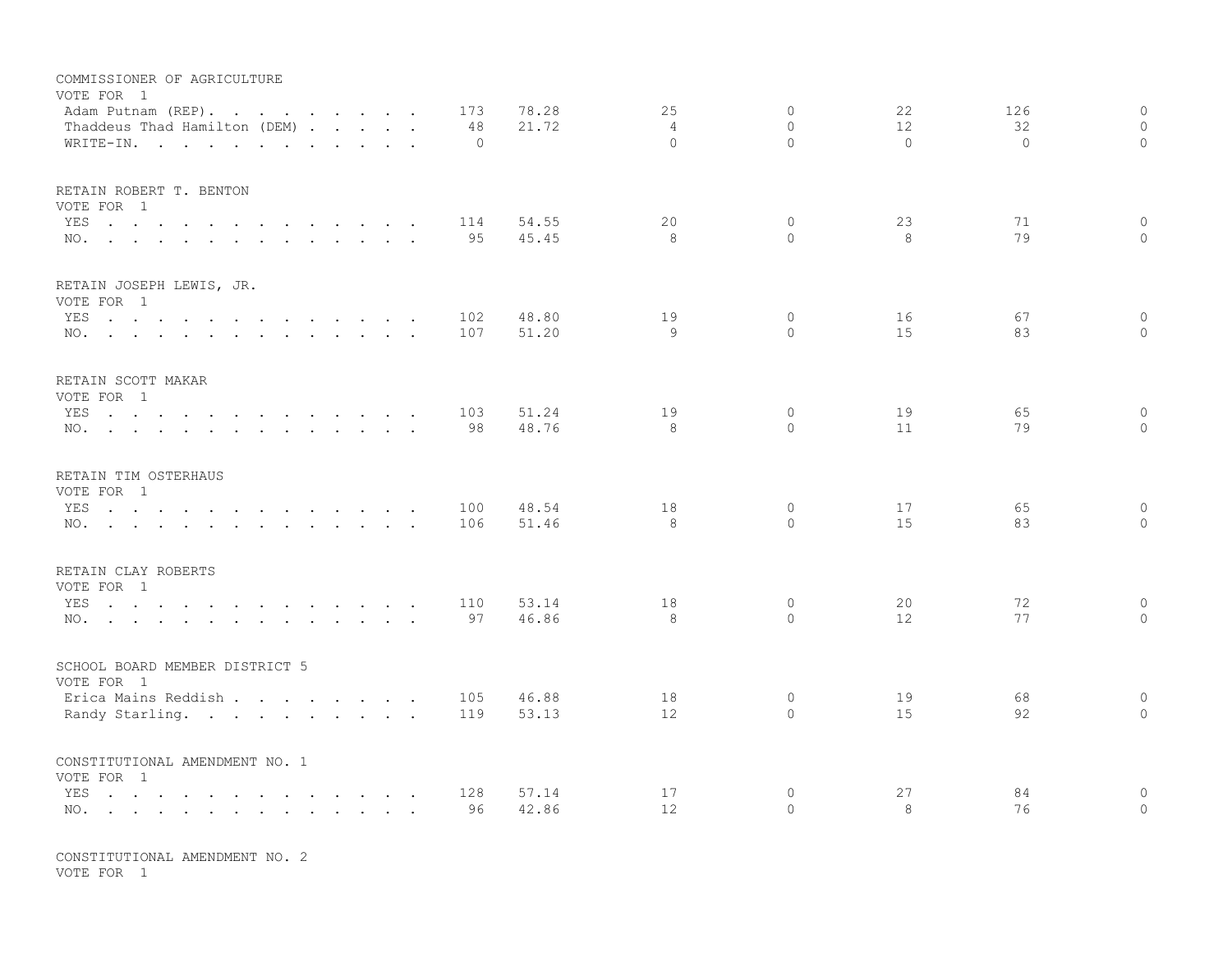| YES<br>the contract of the contract of the contract of the contract of<br>NO.<br>$\mathbf{r}$ , $\mathbf{r}$ , $\mathbf{r}$ , $\mathbf{r}$<br>$\sim$<br>$\sim$                                                                                                                      |  | 108<br>120     | 47.37<br>52.63 | 13<br>17     | $\mathbf 0$<br>$\mathbf{0}$ | 15<br>21     | 80<br>82     | $\mathbf{0}$<br>$\mathbf{0}$ |
|-------------------------------------------------------------------------------------------------------------------------------------------------------------------------------------------------------------------------------------------------------------------------------------|--|----------------|----------------|--------------|-----------------------------|--------------|--------------|------------------------------|
| CONSTITUTIONAL AMENDMENT NO. 3<br>VOTE FOR 1                                                                                                                                                                                                                                        |  |                |                |              |                             |              |              |                              |
| YES<br>the contract of the contract of the contract of the contract of the contract of the contract of the contract of                                                                                                                                                              |  | 96             | 43.64          | 13           | $\mathbf 0$                 | 18           | 65           | $\mathbf 0$                  |
| NO.                                                                                                                                                                                                                                                                                 |  | 124            | 56.36          | 15           | $\circ$                     | 16           | 93           | $\circ$                      |
| PRECINCT 14                                                                                                                                                                                                                                                                         |  |                |                |              |                             |              |              |                              |
|                                                                                                                                                                                                                                                                                     |  | TOTAL VOTES    | ိဝ             | EV-Early     | PV-Early                    | AV-Abs       | ED-Eday      | PV-Eday                      |
| REGISTERED VOTERS - TOTAL                                                                                                                                                                                                                                                           |  | 664            |                |              |                             |              |              |                              |
| BALLOTS CAST - TOTAL.<br>$\mathbf{r}$ . The contract of the contract of the contract of the contract of the contract of the contract of the contract of the contract of the contract of the contract of the contract of the contract of the contract of th<br>VOTER TURNOUT - TOTAL |  | 430            | 64.76          | 56           | $\circ$                     | 64           | 310          | $\circ$                      |
| REPRESENTATIVE IN CONGRESS DISTRICT 3<br>VOTE FOR 1                                                                                                                                                                                                                                 |  |                |                |              |                             |              |              |                              |
| Ted Yoho (REP).                                                                                                                                                                                                                                                                     |  | 328            | 78.47          | 43           | $\circ$                     | 50           | 235          | $\circ$                      |
| Marihelen Wheeler (DEM).                                                                                                                                                                                                                                                            |  | 78             | 18.66          | 9            | $\circ$                     | 9            | 60           | $\mathbf{0}$                 |
| Howard "Term Limits" Lawson (NPA)                                                                                                                                                                                                                                                   |  | 12             | 2.87           | 2            | $\mathbf{0}$                | 2            | 8            | $\mathbf{0}$                 |
| GOVERNOR AND LIEUTENANT GOVERNOR<br>VOTE FOR 1                                                                                                                                                                                                                                      |  |                |                |              |                             |              |              |                              |
| Scott / Lopez-Cantera (REP)                                                                                                                                                                                                                                                         |  | 286            | 68.10          | 33           | 0                           | 44           | 209          | $\circ$                      |
| Crist / Taddeo (DEM).                                                                                                                                                                                                                                                               |  | 122            | 29.05          | 18           | $\mathbf 0$                 | 16           | 88           | $\circ$                      |
| Wyllie / Roe (LPF) $\cdot \cdot \cdot \cdot \cdot \cdot \cdot$                                                                                                                                                                                                                      |  | 8              | 1.90           | $\mathbf{1}$ | $\mathbf{0}$                | $\circ$      | 7            | $\circ$                      |
| Khavari / Jones (NPA)                                                                                                                                                                                                                                                               |  | $\mathbf{1}$   | .24            | $\Omega$     | $\Omega$                    | $\circ$      | $\mathbf{1}$ | $\circ$                      |
| Burkett / Matos (NPA)                                                                                                                                                                                                                                                               |  | 2              | .48            | $\mathbf{1}$ | $\Omega$                    | $\Omega$     | $\mathbf{1}$ | $\circ$                      |
| WRITE-IN.                                                                                                                                                                                                                                                                           |  | $\mathbf{1}$   | .24            | $\mathbf{1}$ | $\mathbf{0}$                | $\circ$      | $\circ$      | $\circ$                      |
| ATTORNEY GENERAL                                                                                                                                                                                                                                                                    |  |                |                |              |                             |              |              |                              |
| VOTE FOR 1                                                                                                                                                                                                                                                                          |  |                |                |              |                             |              |              |                              |
| Pam Bondi (REP)<br>the contract of the contract of the contract of the contract of the contract of the contract of the contract of                                                                                                                                                  |  | 316            | 75.96<br>21.63 | 45<br>10     | $\mathbf 0$<br>$\mathbf{0}$ | 49<br>11     | 222<br>69    | $\mathbf 0$<br>$\mathbf{0}$  |
| George Sheldon (DEM).                                                                                                                                                                                                                                                               |  | 90             |                | $\circ$      | $\circ$                     |              |              | $\overline{0}$               |
| Bill Wohlsifer (LPF).                                                                                                                                                                                                                                                               |  | 10             | 2.40           |              |                             | $\mathbf{1}$ | 9            |                              |
| CHIEF FINANCIAL OFFICER<br>VOTE FOR 1                                                                                                                                                                                                                                               |  |                |                |              |                             |              |              |                              |
| Jeff Atwater (REP)                                                                                                                                                                                                                                                                  |  | 303            | 76.13          | 40           | $\mathbf 0$                 | 49           | 214          | $\mathbf{0}$                 |
| William "Will" Rankin (DEM)                                                                                                                                                                                                                                                         |  | 95             | 23.87          | 9            | $\circ$                     | 11           | 75           | $\circ$                      |
| COMMISSIONER OF AGRICULTURE<br>VOTE FOR 1                                                                                                                                                                                                                                           |  |                |                |              |                             |              |              |                              |
| Adam Putnam (REP).                                                                                                                                                                                                                                                                  |  | 306            | 74.45          | 44           | 0                           | 50           | 212          | $\circ$                      |
| Thaddeus Thad Hamilton (DEM)                                                                                                                                                                                                                                                        |  | 105            | 25.55          | 12           | $\circ$                     | 11           | 82           | $\circ$                      |
| WRITE-IN.                                                                                                                                                                                                                                                                           |  | $\overline{0}$ |                | $\circ$      | $\mathbf{0}$                | $\circ$      | $\circ$      | $\circ$                      |
|                                                                                                                                                                                                                                                                                     |  |                |                |              |                             |              |              |                              |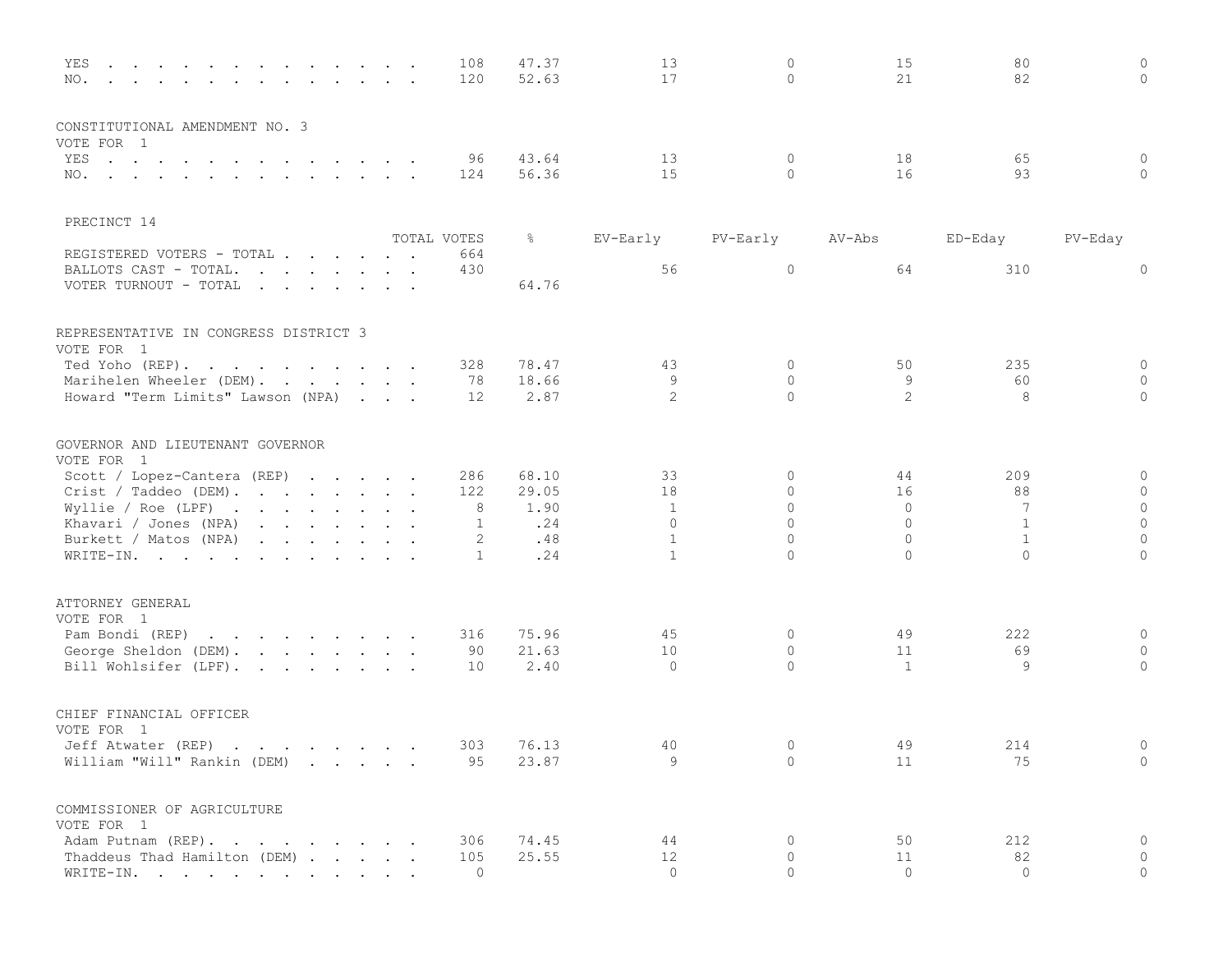| RETAIN ROBERT T. BENTON<br>VOTE FOR 1                                                                                                                                                                                                        |  |            |                |          |                            |          |            |                              |
|----------------------------------------------------------------------------------------------------------------------------------------------------------------------------------------------------------------------------------------------|--|------------|----------------|----------|----------------------------|----------|------------|------------------------------|
| YES<br>the contract of the contract of the contract of the contract of the contract of the contract of the contract of<br>NO.                                                                                                                |  | 196<br>152 | 56.32<br>43.68 | 27<br>21 | $\overline{0}$<br>$\Omega$ | 26<br>22 | 143<br>109 | $\mathbf{0}$<br>$\mathbf{0}$ |
| RETAIN JOSEPH LEWIS, JR.<br>VOTE FOR 1                                                                                                                                                                                                       |  |            |                |          |                            |          |            |                              |
| YES $\cdots$<br>NO.                                                                                                                                                                                                                          |  | 182<br>162 | 52.91<br>47.09 | 23<br>24 | $\circ$<br>$\Omega$        | 25<br>21 | 134<br>117 | $\circ$<br>$\Omega$          |
| RETAIN SCOTT MAKAR<br>VOTE FOR 1                                                                                                                                                                                                             |  |            |                |          |                            |          |            |                              |
| YES<br>the contract of the contract of the contract of the contract of the contract of the contract of the contract of<br>NO.                                                                                                                |  | 172<br>161 | 51.65<br>48.35 | 21<br>24 | $\overline{0}$<br>$\Omega$ | 24<br>23 | 127<br>114 | $\mathbf 0$<br>$\mathbf{0}$  |
| RETAIN TIM OSTERHAUS<br>VOTE FOR 1                                                                                                                                                                                                           |  |            |                |          |                            |          |            |                              |
| YES<br>NO.                                                                                                                                                                                                                                   |  | 181<br>164 | 52.46<br>47.54 | 24<br>23 | $\overline{0}$<br>$\Omega$ | 24<br>24 | 133<br>117 | $\circ$<br>$\circ$           |
| RETAIN CLAY ROBERTS<br>VOTE FOR 1                                                                                                                                                                                                            |  |            |                |          |                            |          |            |                              |
| YES<br>the contract of the contract of the contract of the contract of the contract of the contract of the contract of<br>NO.                                                                                                                |  | 198<br>144 | 57.89<br>42.11 | 26<br>20 | $\overline{0}$<br>$\Omega$ | 30<br>18 | 142<br>106 | $\circ$<br>$\Omega$          |
| SCHOOL BOARD MEMBER DISTRICT 5<br>VOTE FOR 1                                                                                                                                                                                                 |  |            |                |          |                            |          |            |                              |
| Erica Mains Reddish<br>Randy Starling.                                                                                                                                                                                                       |  | 161<br>253 | 38.89<br>61.11 | 22<br>31 | $\circ$<br>$\Omega$        | 24<br>37 | 115<br>185 | $\mathbf{0}$<br>$\Omega$     |
| CONSTITUTIONAL AMENDMENT NO. 1<br>VOTE FOR 1                                                                                                                                                                                                 |  |            |                |          |                            |          |            |                              |
| the contract of the contract of the contract of the contract of the contract of the contract of the contract of<br>YES<br>$\mathbf{r}$ , and $\mathbf{r}$ , and $\mathbf{r}$ , and $\mathbf{r}$ , and $\mathbf{r}$ , and $\mathbf{r}$<br>NO. |  | 231<br>177 | 56.62<br>43.38 | 32<br>23 | $\mathbf 0$<br>$\Omega$    | 33<br>26 | 166<br>128 | $\circ$<br>$\Omega$          |
| CONSTITUTIONAL AMENDMENT NO. 2<br>VOTE FOR 1                                                                                                                                                                                                 |  |            |                |          |                            |          |            |                              |
| YES<br>$\mathbf{r}$ , and $\mathbf{r}$ , and $\mathbf{r}$ , and $\mathbf{r}$ , and $\mathbf{r}$<br>NO.                                                                                                                                       |  | 173<br>251 | 40.80<br>59.20 | 23<br>33 | 0<br>$\mathbf{0}$          | 22<br>40 | 128<br>178 | $\mathbf 0$<br>$\mathbf{0}$  |

CONSTITUTIONAL AMENDMENT NO. 3 VOTE FOR 1